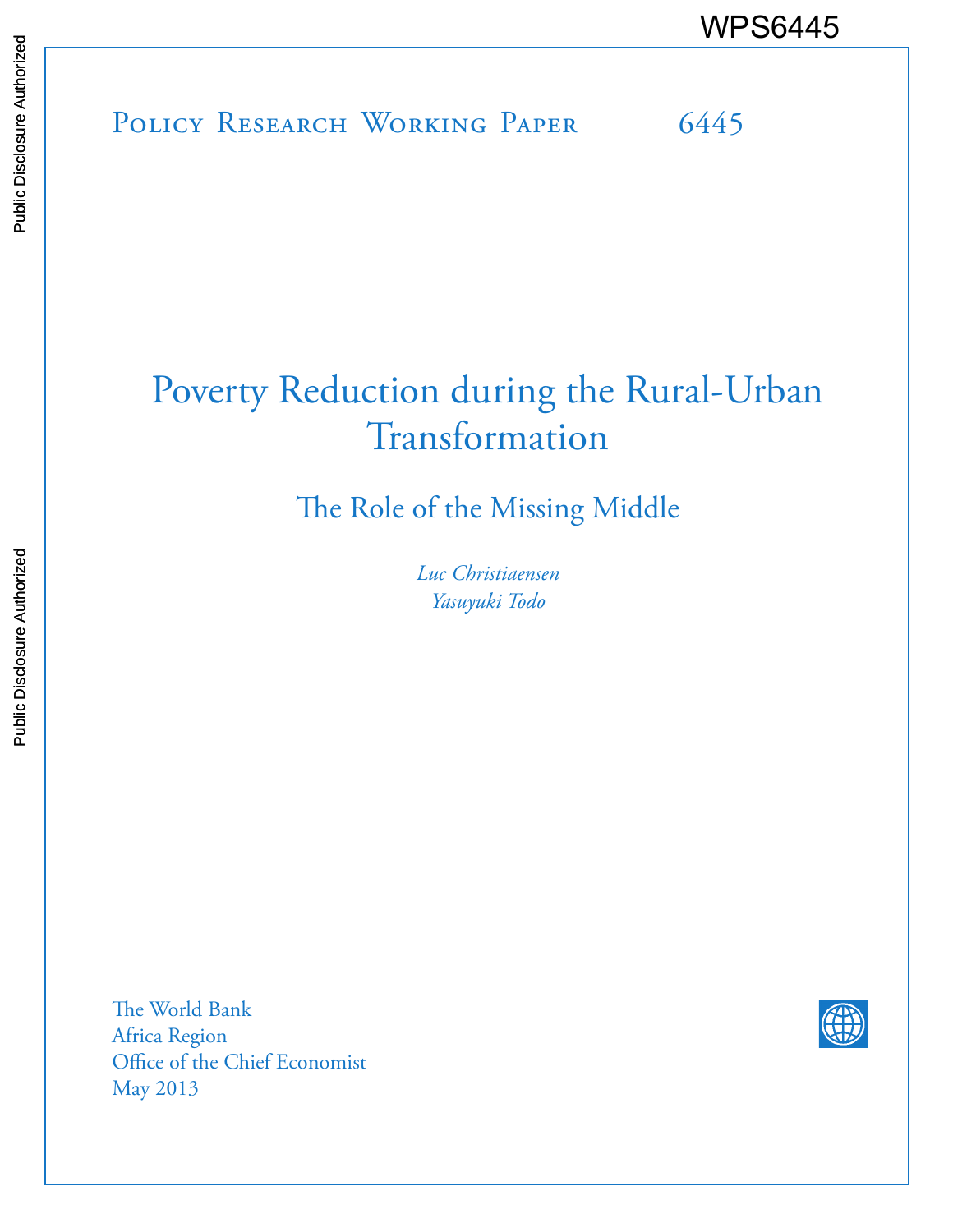#### POLICY RESEARCH WORKING PAPER 6445

## **Abstract**

As countries develop, they restructure away from agriculture and urbanize. But structural transformation and urbanization patterns differ substantially, with some countries fostering migration out of agriculture into rural off farm activities and secondary towns, and others undergoing rapid agglomeration in mega cities. Using cross-country panel data for developing countries spanning 1980–2004, the analysis in this paper finds that migration out of agriculture into the missing middle (the rural nonfarm economy and secondary towns) yields more inclusive growth patterns and faster poverty reduction than agglomeration in mega cities. This suggests that patterns of urbanization deserve much more attention when striving for faster poverty reduction.

This paper is a product of the Office of the Chief Economist, Africa Region. It is part of a larger effort by the World Bank to provide open access to its research and make a contribution to development policy discussions around the world. Policy Research Working Papers are also posted on the Web at http://econ.worldbank.org. The author may be contacted at lchristiaensen@worldbank.org.

*The Policy Research Working Paper Series disseminates the findings of work in progress to encourage the exchange of ideas about development*  issues. An objective of the series is to get the findings out quickly, even if the presentations are less than fully polished. The papers carry the *names of the authors and should be cited accordingly. The findings, interpretations, and conclusions expressed in this paper are entirely those of the authors. They do not necessarily represent the views of the International Bank for Reconstruction and Development/World Bank and its affiliated organizations, or those of the Executive Directors of the World Bank or the governments they represent.*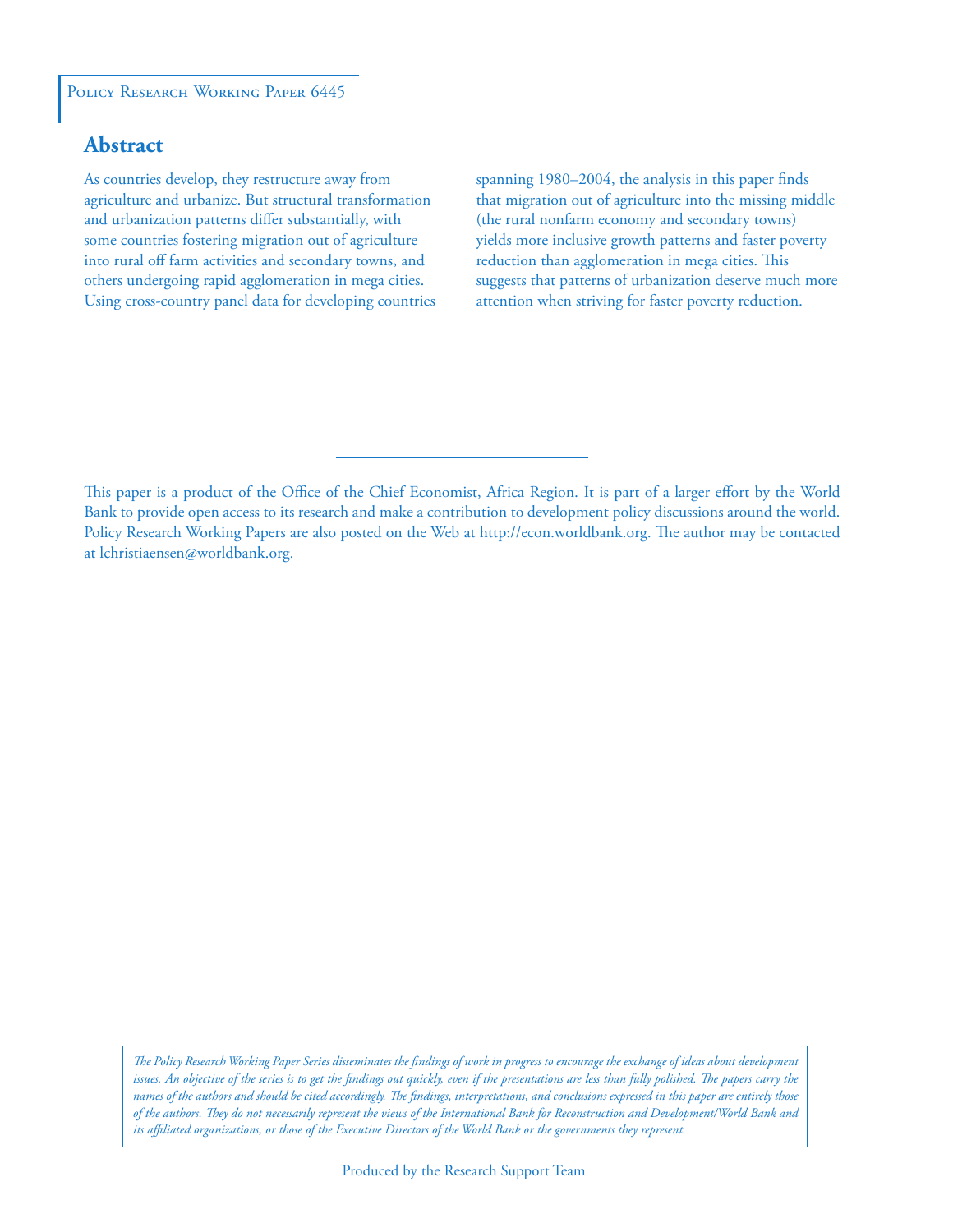# **Poverty Reduction during the Rural-Urban Transformation - The Role of the Missing Middle**

Luc Christiaensen Yasuyuki Todo

**JEL codes**: O18, R11

-

**Keywords:** Poverty, rural-urban transformation, rural non-farm economy, structural transformation, urban concentration

**Sector Board:** Economic Policy

<span id="page-2-0"></span><sup>&</sup>lt;sup>1</sup> Luc Christiaensen (*lchristiaensen@worldbank.org*) and Yasuyuki Todo [\(yastodo@k.u-tokyo.ac.jp\)](mailto:yastodo@k.u-tokyo.ac.jp) are Senior Economist at the World Bank and Professor at the Graduate School of Frontier Sciences of the University of Tokyo respectively. Funding by the Japanese Consultancy Trust Fund is gratefully acknowledged. The findings, interpretations, and conclusions expressed in this paper are entirely those of the authors. They do not necessarily represent the views of the International Bank for Reconstruction and Development/World Bank and its affiliated organizations, or those of the Executive Directors of the World Bank or the governments they represent.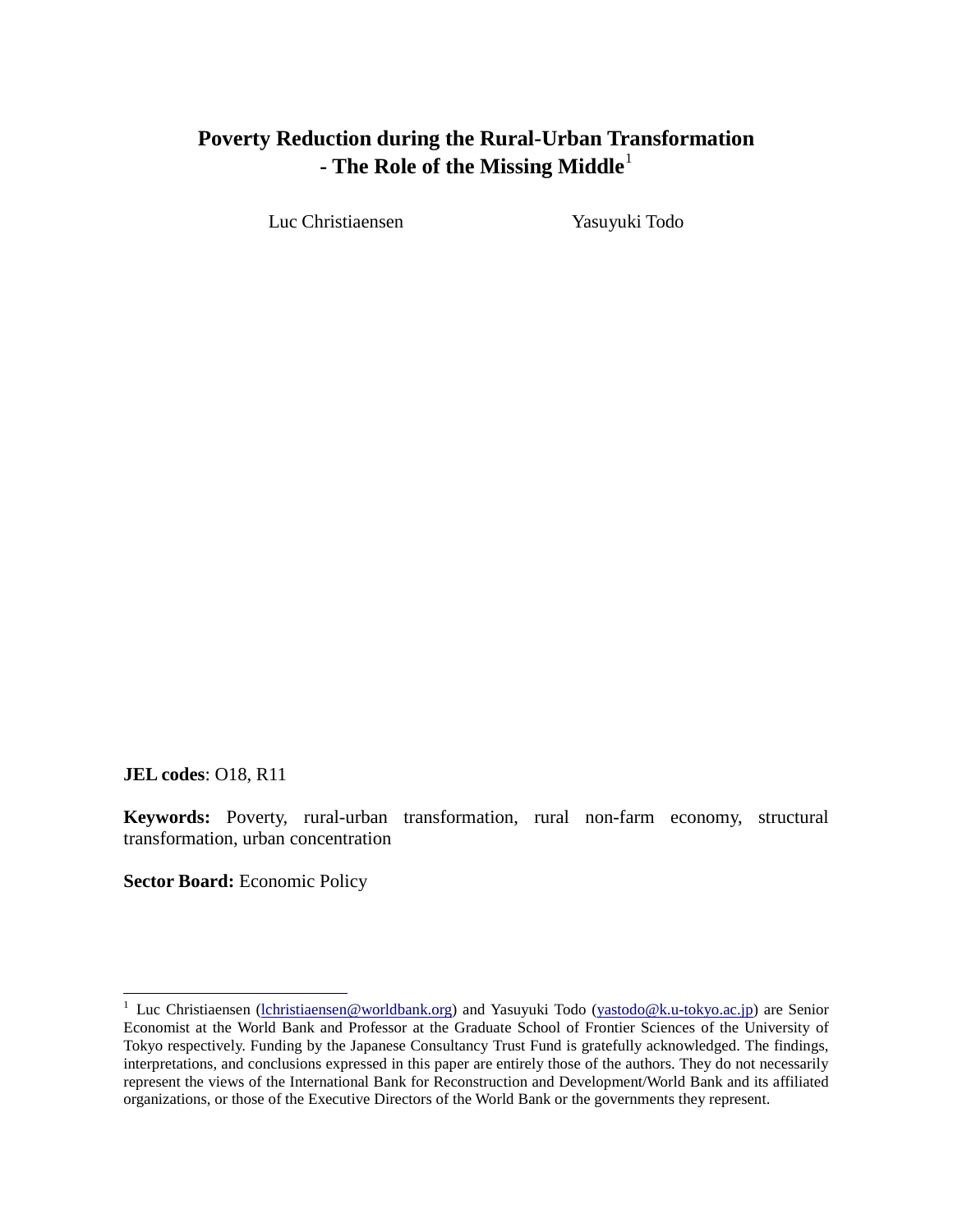#### **1 Introduction**

-

 As countries grow and develop, their economies restructure away from agriculture into manufacturing and services.<sup>[2](#page-3-0)</sup> Accompanying this process is an occupational shift towards more remunerative non-farm activities, though usually only with a lag, instigating inequality (World Bank, 2008). Historically, great diversity has been observed in these processes and much has been written about how the nature and speed of countries' sectoral and occupational diversification, i.e. their structural transformation, affects economic growth and the speed of poverty reduction (Timmer, 2009; Szirmai, 2012).

 Along with countries' structural transformation usually also comes urbanization, i.e. a spatial transformation, with people relocating from rural to urban areas. Great diversity also exists in how these structural and spatial transformation processes interact. In some countries, the structural transformation goes along with rapid agglomeration in mega cities (as for example in South Korea and the Philippines), while in others, people diversify out of agriculture into the rural nonfarm economy and secondary towns (e.g. Taiwan, China, and Thailand) (Otsuka, 2007; Christiaensen, 2007). And just like different processes of economic growth and structural transformation may yield quite different distributional and poverty outcomes<sup>[3](#page-3-1)</sup>, so, different patterns of rural-urban transformation may be associated with different rates of economic growth, and especially poverty reduction.

The clustering of a country's urban population in few localities, known as urban concentration<sup>[4](#page-3-2)</sup>, could for example generate more economic growth and jobs given economies of scale and agglomeration (World Bank, 2009). On the other hand, off-farm jobs generated in

<span id="page-3-0"></span> $2$  The process mirrors people's income inelastic demand for agricultural products (Engel's Law). Nonetheless, it is important to note that when the process is successful, the absolute size of agriculture continues to grow, even though its share in the economy declines,

<span id="page-3-1"></span> $3\,$  In this, agricultural growth is for example often considered key as driver of growth and poverty reduction early on in the development process. However, as countries take off and transition through their structural transformation, non-agriculture usually takes over as engine of growth, while agriculture maintains its superior poverty reducing powers, at least for the poorer of the poor (Montalvo and Ravallion, 2010; Loayza and Raddatz, 2010; Christiaensen, Demery, and Kuhl, 2011).

<span id="page-3-2"></span><sup>&</sup>lt;sup>4</sup> Urban concentration needs to be distinguished from urbanization. While the latter concerns the share of the population residing in urban areas, the former refers to distribution of the urban population across the system of cities, with urban primacy, the share of the urban population living in the largest cities, one common measure of urban concentration.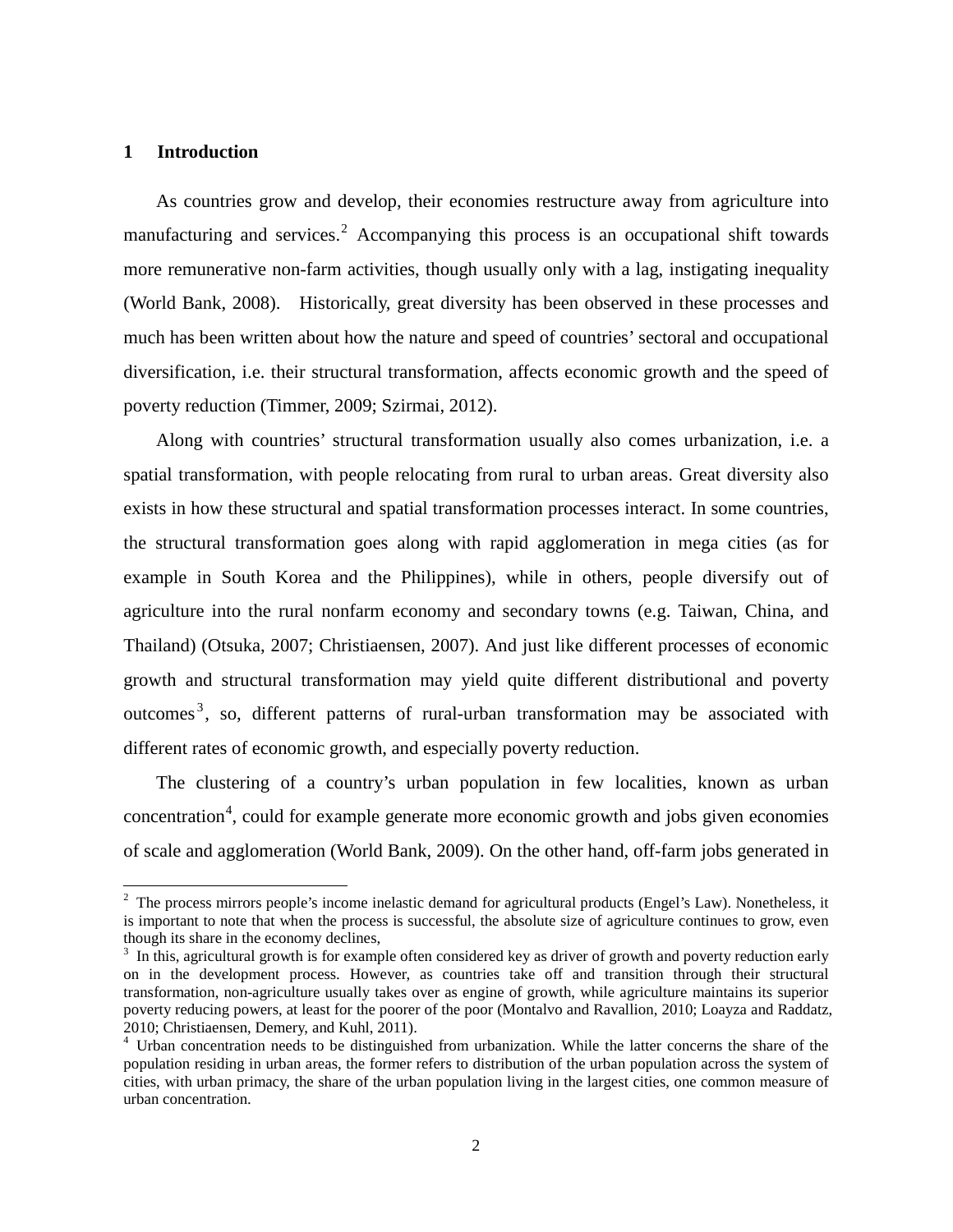nearby villages or rural towns may be more readily accessible to the poor given lower thresholds to migrate and better compatibility with their skill sets (because of higher local demand for unskilled and semi-skilled versus skilled labor). In addition, urbanization affects poverty also indirectly, through positive spillovers on the rural economy. There is, *a priori*, no reason to believe that these indirect effects of urbanization on rural poverty would be the same for less and more concentrated urbanization patterns.

Different literatures have so far focused on subsets of these three channels (agglomeration economies, rural off-farm employment, and urbanization externalities) and their effects on either growth or poverty, but typically not both, and not in a comparative or comprehensive framework. The new economic geography literature, for example, emphasizes how urbanization fosters economies of scale and agglomeration, which in turn are found to spiral economic growth (World Bank, 2009). The existence of localized external economies of scale has been documented for several industries such as heavy industries, and more modern manufacturing sectors such as transport and high tech. Externalities arising from producers locating close to suppliers and service providers as well as consumers and knowledge interactions in dense interactive locations can further add economies of agglomeration, especially beneficial to high tech industries (Henderson, 2010). Economies of scale and agglomeration would thus favor urban concentration, provided it also maximizes employment generation, especially for the (unskilled) poor.

 Another longstanding literature has highlighted the positive role of rural nonfarm activities in poverty reduction, with rural towns, which mediate the flow of inputs, goods and services between rural hinterlands and large urban centers, seen as the most effective generators of nonfarm employment for the poor (Haggblade, Hazell, and Reardon, 2007; Lanjouw and Murgai, 2009). Faster rates of poverty reduction from secondary town development than from metropolitization might be understood within the standard Harris-Todaro (H-T) framework,<sup>[5](#page-4-0)</sup> if for example, the probability of being employed for the

<span id="page-4-0"></span><sup>&</sup>lt;sup>5</sup> In the Harris-Todaro framework people migrate based on their (discounted) expected income streams (correcting for migration costs).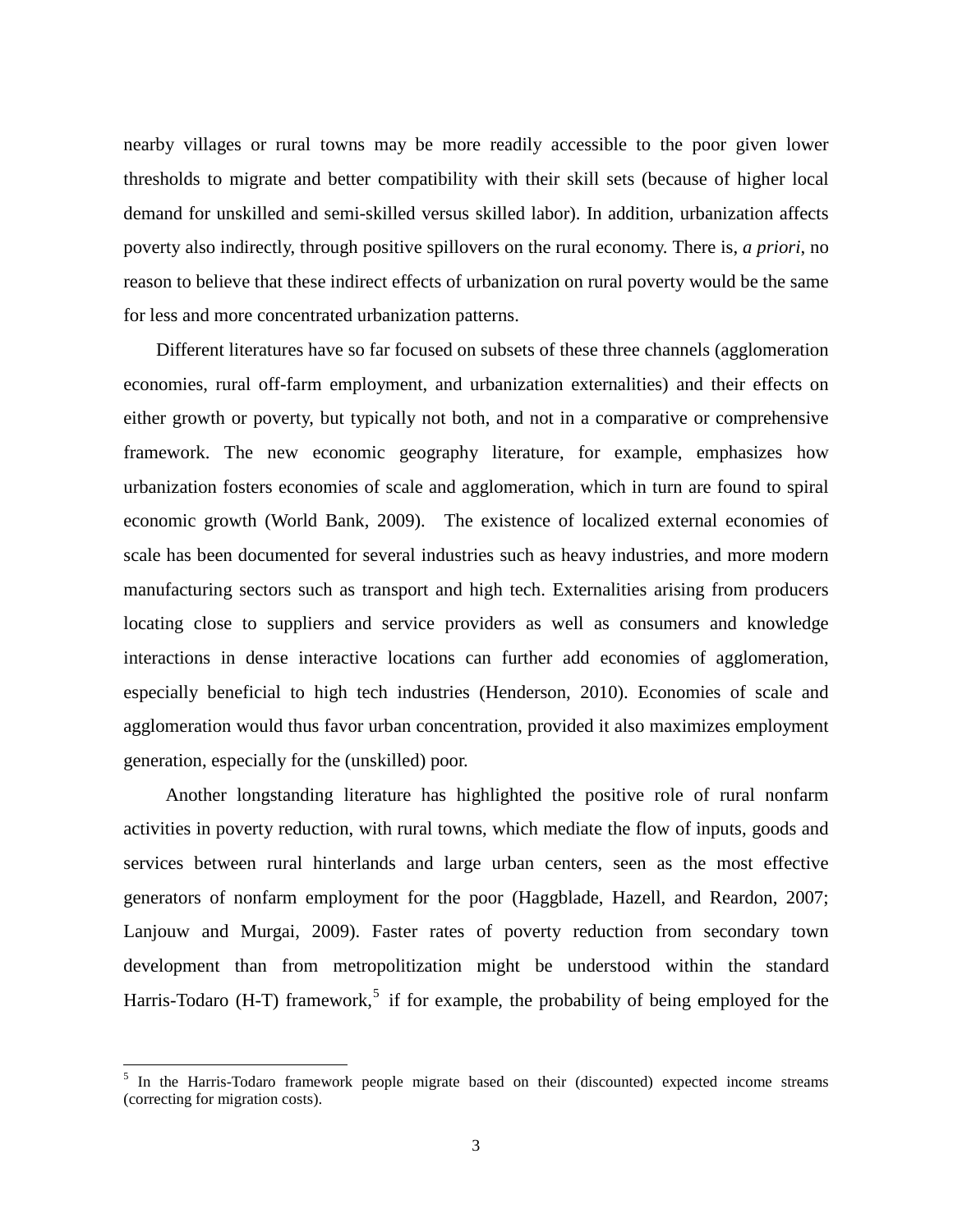poor is higher in secondary towns than in mega cities, as observed in Tanzania<sup>[6](#page-5-0)</sup>. Put differently, even though they may on average earn less (the wage distributions in secondary towns being more compressed), the higher likelihood of finding a job (given higher demand for unskilled and semi-skilled labor)<sup>[7](#page-5-1)</sup> may give them a higher chance of exiting poverty. On the supply side, lower migration costs and the ability to maintain and exploit closer social ties with the areas of origin might further favor migration of the rural poor to nearby towns to find off-farm employment and exit poverty, as opposed to distant cities.<sup>[8](#page-5-2)</sup> But lower agglomeration economies in rural towns might also lead to slower economic growth (and job creation), possibly inducing a growth-equity trade-off.

In addition to the direct impact on poverty from rural-urban migration by the rural poor, there are also positive spillovers of urban centers on the rural hinterlands, through consumption linkages, urban-rural remittances, the upward pressure on agricultural wages, and the generation of rural non-farm employment<sup>[9](#page-5-3)</sup> (Lanjouw and Murgai, 2009; Cali and Menon, 2013).<sup>[10](#page-5-4)</sup> This is especially important as 70 percent of the world's poor are estimated to be rural (World Bank, 2008). Whether the positive spillover effects on (aggregate) rural poverty are stronger for metropoles than for secondary towns is not clear *a priori*. The magnitude of the positive spillover effects on rural poverty in the hinterlands of metropoles

<span id="page-5-0"></span><sup>&</sup>lt;sup>6</sup> Rural unemployment was estimated around 7 percent, urban unemployment around 16 percent and unemployment in Dar es Salaam around 31 percent (Glasser et al., 2008).<br><sup>7</sup> Unskilled and semi-skilled workers often make up the vast majority of the workforce in rural towns, while

<span id="page-5-1"></span>semi-skilled and skilled workers dominate the workforce in the cities, as observed for example in Ethiopia and Uganda (Dorosh and Thurlow, 2012). Introduction of migrant heterogeneity in the standard H-T framework, sorting across cities by skill set and easier access to information about jobs, may further explain the lower unemployment rates in secondary towns and larger poverty reduction effects from migration to secondary towns. On the other hand, persisting hope to strand a high paying job or set up a thriving business, coverage of the basic expenses (e.g. housing) by the urban social networks, and the shame associated with admitting failure would all conspire against an early return when unsuccessful, inducing migrants to queue and helping explain the

<span id="page-5-2"></span> $8$  For an excellent comprehensive theoretical and empirical survey of the determinants of rural-urban migration in developing countries, see Lall, Selod and Shalizi (2006).

<span id="page-5-3"></span><sup>&</sup>lt;sup>9</sup> Rural off-farm employment generation can reduce (rural) poverty directly through the provision of additional income (Owusu, Abdulai, and Abdul Rahman, 2011) or indirectly by alleviating credit and liquidity constraints enabling the adoption of more remunerative agronomic practices as well as by helping farmers preserve their productive assets and smooth their consumption (Barrett, Reardon and Webb, 2001). This also highlights the continuing importance of agricultural growth for poverty reduction

<span id="page-5-4"></span> $10$  Cali and Menon (2013) estimated the contribution of secondary town spillovers to rural poverty reduction in India during 1983-1999 to be 13 to 25 percent.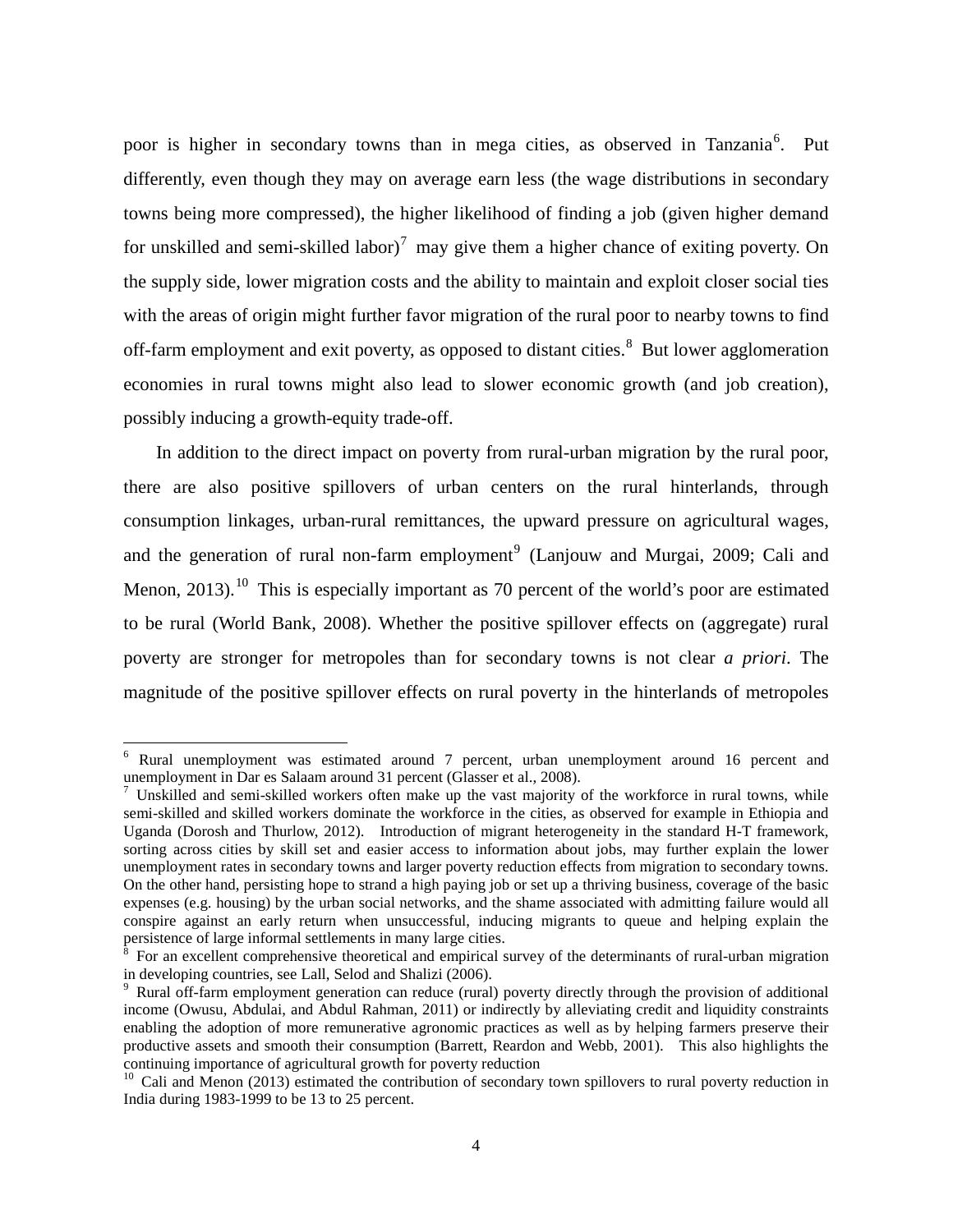could for example be larger, while the space and population affected by the metropoles may also be smaller than this affected by all the secondary towns taken together.

 Thus, while urban concentration may be more conducive to aggregate economic growth—and important caveats  $11$  remain—the pro-poor marginal incidence of nonfarm employment expansion may be higher for secondary towns. Overall, the relationship between urbanization and poverty reduction, beyond its effect on growth, remains little studied, with theoretical expositions by Anand and Kanbur (1985), Ravallion (2002) and Fields (2005) and an initial empirical exploration by Ravallion, Chen and Sangraula (2007) being notable exceptions. Nonetheless, the question of urban concentration is pressing, as policymakers prepare to accommodate the next wave of rural migrants as the structural transformation proceeds, with China and India for example both contemplating the development of supercities (Henderson, 2010) and Africa also thought to be urbanizing rapidly<sup>[12](#page-6-1)</sup>, while finding itself already at high levels of urban primacy (Behrens and Bala, 2013). The lock-in of urbanization patterns, including through infrastructural lock-in, adds further urgency.

Building on Ravallion, Chen and Sangraula (2007) and also drawing on the global cross-country experience, this study takes a comprehensive and comparative perspective and empirically examines whether the nature of the rural-urban transformation process (i.e. urban concentration versus rural diversification and secondary town development, as opposed to urbanization per se) matters for the speed of poverty reduction. In doing so, it does not seek to establish causality as such, but rather explores whether worldwide, empirical regularities along these lines can be uncovered.

To do so, the population in each country is classified into three groups according to their occupation and location: 1) those living in rural areas and employed in agriculture, 2) those living in mega cities and employed in industry and services, and 3) those living in rural areas and secondary cities and employed outside agriculture. The latter group will be referred to as

<span id="page-6-0"></span> $11$  As political factors, diseconomies of scale in living and transport and the nature of industrial activities all have to be taken into account in analyzing the relationship between urban concentration and economic growth, important caveats remain regarding its empirical robustness, shape and universal applicability across types of industries and countries (Henderson, 2003; Henderson, 2010; Behrens and Bala, 2013). <sup>12</sup> See Potts (2012) for a critical discussion.

<span id="page-6-1"></span>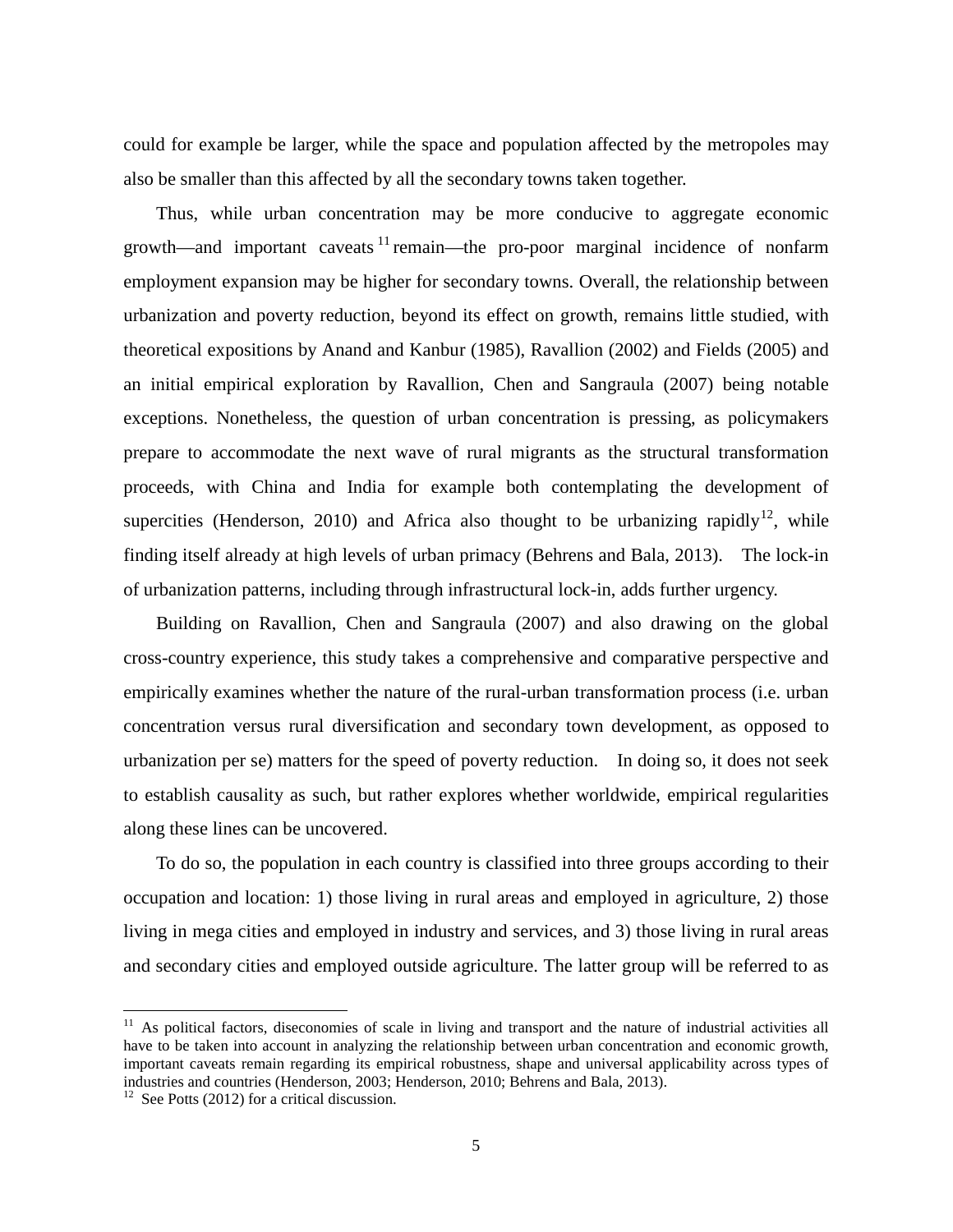the "missing middle", reflecting its operational definition as the residual category between the total population and those employed in agriculture and those living in mega-cities. Hence this study differs conceptually from most of the literature, which typically applies either a spatial (rural-urban) or an occupational (agriculture-non-agriculture) dichotomy. The empirical application, using country fixed effect panel estimation techniques, is to 206 poverty spells from 51 developing countries spread across five continents, spanning 1980-2004.

 The empirical findings suggest that migration out of agriculture into rural nonfarm activities and secondary towns is associated with a reduction of poverty, while no statistically significant effect on the rate of poverty reduction was found from agglomeration in mega cities. Further exploration of the channels indicates that rural diversification and secondary town expansion yield on average more inclusive growth patterns. In contrast, mega-city agglomeration yields faster income growth, but also comes with higher income inequality, which appears to offset its potential impact on overall poverty. While still no causality is purported as such, these empirical regularities are robust to a series of definitional issues and competing hypotheses. Together they add a new and timely dimension to the ongoing debates about the role of urbanization in development and its implications for the spatial distribution of portable (education, health) and nonportable (infrastructure) public goods.

In what follows, section 2 presents the analytical framework underpinning the estimation equations. The data are reviewed in section 3 and the empirical findings, including a series of robustness tests, are discussed in section 4. Section 5 concludes.

#### **2 Analytical Framework and Empirical Strategy**

Denote by A the (rural) agriculture sector, by U the (urban) metropolitan sector, and by N the nonfarm sector in rural areas and secondary towns, i.e. the missing middle. Building on the conceptual framework developed in Ravallion and Datt (1996) and Ravallion (2002), the aggregate, decomposable poverty measure, *P*, is then decomposed as: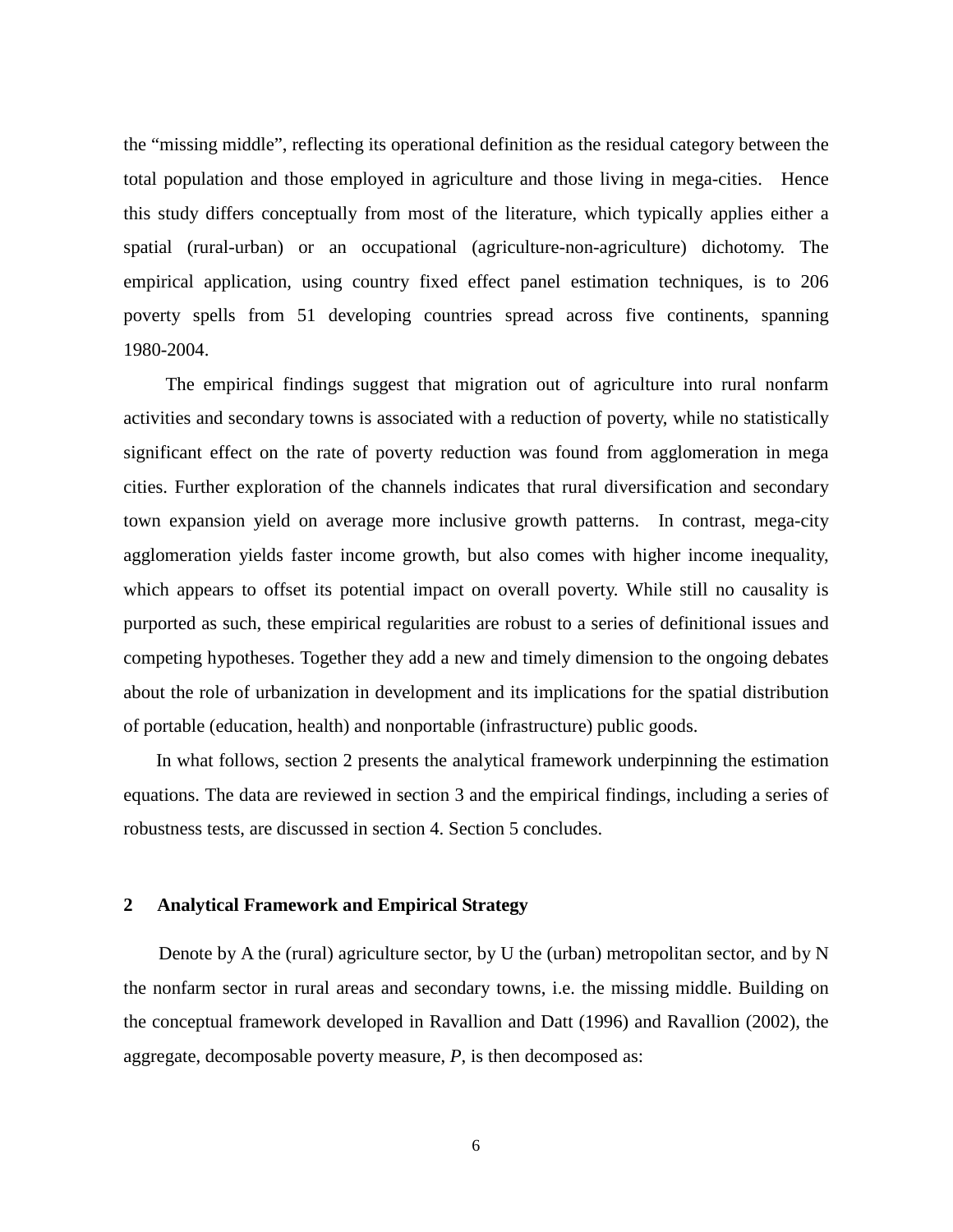$$
P = s_U P_U + s_N P_N + s_A P_A \tag{1}
$$

where  $s_i$  and  $P_i$  are the share of the population and the poverty headcount ratio of sector *i*, respectively. Total differentiation of equation (1) leads to:

$$
\frac{dP}{P} = \frac{s_U P_U}{P} \left( \frac{ds_U}{s_U} + \frac{dP_U}{P_U} \right) + \frac{s_N P_N}{P} \left( \frac{ds_N}{s_N} + \frac{dP_N}{P_N} \right) + \frac{s_A P_A}{P} \left( \frac{ds_A}{s_A} + \frac{dP_A}{P_A} \right) \tag{2}
$$

Assume that the poverty measure  $P_i$  is a function of the average income  $(y_i)$  and the population share  $(s_i)$  of the sector:

$$
P_i = f_i(y_i, s_i) \quad \text{for} \quad i = U, N, A,
$$
\n
$$
(3)
$$

A distribution neutral increase in average income (*yi*) shifts the income distribution of each sector i to the right and reduces poverty, which is termed the "*income-level effect"*. Following Ravallion (2002), it is assumed that an increase in the population share of the sector may change its income distribution (holding average income constant), which is termed the "*income-distribution effect"*. If the income distribution becomes less equal, the concentration in the sector changes its poverty level. This essentially allows for deviations from the "Kuznets process" of urbanization, whereby a representative slice of the rural income distribution is transformed into a representative slice of the urban income distribution. The observation that poverty is urbanizing, i.e. that the poor are urbanizing faster than the population as a whole, which can be interpreted as the outcome of a "mixed Kuznets process",<sup>[13](#page-8-0)</sup> motivates the relaxation of the "Kuznets assumption" (Ravallion, Chen, and Sangraula, 2007).

The framework developed here thus combines the insights from Ravallion and Datt (1996) and Christiaensen, Demery and Kuhl (2011), who focus on the income effects, with

<span id="page-8-0"></span><sup>&</sup>lt;sup>13</sup> Intuitively, note that the urban poverty headcount (and urban inequality and the urban poverty share) increases if for example only a fraction of the rural-urban migrants takes on the original urban income distribution, while the others retain the rural income distribution. Or, allowing for (urban) income growth, if the direct gains from urbanization (i.e. those pertaining directly to the migrants) are not large enough for all previously poor new rural residents to escape poverty, the urbanization process may slow down the decline in urban poverty incidence, even though rural poverty and national poverty are falling. This also entails a shift in the initial urban income distribution following migration.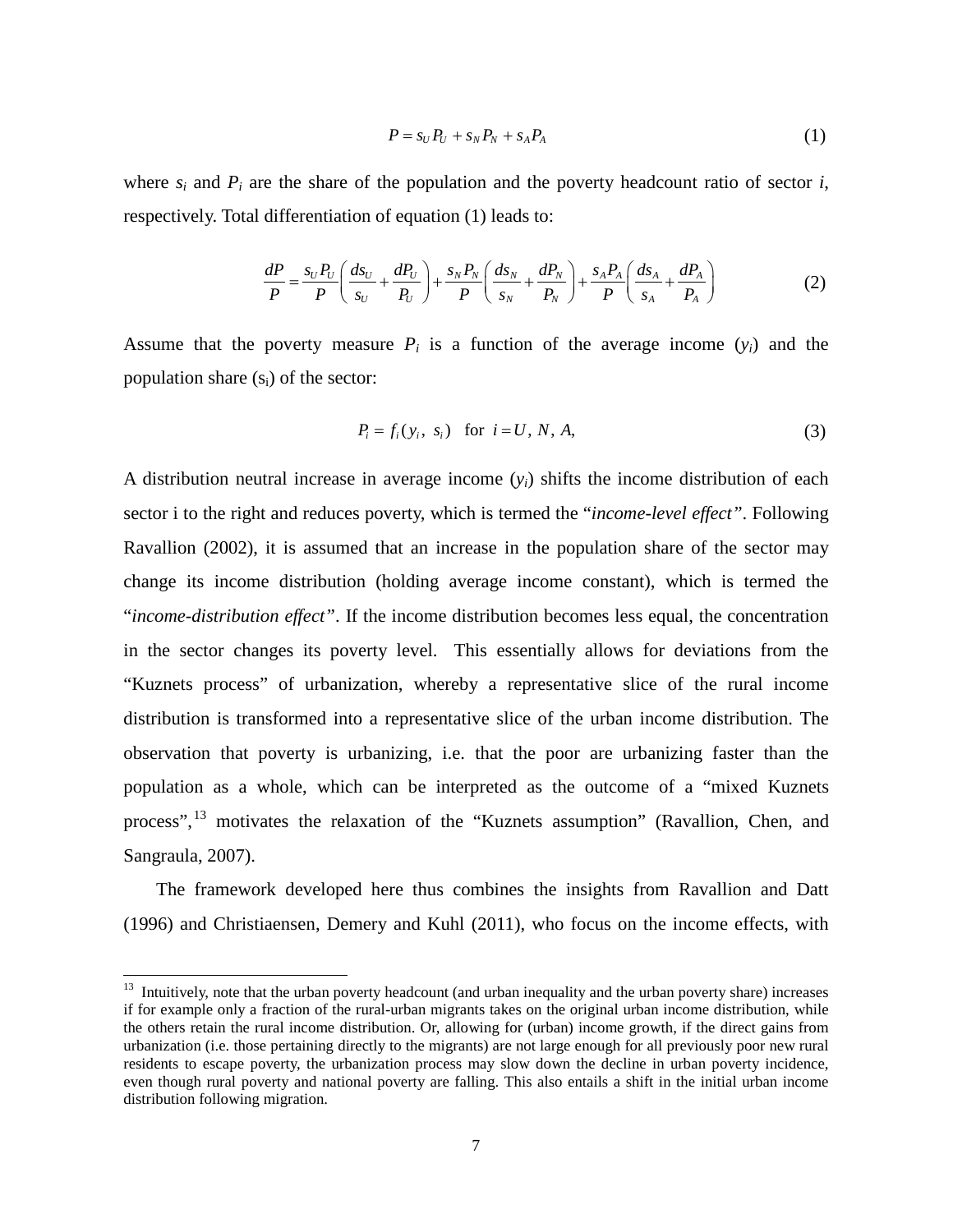those from Ravallion (2002) and Ravallion, Chen, and Sangraula (2007), who focus on the distribution effects. Combining equations (2) and (3) yields:

$$
\frac{dP}{P} = \frac{s_U P_U}{P} \left( 1 + \frac{s_U}{P_U} \frac{\partial P_U}{\partial s_U} \right) \frac{ds_U}{s_U} + \frac{s_N P_N}{P} \left( 1 + \frac{s_N}{P_N} \frac{\partial P_N}{\partial s_N} \right) \frac{ds_N}{s_N} + \frac{s_A P_A}{P} \left( 1 + \frac{s_A}{P_A} \frac{\partial P_A}{\partial s_A} \right) \frac{ds_A}{s_A} + \frac{y_U}{P} \frac{\partial P_U}{\partial y_U} s_U \frac{dy_U}{y_U} + \frac{y_N}{P} \frac{\partial P_N}{\partial y_N} s_N \frac{dy_N}{y_N} + \frac{y_A}{P} \frac{\partial P_A}{\partial y_A} s_A \frac{dy_A}{y_A}.
$$
\n(4)

Since  $s_U + s_N + s_A = 1$  and hence  $ds_U + ds_N + ds_A = 0$ , equation (4) can be rewritten as

$$
\frac{dP}{P} = \frac{s_U}{P} \left[ \left( P_U + s_U \frac{\partial P_U}{\partial s_U} \right) - \left( P_A + s_A \frac{\partial P_A}{\partial s_A} \right) \right] \frac{ds_U}{s_U} \n+ \frac{s_N}{P} \left[ \left( P_N + s_N \frac{\partial P_N}{\partial s_N} \right) - \left( P_A + s_A \frac{\partial P_A}{\partial s_A} \right) \right] \frac{ds_N}{s_N} \n+ \frac{y_U}{P} \frac{\partial P_U}{\partial y_U} s_U \frac{dy_U}{y_U} + \frac{y_N}{P} \frac{\partial P_N}{\partial y_N} s_N \frac{dy_N}{y_N} + \frac{y_A}{P} \frac{\partial P_A}{\partial y_A} s_A \frac{dy_A}{y_A}.
$$
\n(5)

To estimate equation (5), data is needed on the average income in each of the three sectors which is only available for a limited set of countries and time periods. Consequently, equation (5) is simplified to:

$$
\frac{dP}{P} = \beta_U \frac{ds_U}{s_U} + \beta_N \frac{ds_N}{s_N} + \gamma \frac{dy}{y}
$$
(6)

where *y* denotes the average income of the whole economy, represented by GDP per capita.

To help interpret the impact of urban agglomeration on poverty, the terms in the expression in the brackets of coefficient  $\beta_U$  in equation (5) are rearranged:  $(P_U - P_A) + (s_U \partial P_U / \partial s_U - s_A \partial P_A / \partial s_A)$ . The first term,  $(P_U - P_A)$ , represents a "ceteris-paribus" effect of transformation from agriculture to metropolitan activities equal to the intersectoral difference in current poverty levels. It could be seen to reflect the Kuznets process, affecting overall inequality, if the sectoral inequalities differ. The second term,  $(s_U \partial P_U / \partial s_U - s_A \partial P_A / \partial s_A)$ , corresponds to the change in the poverty level due to the effects of sectoral concentration on within sectoral poverty, i.e. the intra-sectoral income distributions. In other words, the coefficient on the change rate of the share of urban population,  $\beta_U$ ,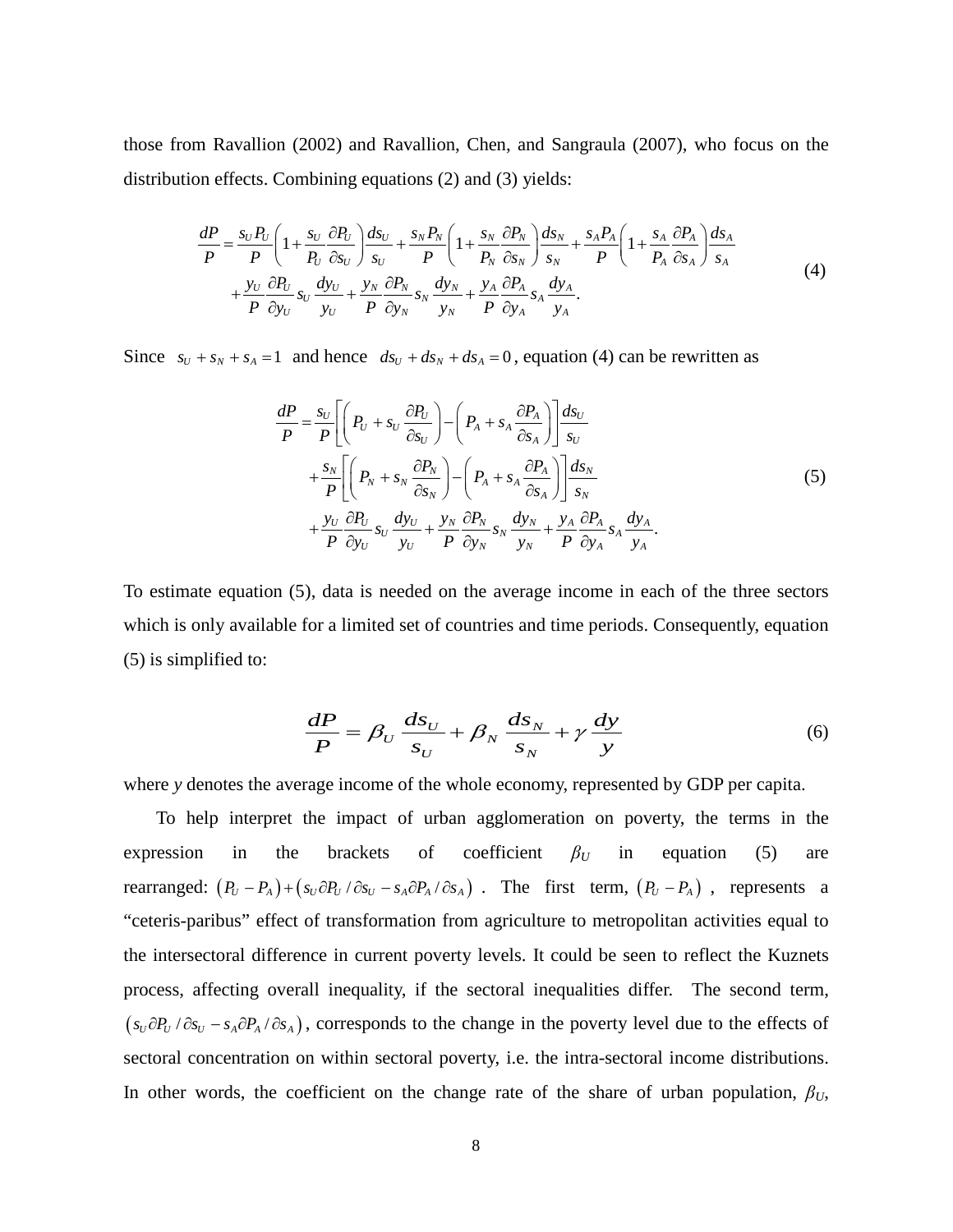represents effects on poverty of the transformation from agriculture to metropolitan manufacturing and service activities through changes in the income distribution, controlling for the impact of changes in income levels (dy/y). Correspondingly, the coefficient on the change rate of the share of rural nonfarm employment, *βN*, indicates income-distribution effects on poverty of transformation from (rural) agriculture to rural nonfarm activities.

To estimate whether the patterns of occupational and spatial transformation matter, a white noise error term  $(\epsilon)$  is added to equation (6) accounting for the different origins of the data on poverty and economic growth, as well as country  $(v_i)$  and time (t) specific dummies to control for (unobserved) country specific and global year-specific effects:

$$
\frac{dP_{it}}{P_{it}} = \beta_U \frac{dS_{Uit}}{S_{Uit}} + \beta_N \frac{dS_{Nit}}{S_{Nit}} + \gamma \frac{dY_{it}}{Y_{it}} + \sum_t t + V_i + \varepsilon_{it}
$$
\n(7)

Equation (7) is estimated using ordinary least squares with heteroskedastically robust standard errors and with the variables expressed in log differences.<sup>[14](#page-10-0)</sup> By testing whether  $\beta_U = \beta_N$ , it can subsequently be seen whether the poverty reducing effects of movement out of agriculture into the missing middle and large cities differ, beyond their potential effect on growth.

The robustness of the finding against a series of competing hypotheses is further examined. First, a large literature exists documenting that growth originating in agriculture is more poverty-reducing than growth originating outside agriculture (Ravallion and Chen, 2007; Loayza and Raddatz; 2010; Christiaensen, Demery, and Kuhl, 2011). As specified, equation (7) does not control for the sources of growth. If the move to the missing middle largely results from (rural) non-agricultural employment generated off the farm following growth in the agricultural sector, then the coefficient  $(\beta_N)$  may simply be capturing the larger poverty reducing effects of agricultural growth, as opposed to differences in the ability of the

<span id="page-10-0"></span> $14$  All results are also robust to the use of cluster robust error terms at the country level.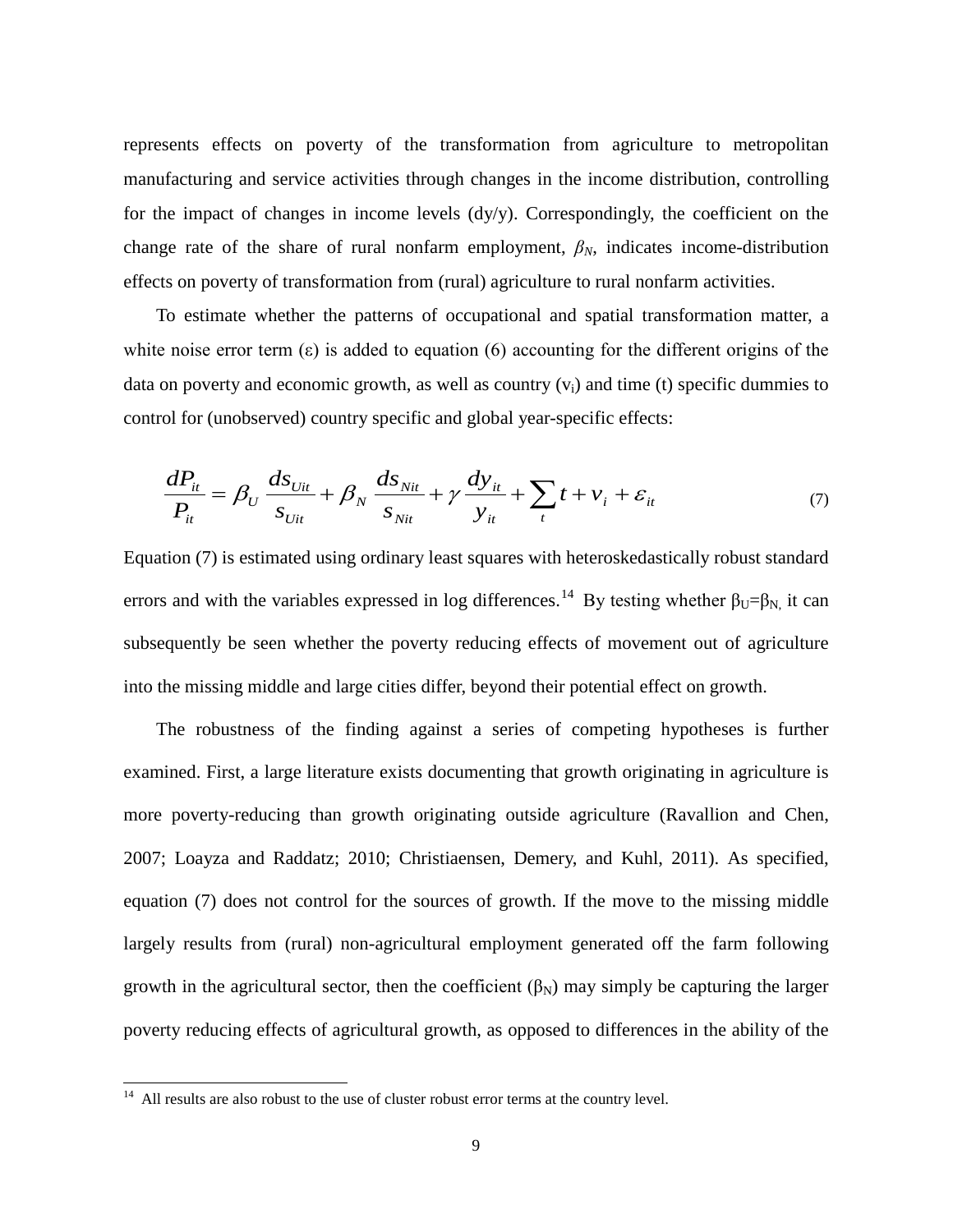poor to benefit from growth generated in the missing middle versus growth generated in the metropoles. To test for this, aggregate per capita economic GDP growth will be included separately by its components, i.e. as the sum of share weighted agricultural and nonagricultural growth, allowing for differential poverty reducing effects.

Similarly, it could be argued that it is the source of nonagricultural growth, in particular excessive mineral wealth, as in some African countries, which is explaining the absence of poverty reduction from metropolitization. While excessive reliance on extractive industries has been argued to foster metropolitization and the creation of "consumption cities", leading to urbanization without structural transformation (Gollin, Jedwab, Vollrath, 2013), this is controlled for through the inclusion of country fixed effects (the predominance of extractive industries in an economy does typically not change rapidly over the relatively short periods of time represented by our data).

Second, high initial poverty and shocks may induce people to leave agriculture and/or the countryside in search for non-agricultural employment. If, for example, the propensity to move to metropoles in response to initial poverty and/or shocks is larger than the propensity to move to the missing middle, and initial poverty and/or shocks attenuate the rate of poverty reduction (Ravallion, 2012), then the effect of metropolitization on poverty reduction may be underestimated. The number of shocks during the spell is included to check the robustness of the findings and a dynamic specification, including initial poverty, is further applied.<sup>[15](#page-11-0)</sup>

So far, it is only the effect of differential occupational and spatial transformation patterns through their effect on inequality that is examined. However, as emphasized in the literature, *y*

<span id="page-11-0"></span><sup>&</sup>lt;sup>15</sup> Ideally, initial poverty should be included with a lag to control for possible endogeneity bias due to measurement error. However, doing so, dramatically reduces the sample size as four observations would be needed per country. The sample is not large enough to support this.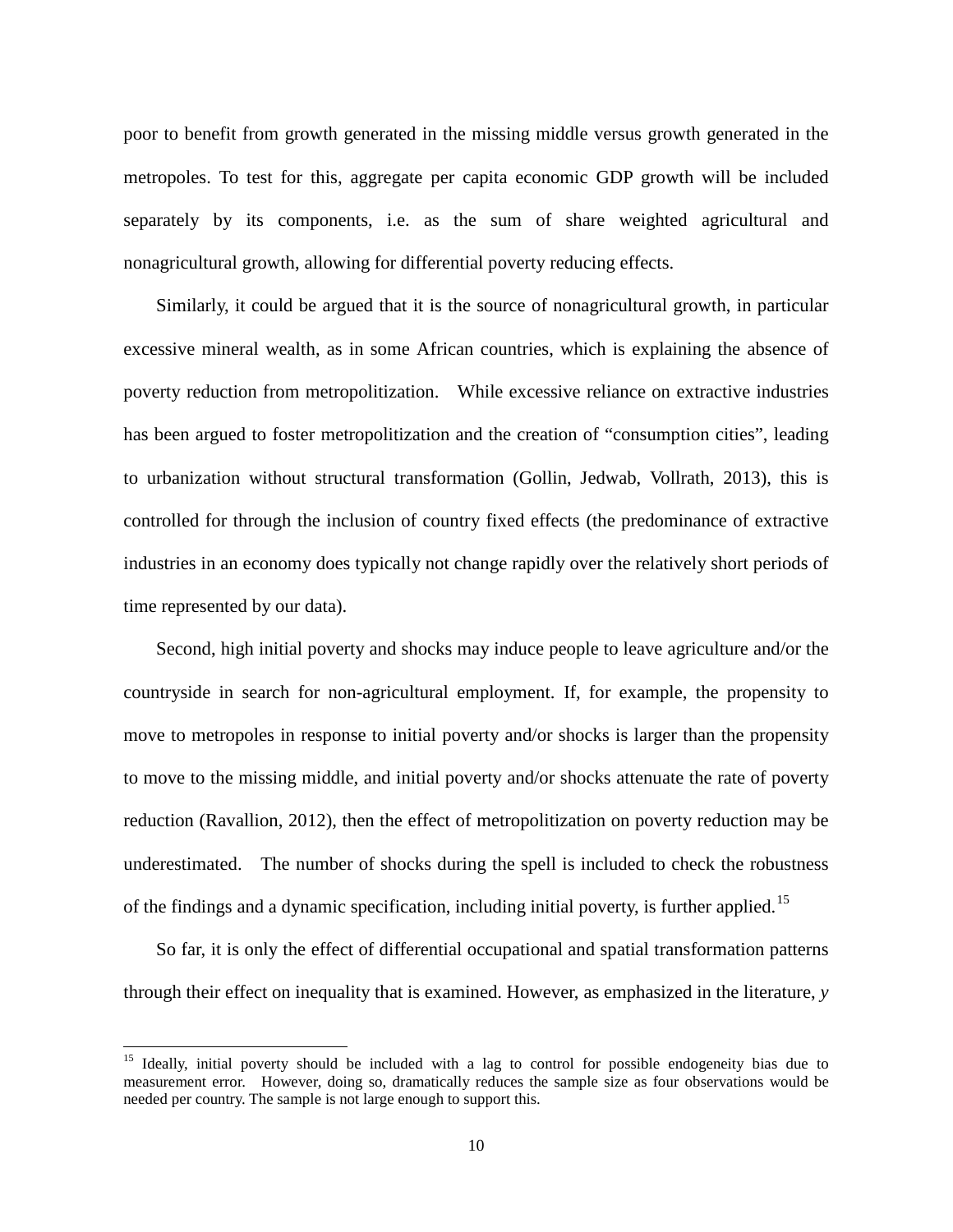is likely also a function of *si*, for example, because sectoral production is characterized by increasing returns to scale and knowledge externalities, so that  $y_i$  is increasing in  $s_i$ . Alternatively, too much congestion in a sector may lower the sectoral productivity, so that  $y_i$  is decreasing in *si* (Fujita and Thisse, 2002). As a descriptive starting point, this could be examined by allowing the rate of poverty reduction to depend only on the change rates in the share of the missing middle and the metropoles, i.e. by estimating an even more reduced version of equation (7):

$$
\frac{dP_{it}}{P_{it}} = \tilde{\beta}_U \frac{dS_{Uit}}{S_{Uit}} + \tilde{\beta}_N \frac{dS_{Nit}}{S_{Nit}} + \sum_t t + v_i + \varepsilon_{it}
$$
\n(8)

In this equation,  $\tilde{\beta}_U$  and  $\tilde{\beta}_N$  include both the direct effects of the sectoral transformation on poverty through changes in the income distribution and the indirect effects through changes in the income levels. By comparing the coefficients on the change rate of the metropolitan share of the population and the change rate of the share of those living in the intermediate "missing middle" space it can be explored whether and how the patterns of spatial and occupational transformation matter for poverty reduction.

To shed further light on the differences in their effect, the channels through which changes in the sectoral shares affect poverty reduction (economic growth and inequality) will further be explored by linking economic growth and inequality directly to the change rates in the shares. This way, possible growth-equity trade-offs may also be uncovered.

#### **3 Poverty, Occupational and Spatial Transformation 1980-2004**

-

The World Bank's POVCAL data are used to construct the poverty spells and the rate of poverty reduction.<sup>[16](#page-12-0)</sup> The \$1-day and \$2-day poverty headcount ratios are taken as measure of

<span id="page-12-0"></span><sup>&</sup>lt;sup>16</sup> <http://iresearch.worldbank.org/PovcalNet/> April, 2008 (i.e. before the latest revisions of the poverty numbers using the 2005 poverty purchasing power corrections).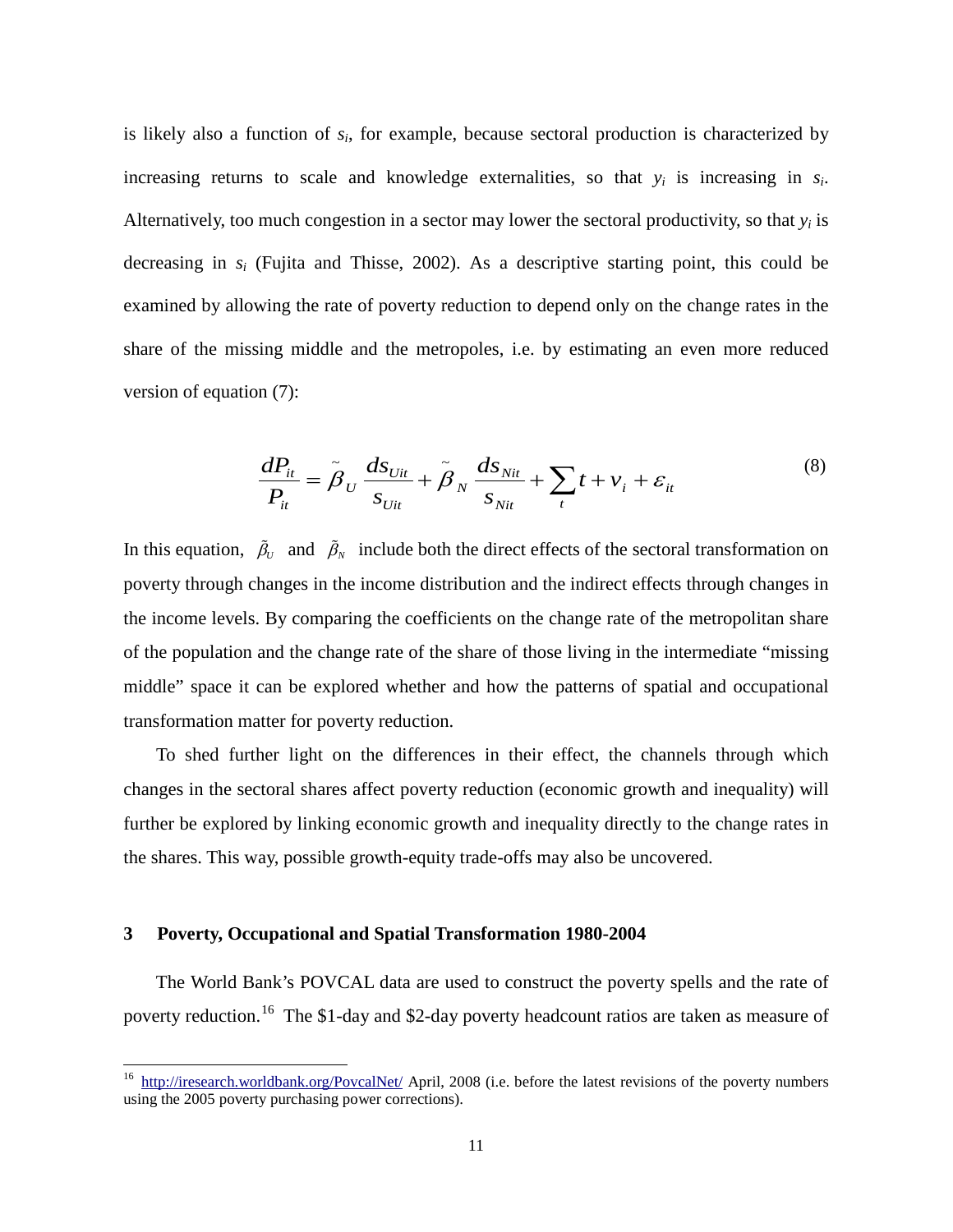poverty, *P*. Real GDP per worker (in thousand PPP US dollars) is taken from WDI. The annual change rate of each variable *x*,  $dx/x$ , is given by  $(\ln x_t - \ln x_{t-\tau})/\tau$ , where *t*-*τ* and *t* are the initial and the final year of the period, respectively. The number of floods during the spell is used to control for possible differences in migration patterns to metropoles and the missing middle in response to natural hazards. $17$ 

The metropolitan share of the population,  $s_U$ , is represented by the share (in %) of the population living in cities with one million or more taken from the United Nations' *World Urbanization Prospects (UNWUP)*. To check for robustness, the 750,000 cut-off will also be used.<sup>[18](#page-13-1)</sup> In the UNWUP, the population data are available every five years. The data for other years are interpolated, assuming a constant growth rate during each 5-year period. Two sources of data are used to calculate the share (in  $\%$ ) of people in agriculture,  $s_A$ : FAO's database and the World Bank's *World Development Indicators* (WDI). The coverage of FAO's database is larger than that of WDI, and the FAO data are used whenever they are available. The share of the population engaged in non-farm activities located in the intermediate space or the "missing middle",  $s_N$ , is defined as the residual, i.e.  $s_N = 100 - s_U - s_A$ . Given the (deliberately) narrow definition of urban areas (i.e. only the mega cities),  $s_N$  includes people living and employed in secondary towns as well as those engaged in off-farm employment in rural villages.

It is worth highlighting that the study differs herein conceptually from the literature, which typically deploys either a spatial (rural-urban) or an occupational (agriculture-nonagriculture) dichotomy. Here it is the combined effect of occupational and spatial mobility that is considered, allowing each of them to occur separately or jointly. As highlighted by Beegle, De Weerdt, and Dercon (2012), both occupational and spatial mobility matter for poverty reduction. Yet, in the absence of individual tracking data, separating them becomes difficult, as some people in rural areas are already mainly engaged in rural nonfarm

<span id="page-13-0"></span> $17$  http://www.emdat.be/, June 2009.

<span id="page-13-1"></span> $\frac{18 \text{ http://esa.un.org/unup/}}{\text{http://esa.un.org/unup/}}$ . April, 2008. In the urban economics literature, urban concentration is often measured by urban primacy—the share of the urban population living in the largest city. This is adequate when most data points are small countries. The approach is too limited when the spells cover many large countries, as is the case here (Henderson, 2010). They often have more than one metro area.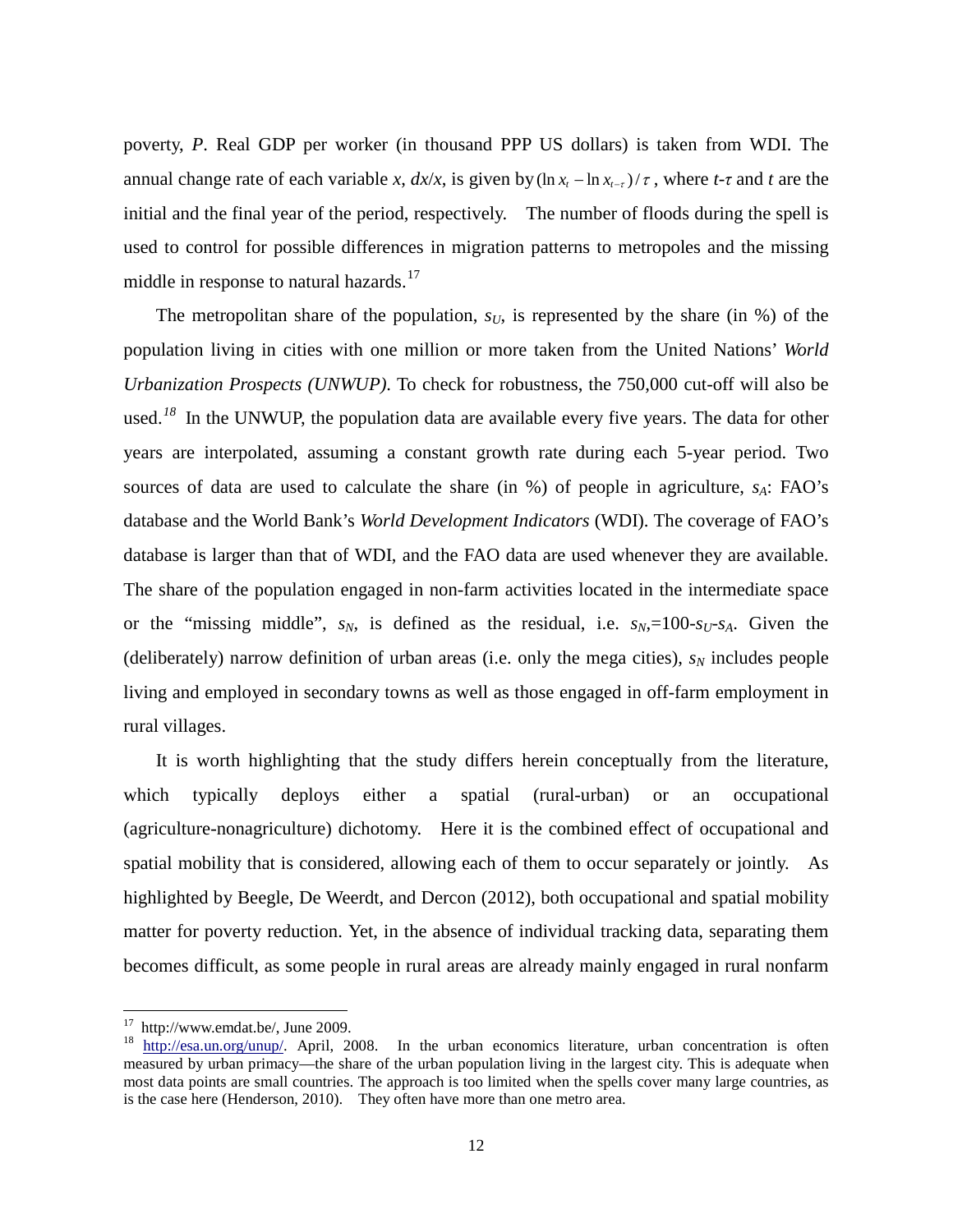activities, while some people in rural towns may continue to obtain the bulk of their income from agriculture. Only minor inaccuracy is introduced in assuming that those in mega-cities derive their income almost exclusively from non-agricultural sources.<sup>[19](#page-14-0)</sup> Furthermore, by using the one million or more as cut-off to define a metropolis, measurement challenges in consistently defining rural and urban areas across countries (Ravallion, Chen, Sangraula, 2007) are also circumvented.

Nonetheless, noise in the data cannot be denied, also when categorizing the population in agricultural and nonagricultural categories, instead of rural and urban (Headey, Bezemer, and Hazell). This would pose a problem, especially if such measurement error is systematic in the sample and correlated with the change in poverty. No such trends were uncovered.<sup>[20](#page-14-1)</sup> Further robustness tests are undertaken by dropping observations for which there is a large difference between the nonagricultural employment share reported in FAO and the share calculated from the corresponding Demographic Health Survey.

The sample is limited to low and middle-income countries according to the World Bank's classification in 2008 and spans about a quarter of a century, from 1980-2004. The complete list of available poverty spell observations in *Povcal* consists of 52 countries and 219 country-spell observations. As poverty measures fluctuate substantially in some countries, country-spell observations, for which the change rate of the poverty headcount ratio at \$1 a day is in the top 1 or bottom 1 percent of the sample, are dropped. Missing observations on agricultural employment further reduce the sample, resulting in a sample of 206 poverty spells covering 51 countries from across the world (Table 1).

<span id="page-14-0"></span><sup>&</sup>lt;sup>19</sup> For example, according to Dorosh and Thurlow (2012), less than 0.1 percent of agricultural GDP was generated in their category of Ethiopian and Ugandan cities (which included large urban centers beyond Addis Ababa and Kampala), while 17.9 and 5.3 percent of agricultural GDP was generated in Ethiopia's and Uganda's rural towns respectively.

<span id="page-14-1"></span><sup>&</sup>lt;sup>20</sup> Following Headey, Bezemer and Hazell (2010), who explore this in the context of nonagricultural employment shares in Asia and Africa,<sup>20</sup> the nonagricultural employment shares reported by FAO are compared with the nonagricultural employment shares of men reported in the Demographic Health Surveys (DHS) for each country/year in the sample where there was a match. Even though the differences were at times substantial—FAO reporting 32.8 and 20.4 percentage points more people employed in non-agriculture than DHS in Kazakhstan and Nigeria respectively and 25.4 and 19.7 percentage points less in Kenya and Senegal respectively—there were about as many positive as negative deviations and the correlation coefficients between both series was 0.67. Furthermore, when regressing the change in headcount poverty on the observed difference in nonagricultural employment share between FAO and DHS estimates, there was no correlation.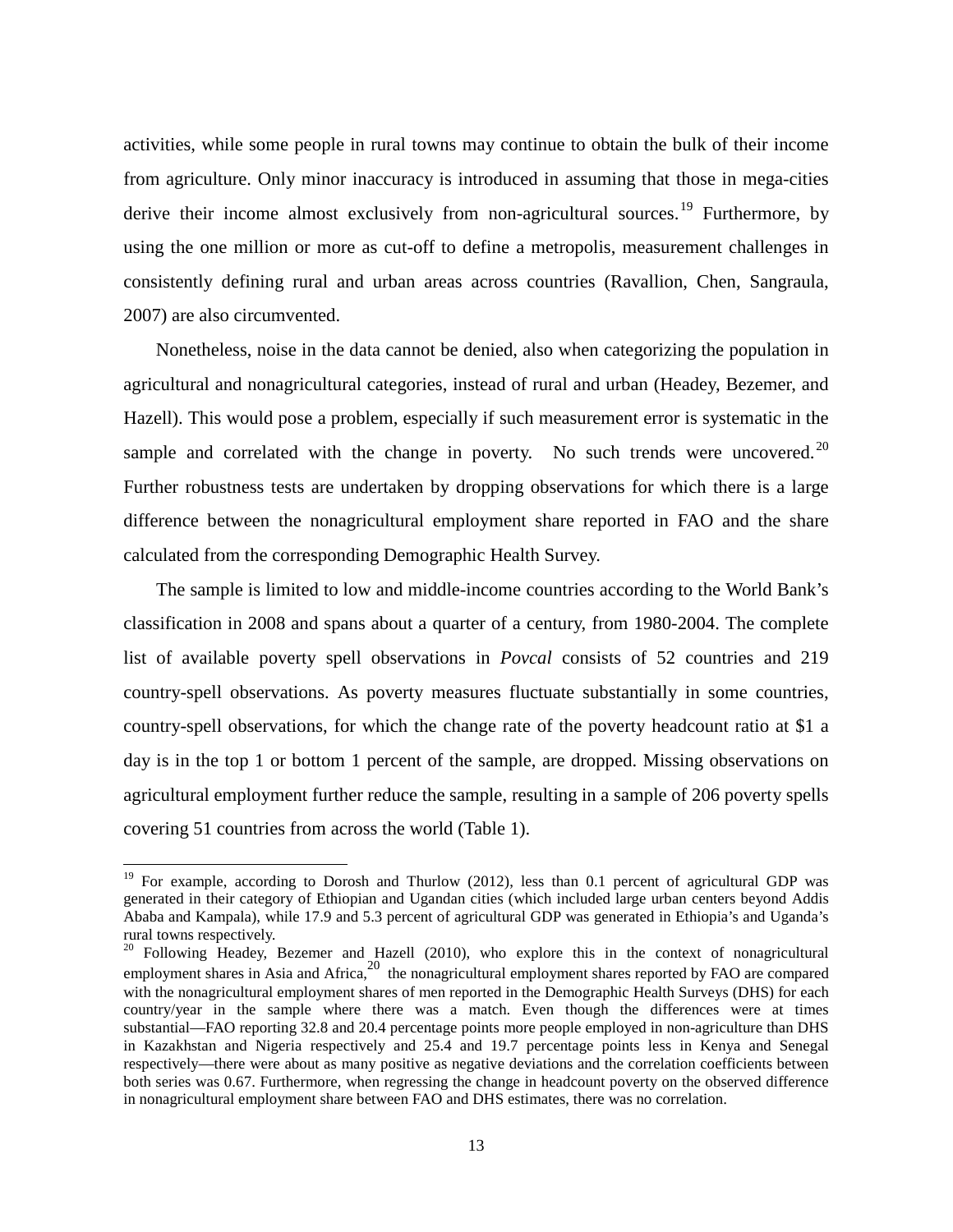On average about two-fifths of the population are in agriculture, two-fifths are in the missing middle and one fifth reside in cities above 1 million inhabitants (Table 2; see Appendix for details by country). The share of people employed in agriculture declines on average at 2 percent per year in our sample, with the share of people engaged in nonagricultural activities in the missing middle on average increasing at 1.2 percent and the share of people in mega cities increasing at 0.8 percent. There is, however, substantial variation in these patterns across the different spells as indicated by the standard deviations and the min-max ranges. For the African countries in the sample, these changes are -1.1, 2.2 and 1.0 respectively. Average annual GDP per capita growth was 2.2 percent across our sample and \$1-day poverty declined on average by 5.5 percent (not percentage points).

#### **4 Estimation Results**

#### *Benchmark findings*

-

 To benchmark our sample, the change rates of \$1 and \$2-day poverty headcount ratios are regressed against GDP growth per capita using ordinary least squares with appropriate corrections for heteroskedasticity and controls for (unobserved) country-specific and year-specific effects. Unlike most of the poverty to GDP elasticity literature so far, the findings presented here thus control both for unobserved country effects in levels *and* changes. The results confirm the critical importance of GDP growth for poverty reduction (Dollar and Kraay, 2002), with poverty to GDP elasticities of 2.7 and 1.5 respectively (Table 3, columns  $(1)$  and  $(2)$ ).<sup>[21](#page-15-0)</sup>

To explore whether the spatial dynamics of the transformation affect the rate of poverty reduction, columns (1) and (2) are augmented with the change rate of the population in the missing middle and the change rate of the share of the metropolitan population (Table 3, columns (3) and (4)). The results indicate that controlling for overall growth in the economy,

<span id="page-15-0"></span><sup>&</sup>lt;sup>21</sup> This is commonly referred to as the "growth elasticity of poverty". In analogy with the price elasticity of demand, the technically correct term is the GDP elasticity of poverty.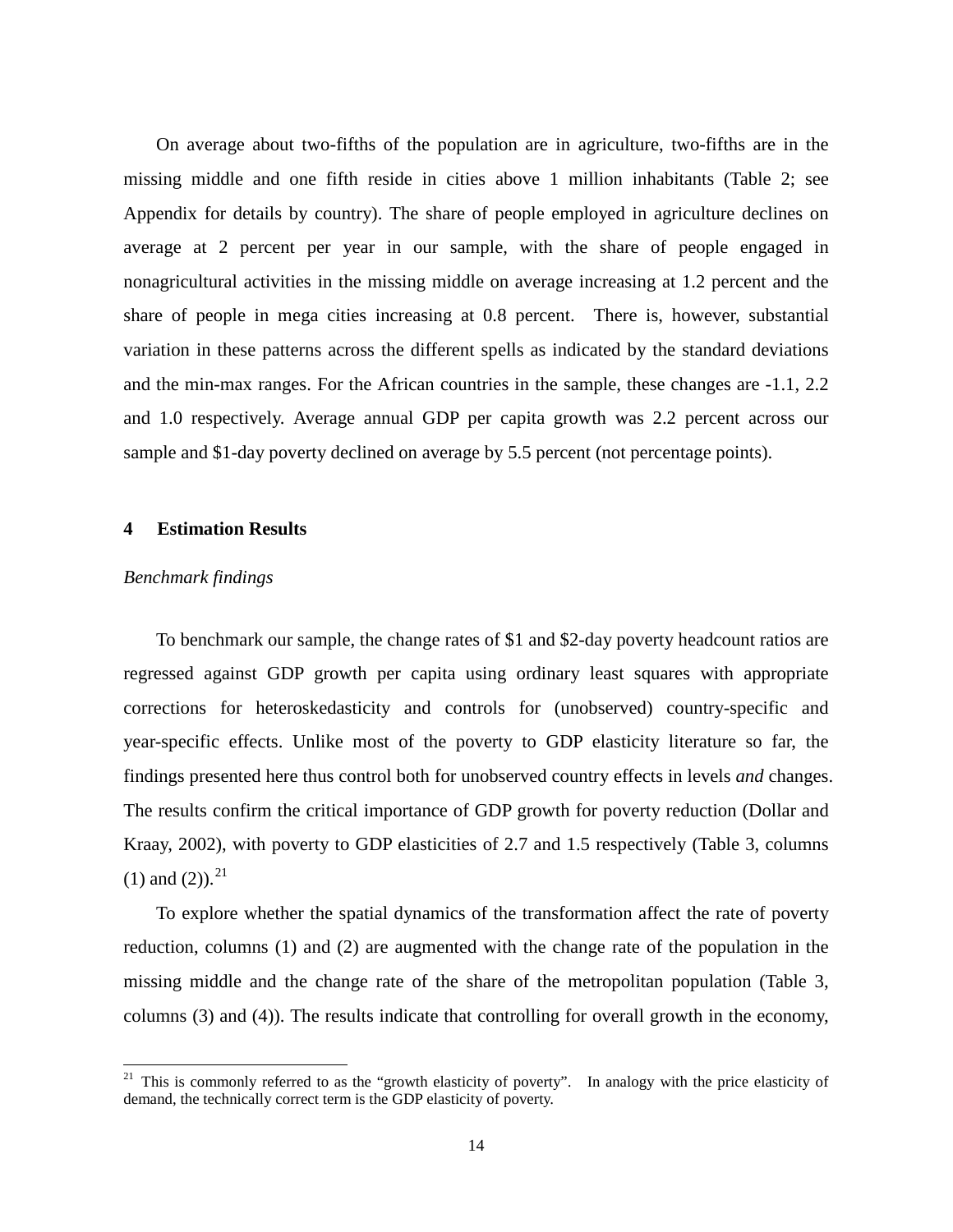diversification into rural nonfarm employment and secondary towns is associated with poverty reduction, while agglomeration in mega cities is not. This holds both when considering the \$1-day and the \$2-day poverty head count rates. These effects are in addition to the poverty reducing effects of economic growth. In other words, were two countries to grow at the same rate, poverty would come down faster in a country following rural nonfarm diversification and secondary town development than in a country following rapid metropolization. Given that the results are controlled for differences in initial conditions (such as land inequality, institutional and political arrangements) through the inclusion of country specific dummies, this is a striking result.

 Recall from the analytical exposition in Section 2 that the coefficient on the sectoral share can be interpreted as the impact of the sectoral transformation on poverty through the income distribution. The findings thus suggest that rural diversification and less concentrated urbanization lead to more inclusive growth patterns. This empirical regularity resonates with the findings from historical, comparative country case studies in East Asia (Otsuka, 2007). Taiwan, China, and South Korea experienced for example a similar per capita GDP growth of 7.1 percent between 1965 and 1990. Both countries also started at similar levels of inequality (a Gini of about 0.32). Yet throughout the subsequent decades inequality has been lower in Taiwan, China, and higher in South Korea. Taiwan, China's economic development has been based on the development of more labor intensive small and medium enterprises located in rural and suburban areas, while South Korea's development has been led by more capital intensive urban based, large enterprises.

The cross-country results also find support in recent micro-evidence from Africa. Tracking a representative sample of 3,301 rural individuals in Kagera, Tanzania, between 1991-94 and 2010, Christiaensen, De Weerdt and Todo (2013) find that the poverty headcount declined from 53 to 29.6 percent and that the number of poor people declined from 1,747 in 1991-94 to 979 in 2010. About half of the people who exited poverty did so shifting to rural nonfarm activities as their main occupation and/or by moving to secondary towns; about 30 percent escaped poverty while staying in agriculture and only 1 in 6 by migrating to one of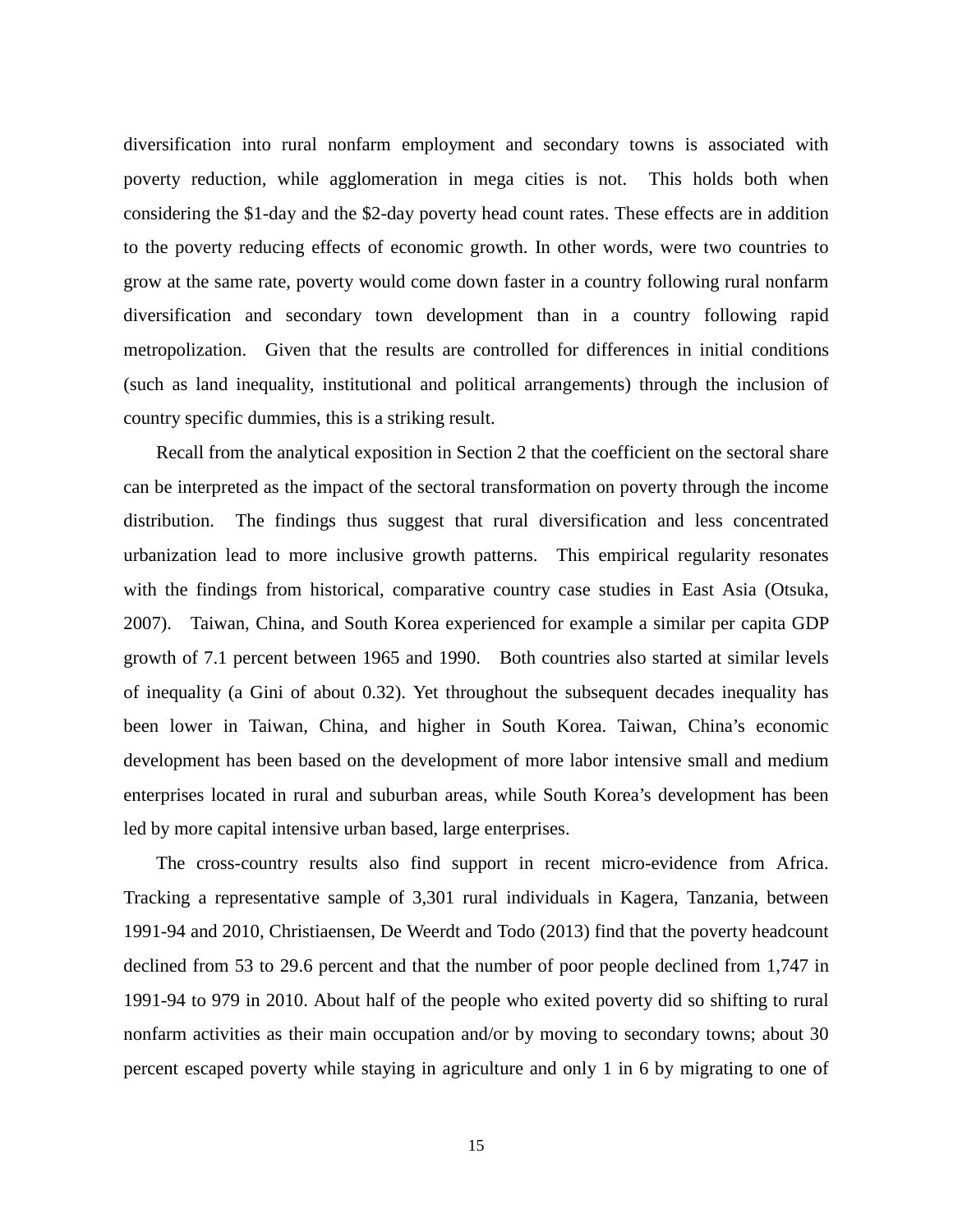the big cities (Dar es Salaam, Mwanza and Kampala). While annual consumption of the latter group grew about 1.6 times faster than the incomes of those moving to the middle (6.7 percent per year versus 4.2 percent), the middle contributed most to poverty reduction, even though a smaller share of them exited poverty (the headcount reduced from 58 to 25 percent while poverty among those who moved to the big city dropped from 51 to 2 percent) because more than 4 times more villagers moved to the middle. It is the greater ability of the poor to connect to growth in the rural non-farm economy and secondary towns that appears to have driven poverty reduction in this case study. Average consumption and poverty levels among the different groups were similar at the outset.

#### *Robustness checks*

Robustness checks of the results against the choice of the metric of the regression variables and the linear form of the specification as well as against a series of competing hypotheses are presented in Tables 4 and 5 respectively. The robustness against different measures of poverty is explored first. In particular, to better capture the effects through the distribution channel, the more distribution sensitive poverty *gap* measures are used in columns 1 and 2 of Table 4, rather than the poverty headcount ratios, which do not account for the depth of shortfall from the poverty line. In addition, instead of using the percent change in the poverty headcount as dependent variable, the percentage point change is used (including for the population shares, columns 3 and 4, Table 4). This could be intuitively more appealing and easier to understand for poverty practitioners—a 1 percentage point growth in GDP per capita yields x percentage points change in poverty—and can help avoid some of the numerical anomalies that are introduced when changing poverty at low levels, with small percentage point changes translating into high percentage changes (Klasen and Misselhorn, 2006). The core finding, that rural diversification and migration to secondary towns is more poverty reducing, is essentially robust against these different metrics of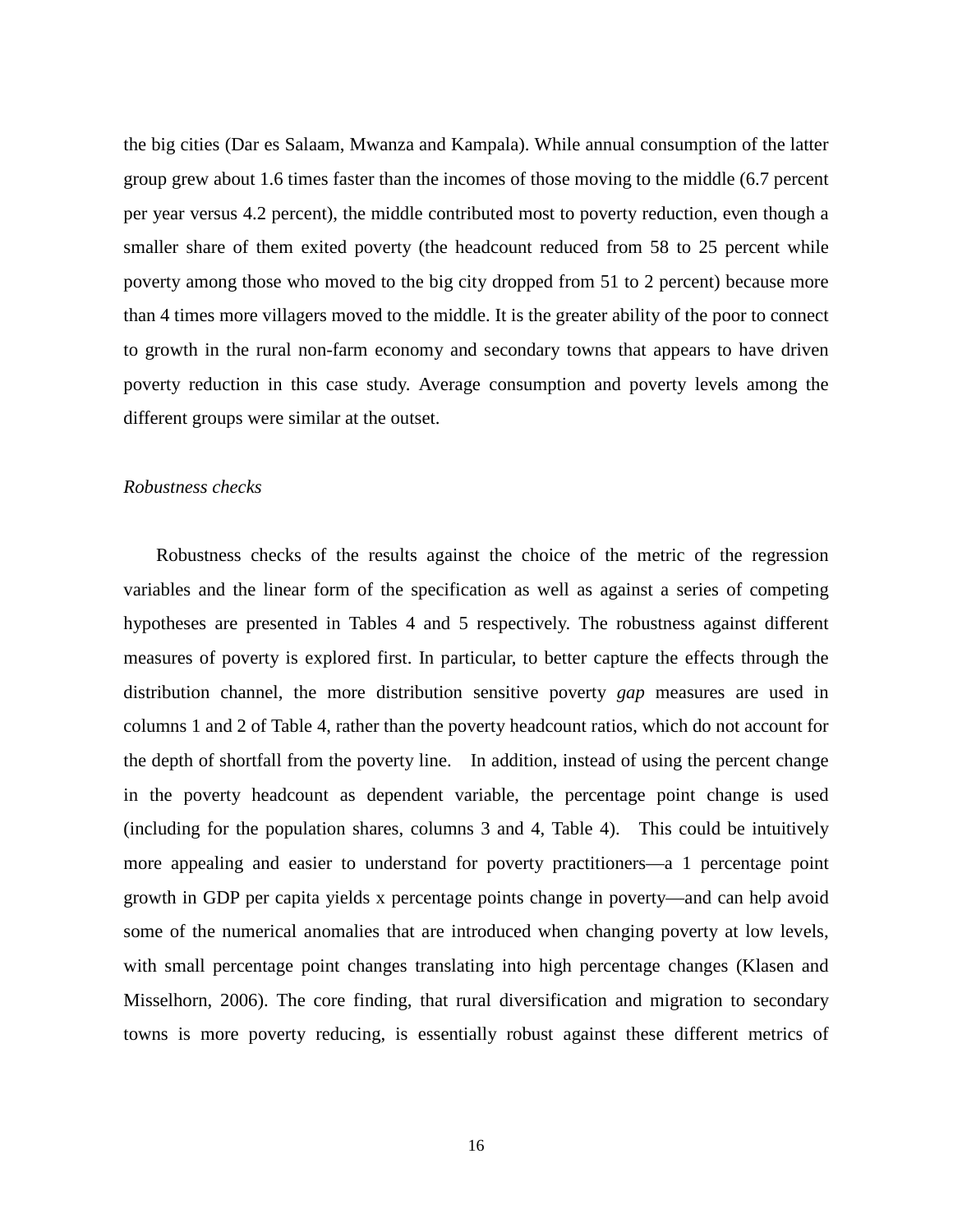poverty.[22](#page-18-0) 

-

Second, another definition of metropolis is used, i.e. the population in cities with population of 750,000 or more in 2007 instead of 1 million or more at the time of the spell (Table 4, columns 5 and 6). This avoids discontinuous jumps as cities grow beyond one million during the period of the sample. A disadvantage of this definition is that even if a city has a population of more than 750,000 in 2007, it may not have been large ten years ago. Unlike in the base specification, metropolitization was also associated with poverty reduction, though the effects on poverty reduction from rural diversification were quantitatively at least 50 percent larger. This also held when GDP growth was excluded, to which we return below.

Third, to further examine whether definitional issues related to the delineation of the nonagricultural population affect the results, even though no systematic relation was observed in the differences between DHS and FAO estimates nor a correlation between the observed difference in the nonfarm employment shares from both sources and the change in poverty, equation (7) was re-estimated dropping those countries where the observed difference was largest. As observed in columns (7) and (8), doing so did not affect the core finding of superior poverty reduction from movements out of agriculture to the missing middle.

 Finally, when augmenting the regressions with a quadratic term of the change rate of the sectoral shares to allow for nonlinearity in the impact of the sectoral transformations (Table 4, columns (9) and (10)), no effect of metropolitization on poverty is found. The findings on rural diversification and secondary town expansion remain robust, with a strong poverty reducing effect at first, which declines as the migration rate to the missing middle increases. In sum, the core findings are qualitatively robust against the use of alternative metrics and non-linear specifications. Looking across the different columns, they are also quantitatively quite similar to the benchmark results.

Turning to the robustness against competing hypotheses, Table 5 examines whether the

<span id="page-18-0"></span> $22$  Note that the effect of the change rate in the missing middle is also negative and larger than the effect of metropolitization when using percentage point changes in \$1-day poverty, even though it is estimated with imprecision. When entered quadratically, the coefficient on the missing middle share is also statistically significant and negative, while there remains no statistically significant effect of metropolitization, pointing to the possibility of a non-linear effect, as examined further below.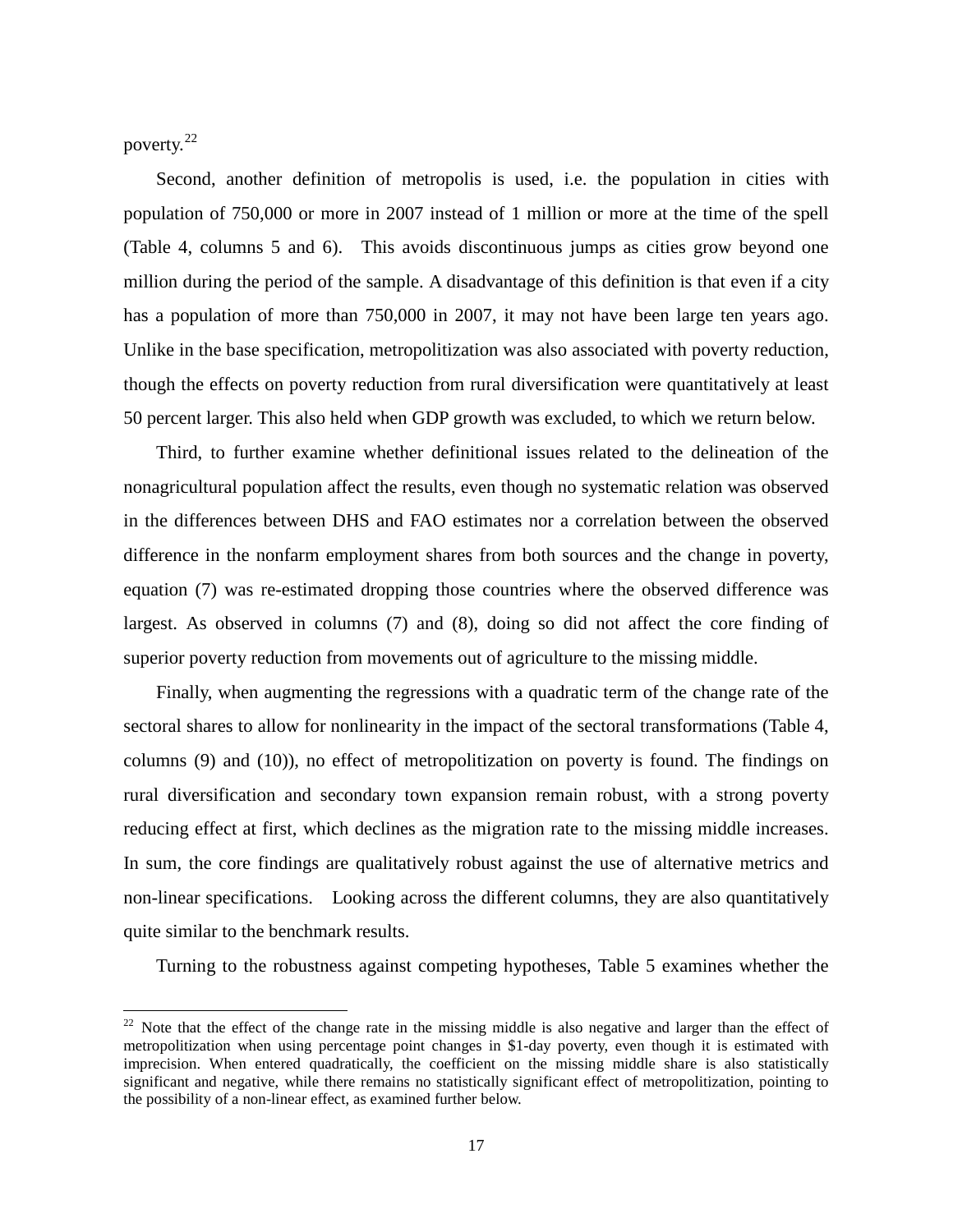findings are robust to the sectoral composition of growth and potential poverty induced migration effects. To benchmark the findings, columns 1 and 2 first present the estimated effects of (share weighted) agricultural and nonagricultural growth on poverty. Consistent with the literature, growth originating in agriculture is found to be more poverty reducing than growth originating outside agriculture, an advantage that becomes quite small however when it comes to \$2-day poverty, as has also been reported by Christiaensen, Demery and Kuhl (2011). Controlling for both sources of growth separately (Table 5, columns 3 and 4), movement from agriculture to the missing middle continues to yield an extra poverty reducing effect (of a slightly larger magnitude than before), while metropolitization does not add to poverty reduction (as before). Agricultural growth appears not to be driving the results. If so, the coefficient on rural diversification and secondary town expansion should be no longer statistically significant, after controlling for the sources of growth.

 The results further suggest that part of the poverty reducing powers of agricultural growth appear to derive from its interactions with the rural nonfarm sector and secondary towns (with the effects likely going in both directions), as agriculture seems to lose most of its edge over non-agriculture in reducing poverty after inclusion of the expansion rate of the rural nonfarm and small town populations. The coefficient on agriculture is now only slightly larger (and somewhat imprecisely estimated—t-value of 1.6) than the coefficient on GDP growth originating in nonagriculture. This does not invalidate the core insight that growth in agriculture is effective at reducing poverty—a 1 percentage point GDP growth originating in agriculture has on average still similar effects on poverty as a 1 percentage point GDP growth originating outside agriculture. It rather indicates that where the nonagricultural sector expands into (in the rural nonfarm sector and the secondary towns versus the metropoles), has also important additional implications for the overall effect of growth on poverty through the income distribution channel. It helps more of the poor benefit from growth outside agriculture by switching occupation as well as complementing their agricultural incomes for those who do not move.

These considerations of how the population exits agriculture become even more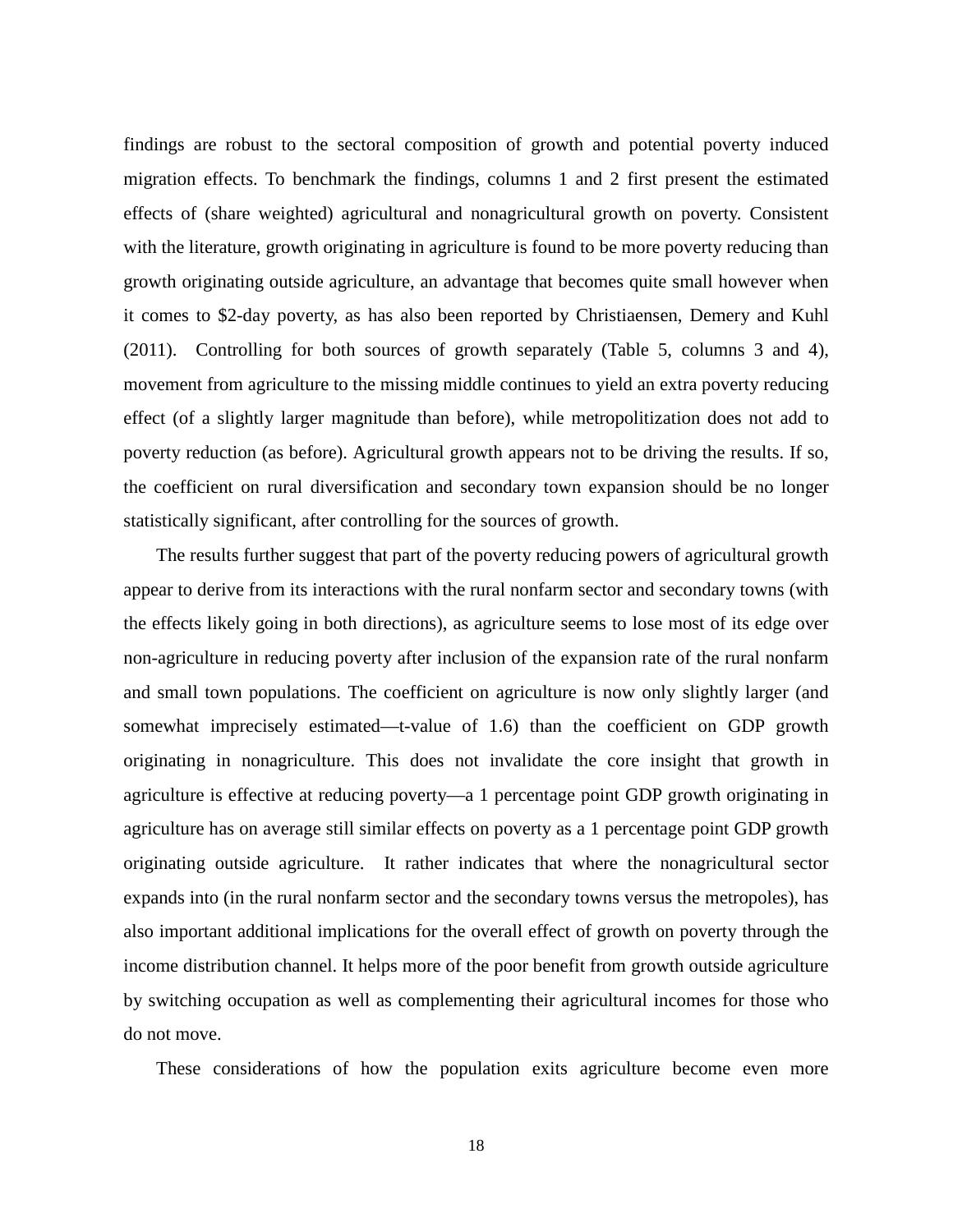important as nonagriculture starts to drive economic growth and countries start to progress through their occupational and spatial transformation. From columns 3 and 4 in Table 5 it can be seen that at the margin (and controlling for growth and its sectoral sources), a 1 percent increase in the population share in the missing middle yields on average quite a bit more national poverty reduction than a 1 percentage point increase in the amount of aggregated (share weighted) per capita GDP growth originating in agriculture. This is very much like the detailed country case findings reported by Suryahadi, Suryadarma, and Sumarto (2009) for Indonesia, a transforming country.<sup>[23](#page-20-0)</sup> Using 4 period provincial panel data spanning 1984-2002, they estimate that 1 percentage point aggregate GDP growth originating in rural services yielded about the same decline in rural poverty as 1 percentage point aggregate GDP growth originating in agriculture, highlighting the importance of the rural nonfarm economy in this transforming economy. In addition, they report a similar size effect on rural poverty from a 1 percentage point aggregate GDP growth originating in urban services.<sup>[24](#page-20-1)</sup> Similar to Ravallion and Datt's (1996) analysis of Indian data, they also relate the effect of the latter to the more labor-intensive, low capital, lower skilled part of the urban service sector. Clearly, the effect of diversifying into rural nonfarm and secondary town activities on poverty reduction can be substantial.

Turning to the second robustness test (Table 5, columns 5 and 6), the estimated coefficients remain also virtually unchanged when initial poverty is included. This provides confidence that it is not poverty induced migration that is behind the observed empirical regularities. Together these robustness tests for different metrics, specifications and competing hypotheses provide support for the notion that, controlling for growth, rural diversification and secondary town development are on average associated with more inclusive growth

<span id="page-20-0"></span> $23$  During 1984-2002, the period of their study, overall GDP growth in Indonesia was no longer driven by agriculture. It was on average only 15 percent of the economy. People exited agriculture into the missing middle at 1.08 per cent per year, while poverty remained predominantly a rural phenomenon, with more than 80 percent of the poor living in rural areas and about two thirds of them deriving the bulk of their income from agriculture.<br><sup>24</sup> Accounting for their respective shares in the economy, 10 percent GDP growth in rural services was fo

<span id="page-20-1"></span>reduce rural poverty by 0.8 percentage points, similar as a 10 percent agricultural GDP increase, which reduced rural poverty by 0.7 percentage points. The effect of 10 percent growth in urban services was twice as large (1.5 percentage points) (reflecting its size in the economy which was on average 36.35 percent during the study period, compared with 15.4 percent for agriculture and 14.7 percent for rural services).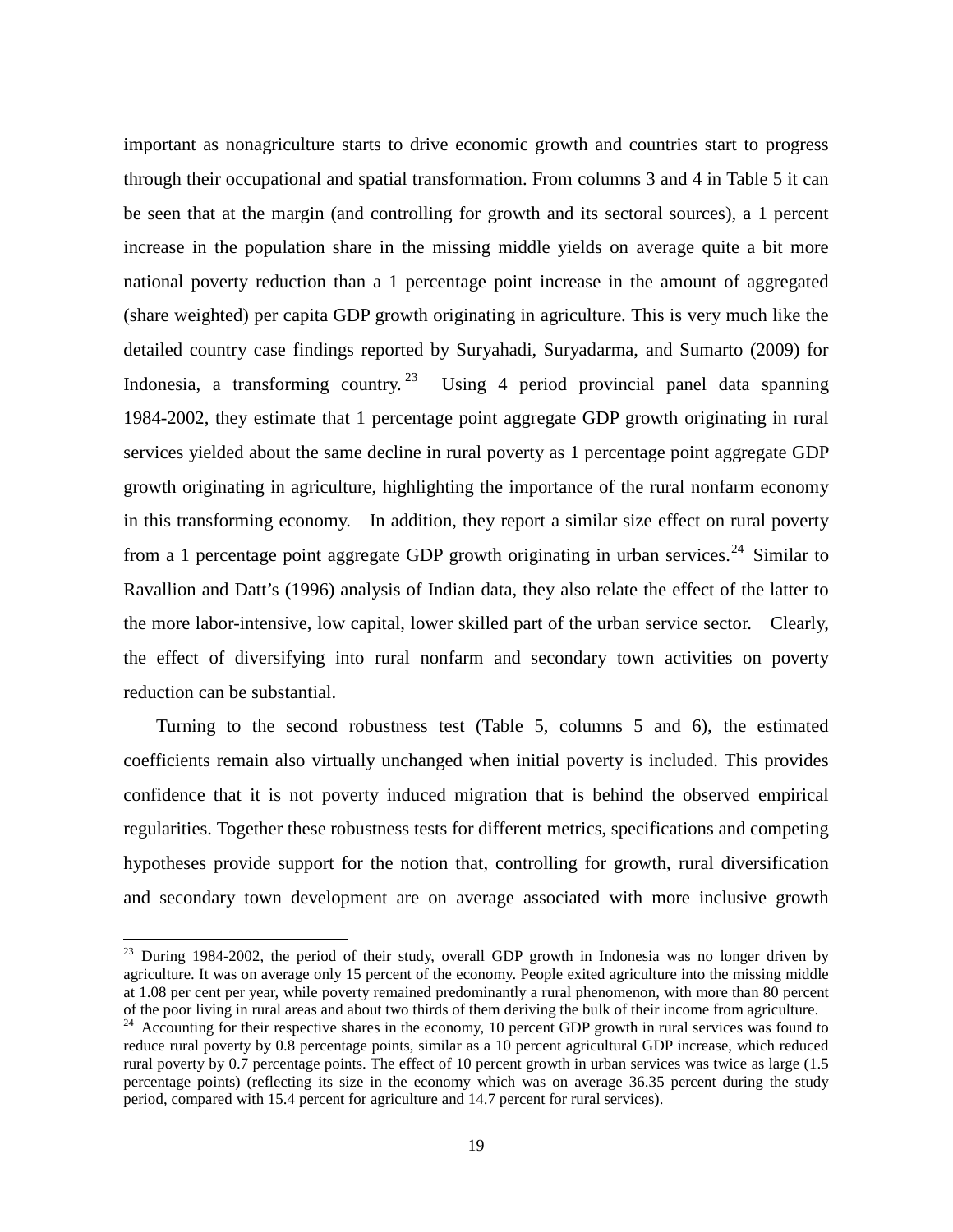patterns and more rapid poverty reduction than rapid metropolitization.

#### *Lower inequality, slower growth and faster poverty reduction*

The results discussed so far are conditional on the growth rates being the same across the different transformational patterns. Yet, as highlighted in the introduction, the new economic geography emphasizes the critical importance of economic density and agglomeration economies in fostering growth (World Bank, 2009). As a result, metropolitization may well put countries on a much faster growth path, which could over time offset the less inclusive nature of its growth pattern in terms of poverty reduction. One simple test of this proposition would be to re-estimate equation (7) excluding GDP per capita growth (i.e. estimating equation (8)). By so doing, the total effect of the transformation from agriculture to rural nonfarm and metropolitan activities on poverty is estimated, including the indirect effects through changing the aggregate income level.

The results presented in columns 1 and 2 of Table 6 show that the overall impact of rural nonfarm activities is negative and significant as before, whereas the overall impact of the urban share remains insignificant. The coefficient on the share of rural nonfarm activities in columns 1 and 2 of Table 6 are only slightly larger in absolute terms than the benchmark results in columns (3) and (4) of Table 3, suggesting that the effects of rural diversification on poverty reduction mainly work through the income distribution channel. The reduced form specifications, excluding growth, further suggest that the negative effects on poverty reduction from rising income inequality associated with metropolitization are not offset by the that larger growth agglomeration in mega cities may generate.

To explore the channels through which rural diversification and metropolitization affect poverty reduction further, Table 7 presents regression results exploring the relation between income inequality (as captured by the Gini coefficient) and the distribution of people across space, controlling for GDP per capita (and its square). GDP per capita regressors are included, as an inverted relation between income and inequality, known as the Kuznets curve,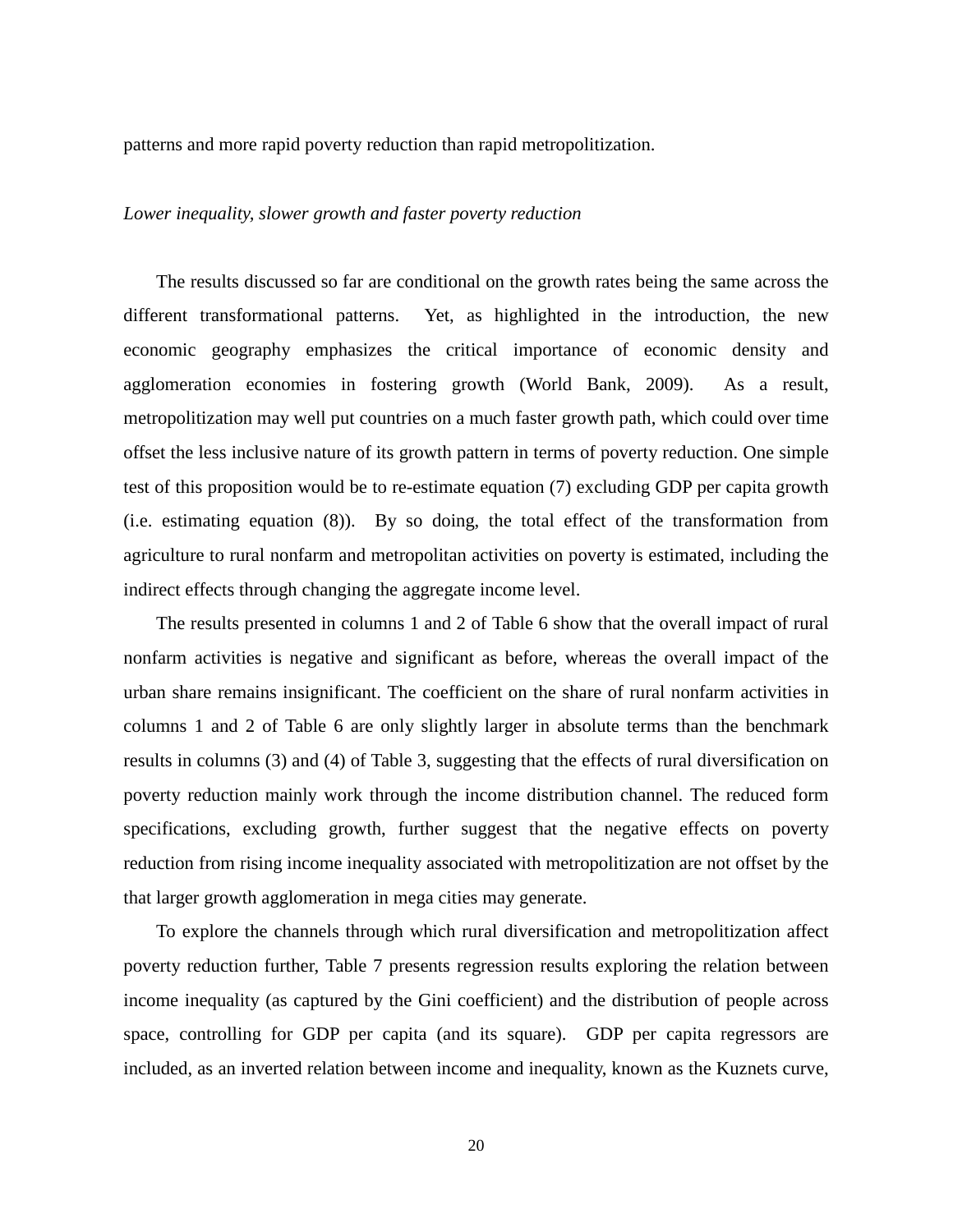is often observed. Ideally, *changes* in income inequality are regressed on *changes* in the share of people in the missing middle and *changes* in the metropolitan share of the population to control for unobserved country effects.

 Doing so does not yield any statistically significant results (Table 7, column 1). As Kraay (2006) explains in his exploration of the sources of pro-poor growth (growth in average income and changes in relative incomes), there is likely substantial measurement error in the measures of distributional change. While classical measurement error in the dependent variable does not lead to biased estimates, it inflates standard errors and reduces the significance of the estimated coefficients. With relatively few spells per country, identification from within-country variation thus becomes difficult. This also highlights the power of the results obtained in the poverty regressions above, which do control for unobserved country effects.

Pursuing the more modest objective of exploring correlations between income inequality and occupational and spatial settlement patterns, column (2) presents the OLS regression results of the level equations. Consistent with the insights derived from the poverty regressions above, rural diversification is associated with a decline in income inequality, while agglomeration in mega cities is strongly associated with higher income inequality. Both results are statistically significant at the 1 percent level.

Including regional dummies in an attempt to control for some of the unobserved country specific characteristics (such as characteristically higher inequality in Latin America) yields similar results (column 3). Metropolitization remains strongly associated with higher income inequality, while rural diversification remains negatively associated, even though the association weakens substantially quantitatively. Similar results are obtained using the mean log deviation (the mean across the population of the log of the mean divided by individual income) or the ratio of the average income of the richest 20 percent to that of the poorest 20 percent as measures of inequality (not reported here).

 Furthermore, two specifications are used to explore the effect of the patterns of the spatial and occupational transformation on GDP per capita growth (Table 8). In column (1) the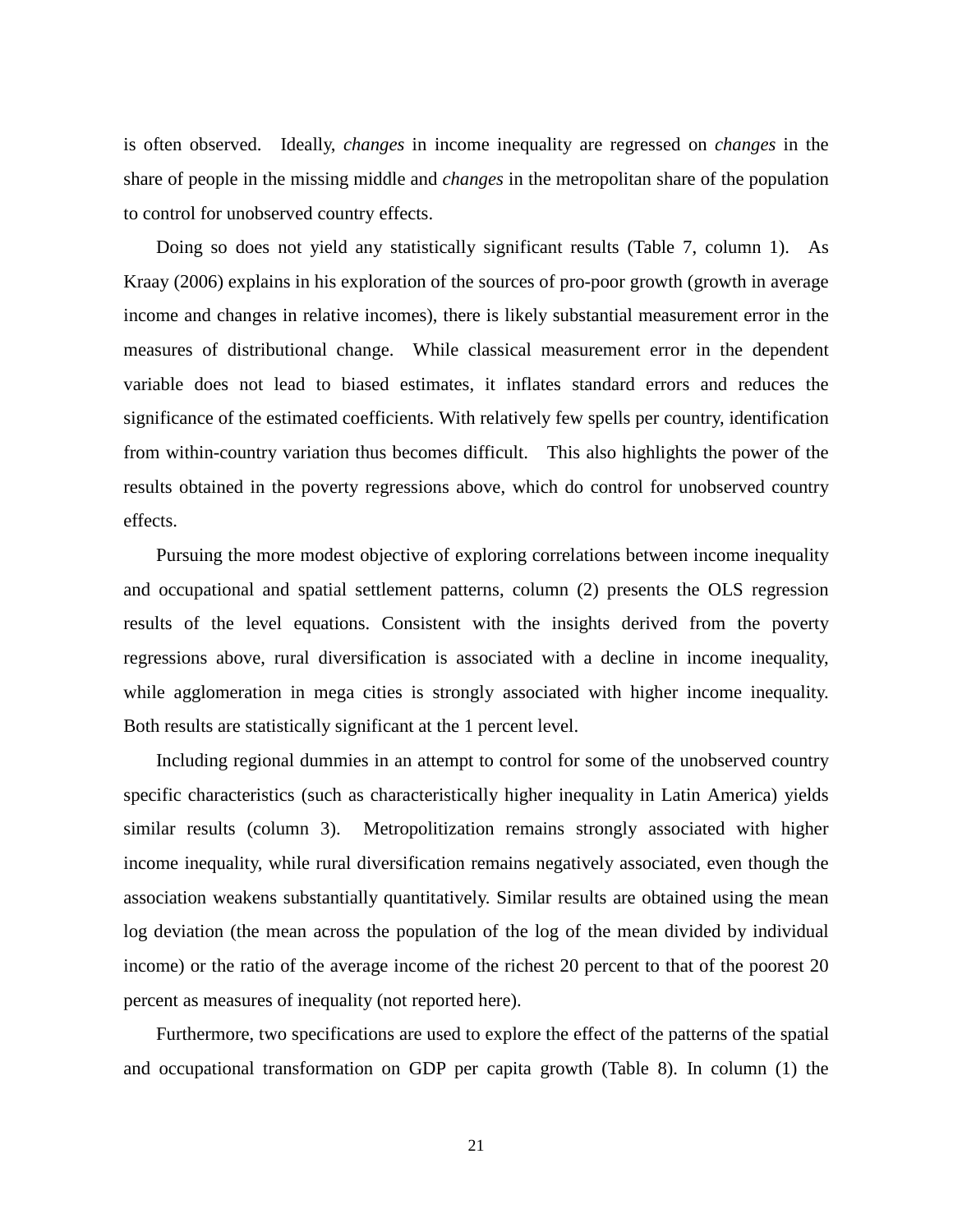average annual growth rate of GDP per capita during 5 year periods is regressed on the average annual change rate of the sectoral shares during the same 5 year periods (t to t-5). In column (2), initial GDP per capita is added as an additional regressor to allow for convergence following the tradition in growth empirics. Period effects are further incorporated to control for global shocks and country fixed effects are included to control for unobserved (time invariant) country characteristics. Since the focus is on the impact of the patterns of spatial transformation and given that the impact of many other potential determinants of GDP growth remains disputed (Durlauf et al., 2005), no other regressors have been considered.

OLS estimation of these specifications may be biased due to reverse causality. If, for example, income growth affects the spatial transformation (e.g. by fostering migration to the metropolis), this reverse causality would introduce endogeneity bias. Following Caselli, Esquivel and Lefort (1996), a two-stage least squares (2SLS) estimation is performed using the *levels* of the share of the population employed in the missing middle and the metropolitan population share in the previous period (t-10) as well as the initial GDP per capita in the previous period (i.e. t-10) as instruments. These lagged variables are likely to be correlated with the regressors, while unrelated to the contemporaneous error term. This strategy is akin to the difference Generalized Method of Moments proposed by Arellano and Bond (1991). Their dynamic panel data estimator was not used here given the limited number of time periods considered (1980-2000). As the data for the period 1980-1985 are used only for instruments, only 3 observations per country are left.

As predicted by the new economic geography literature, metropolitization has a large positive effect on GDP per capita growth (Table 8, column (1)). A 1 percent increase in the metropolitan share of the population is associated with a 1.16 percentage point increase in GDP per capita. This holds when controlling for the initial income level (column 2). Rural diversification also positively affects income growth, after controlling for the initial income level, though it is slightly less precisely estimated, and at 0.6 percentage point per capita GDP growth per percent change in the population share of the missing middle, the growth effect is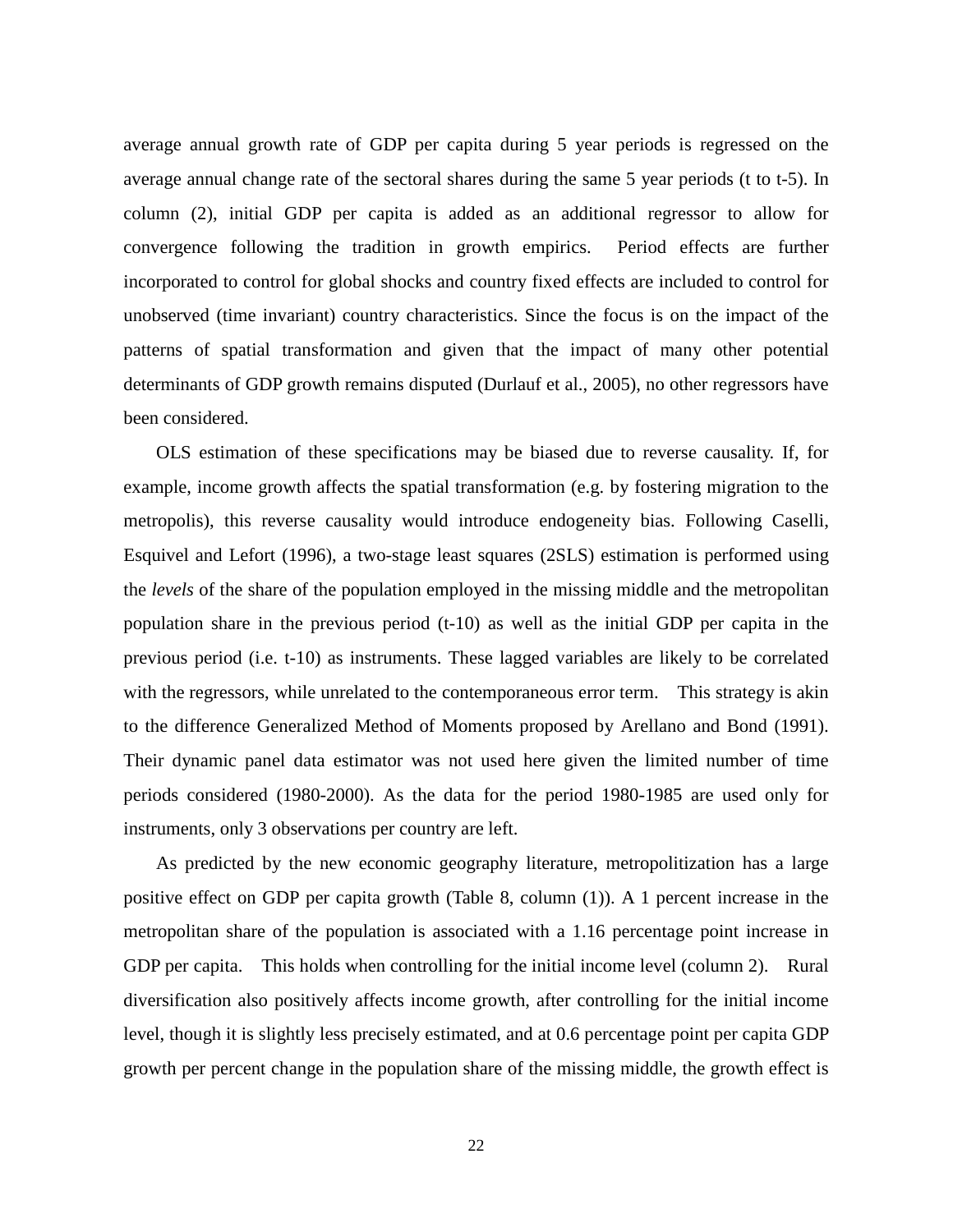substantially smaller.

#### **5 Concluding Remarks**

This paper examines whether the nature of the spatial transformation affects the rate of poverty reduction, using cross-country panel data for developing countries (including countries in Sub-Saharan Africa). It is found that agglomeration in mega cities is on average associated with faster growth and higher income inequality, while diversification into rural nonfarm and secondary town activities typically facilitates a more inclusive but slower, growth process. Secondary towns are also where most of the urban poor live and where access to basic infrastructure services is lowest (compared with the metropoles) (Ferré, Ferreira and Lanjouw, 2012). Growth promoting interventions that enable poor people to access this growth and basic infrastructure services more directly are thus also more likely to lift more of them out of poverty, than when the benefits of growth have to spatially trickle down from the metropoles.

Joint evaluation of the trade-offs between these two counteracting forces (higher/lower average income growth and more unequal/equal income distribution) suggests indeed that migration out of agriculture into the rural economy and secondary towns is substantially more poverty reducing than rapid metropolitization. In effect, no statistical association could be established between metropolitization and poverty reduction. The empirical regularities suggest that the nature of the spatial transformation matters for the rate of economic growth and poverty reduction observed during the spatial and structural transformation. When fostering overall economic growth is taken as key target, the balance of public investment and policy choice should be shifted in favor of more rapid urbanization and mega city development. However, when rapid poverty reduction is the primary objective, more attention should be given to fostering rural diversification and secondary town development.

While more investigation is clearly needed to firmly establish causality, the empirical regularity with which these relations have been observed in this dataset, and their robustness against a series of alternative hypotheses, measurement issues and non-linearity, underscore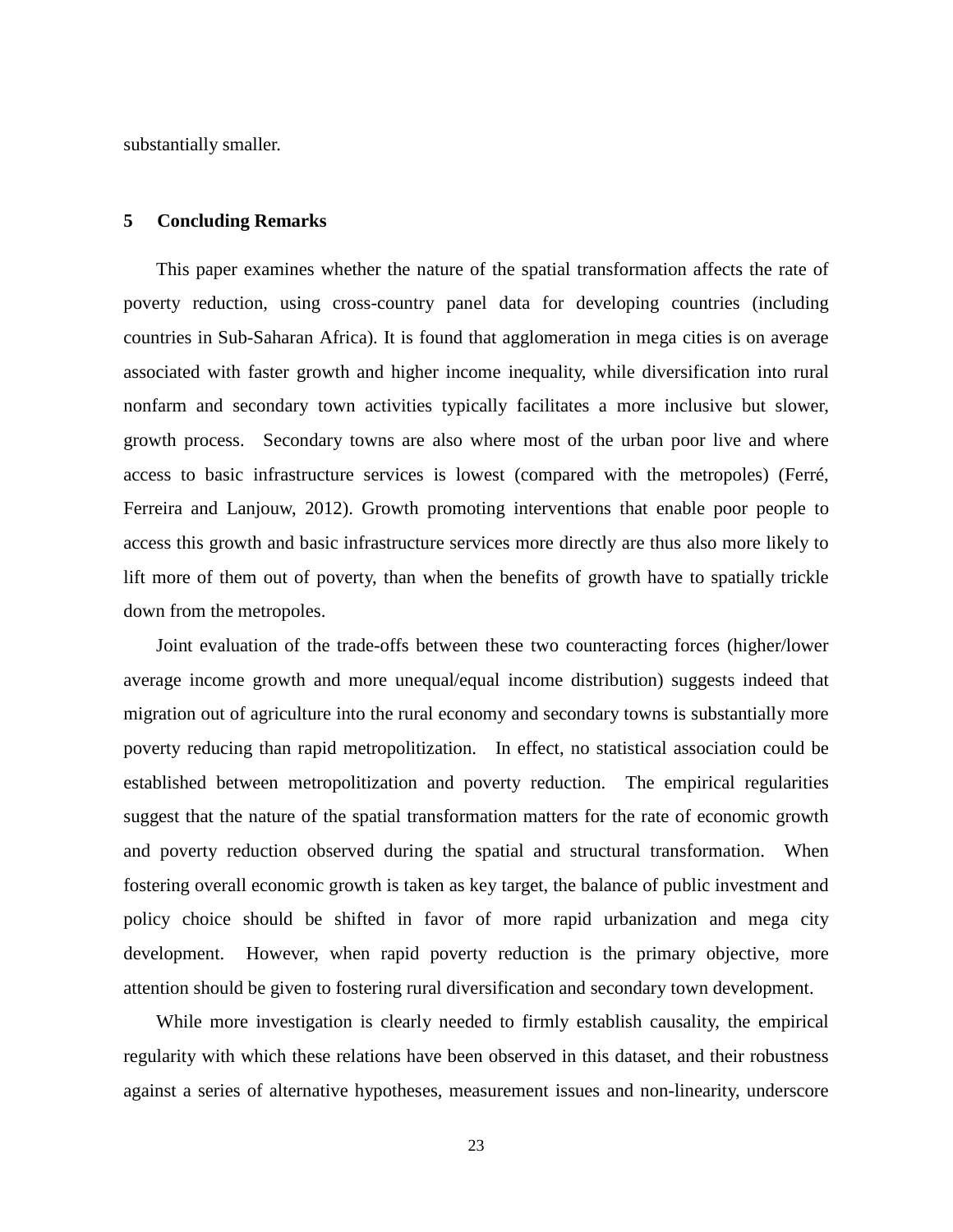the pertinence of the question. The results also warn against overinterpretation of the static finding that poverty rates are higher in rural areas and secondary towns than in metropoles, and call for deeper reflection about the optimality of ongoing urbanization processes, especially in areas where urban concentration is already high (as in Sub-Saharan Africa). In depth, comparative historical country case studies, including about the political economy of urban concentration, as well as theoretical and empirical analyses to better unpack the channels will prove extremely valuable.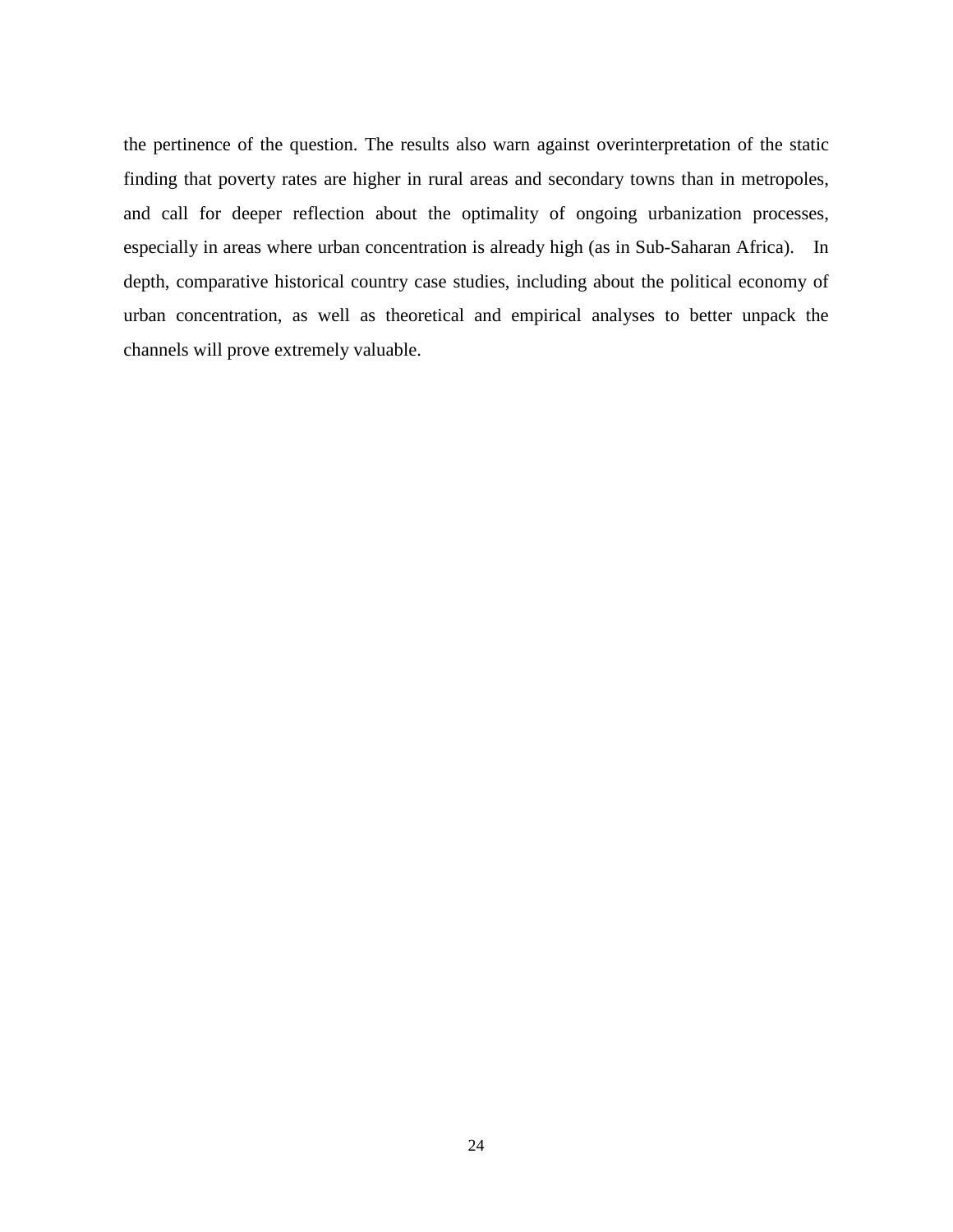#### **References**

- Anand, Sudhir, and Ravi, Kanbur, 1985. [Poverty under the Kuznets Process,](http://ideas.repec.org/a/ecj/econjl/v95y1985i380ap42-50.html) [Economic](http://ideas.repec.org/s/ecj/econjl.html)  [Journal,](http://ideas.repec.org/s/ecj/econjl.html) 95(380a): 42-50.
- Arellano, Manuel and Stephen, Bond, 1991. ["Some Tests of Specification for Panel Data:](http://ideas.repec.org/a/bla/restud/v58y1991i2p277-97.html)  [Monte Carlo Evidence and an Application to Employment Equations,](http://ideas.repec.org/a/bla/restud/v58y1991i2p277-97.html) *[Review of](http://ideas.repec.org/s/bla/restud.html)  [Economic Studies](http://ideas.repec.org/s/bla/restud.html)* 58(2): 277-97.
- Barrett, C.B., Reardon, T., Webb, P., 2001. Nonfarm income diversification and household livelihood strategies in rural Africa: concepts, dynamics and policy implications. *Food Policy* 26: 315–331.
- Beegle, Kathleen, Joachim, De Weerdt, and Stefan Dercon, 2012. Migration and Economic Mobility in Tanzania: Evidence from a Tracking Survey. *Review of Economics and Statistics*, 93-3: 1010-1033.
- Behrens, Kristian, and Alain Pholo, Bala, 2013, Do Rent-Seeking and Interregional Transfers Contribute to Urban Primacy in Sub-Saharan Africa? *Papers in Regional Science*: 92-1: 163-195.
- Cali, Massimiliano, and Carlo, Menon, 2013. Does Urbanization Affect Rural Poverty? Evidence from Indian Districts, *World Bank Economic Review*, forthcoming.
- Caselli, Francesco, Gerardo, Esquivel, and Fernando, Lefort, Reopening the Convergence Debate: A New Look at Cross-Country Growth Empirics, *Journal of Economic Growth*, 1-3: 363-89.
- Christiaensen, Luc, 2007, *Agriculture for Development in East Asia: Lessons from the World Development Report 2008, Special Focus in East Asia and Pacific Update*, November 2007: World Bank: Washington.
- Christiaensen, Luc, Lionel Demery, and Jesper, Kuhl, 2011, The (Evolving) Role of Agriculture in Poverty Reduction. *Journal of Development Economics*, 96-2: 239-254.
- Christiaensen, Luc, Joachim De Weerdt, and Yasuyuki, Todo, 2013. Urbanization and Poverty Reduction – The Role of Rural Diversification and Secondary Towns. *Agricultural Economics.* Forthcoming.
- Dorosh, Paul, and James, Thurlow, 2012. Can Cities or Towns Drive African Development? Economy-wide Analysis for Ethiopia and Uganda, UNU-WIDER Working Paper 2012/50: Helsinki.
- Durlauf, Steven N., Paul A. Johnson, and Jonathan R.W. Temple, 2005, Growth Econometrics, in Philippe Aghion and Steven N. Durlauf (Eds.), *Handbook of Economic Growth*. Elsevier B.V., Amsterdam.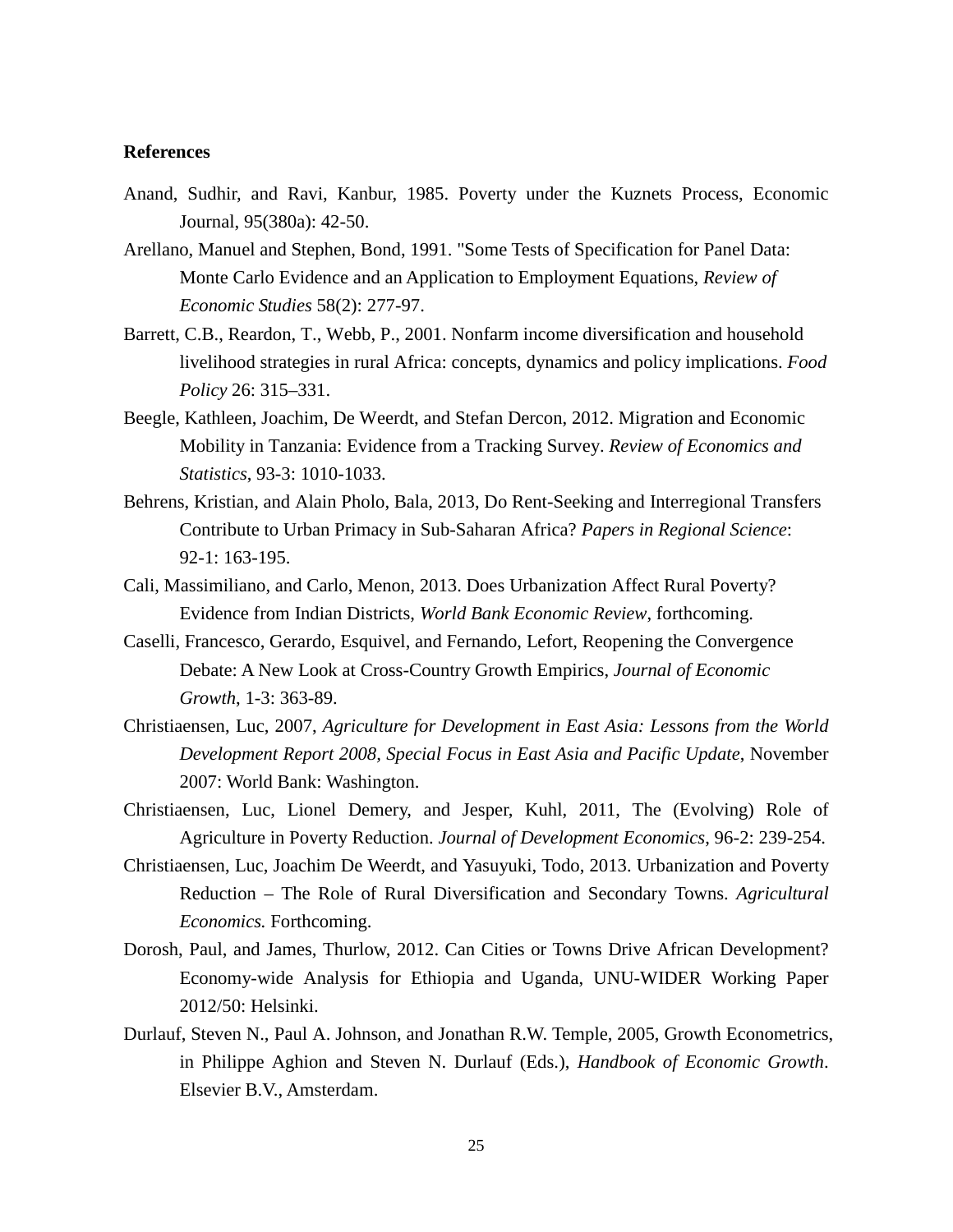- Ferré, Céline, Francisco, Ferreira, and Peter, Lanjouw, 2012. Is There a Metropolitan Bias? The Relationship between Poverty and City Size in a Selection of Developing Countries, *World Bank Economic Review*, 26-3: 351-382.
- Fields, Gary, 2005. A Welfare Economic Analysis of Labor-Market Policies in the Harris-Todaro Model. *Journal of Development Economics*, 76(1): 127-46.
- Fujita, Masahisa, and Jacques-François, Thisse, 2002. *Economics of Agglomeration; Cities, Industrial Location and Regional Growth*, Cambridge University Press, Cambridge.
- Glasser Matthew, et al. 2008. The Urban Transition in Tanzania. World Bank: Washington DC.
- Gollin, Douglas, Remi Jedwab and Dietrich Vollrath. 2013. *Urbanization Without Structural Transformation: Evidence from Sub-Saharan Africa*. Mimeographed.
- Headey Derek, Dirk, Bezemer and Peter, Hazell, 2010. [Agricultural Employment Trends in](http://ideas.repec.org/a/oup/wbrobs/v25y2010i1p57-89.html)  [Asia and Africa: Too Fast or Too Slow?](http://ideas.repec.org/a/oup/wbrobs/v25y2010i1p57-89.html) *[World Bank Research Observer](http://ideas.repec.org/s/oup/wbrobs.html)* 25(1): 57-89.
- Haggblade, Steven., Peter, Hazell, and Tom, Reardon, 2007, eds., *Transforming the Rural Nonfarm Economy – Opportunities and Threats in the Developing World*, John Hopkins University Press: Baltimore.
- Henderson, J. Vernon. 2003. The Urbanization process and Economic Growth: The So-What Question, *Journal of Economic Growth*, 8: 47-71.
- Henderson, J. Vernon, 2010. Cities and Development. *Journal of Regional Science*, 50(1): 515-540.
- Klasen, Stephan, and Mark, Misselhorn, 2006, *Determinants of Growth Semi-Elasticity of Poverty Reduction*, mimeographed, University of Gottingen, Gottingen.
- Kraay, Aart, 2006, When is Growth Pro-Poor? Evidence from a Panel of Countries, *Journal of Development Economics*, 80-1: 198-227.
- Lall, Somik, Harris, Selod, and Zmarak, Shalizi, 2006. *Rural-Urban Migration in Developing Countries: A Survey of Theoretical Predictions and Empirical Findings*, World Bank Policy Research Working Paper 3915: Washington D.C.
- Lanjouw, Peter and Rinku, Murgai, 2009. Poverty Decline, Agricultural Wages and Nonfarm Employment in Rural India: 1983-2004. *Agricultural Economics*, 40: 243-263.
- Loayza, Norman and Claudio Raddatz, 2010. The Composition of Growth Matters for Poverty Alleviation. *Journal of Development Economics* 93 (1): 137–151.
- Montalvo, J., and Martin, Ravallion. 2010. The Pattern of Growth and Poverty Reduction in China. *Journal of Comparative Economics*: 38: 2-16.
- Owusu, Victor, Awudu, Abdulai, and Seini Abdul-Rahman, 2011. Non-farm work and food security among farm households in Northern Ghana, *Food Policy*, 36(2): 108-118.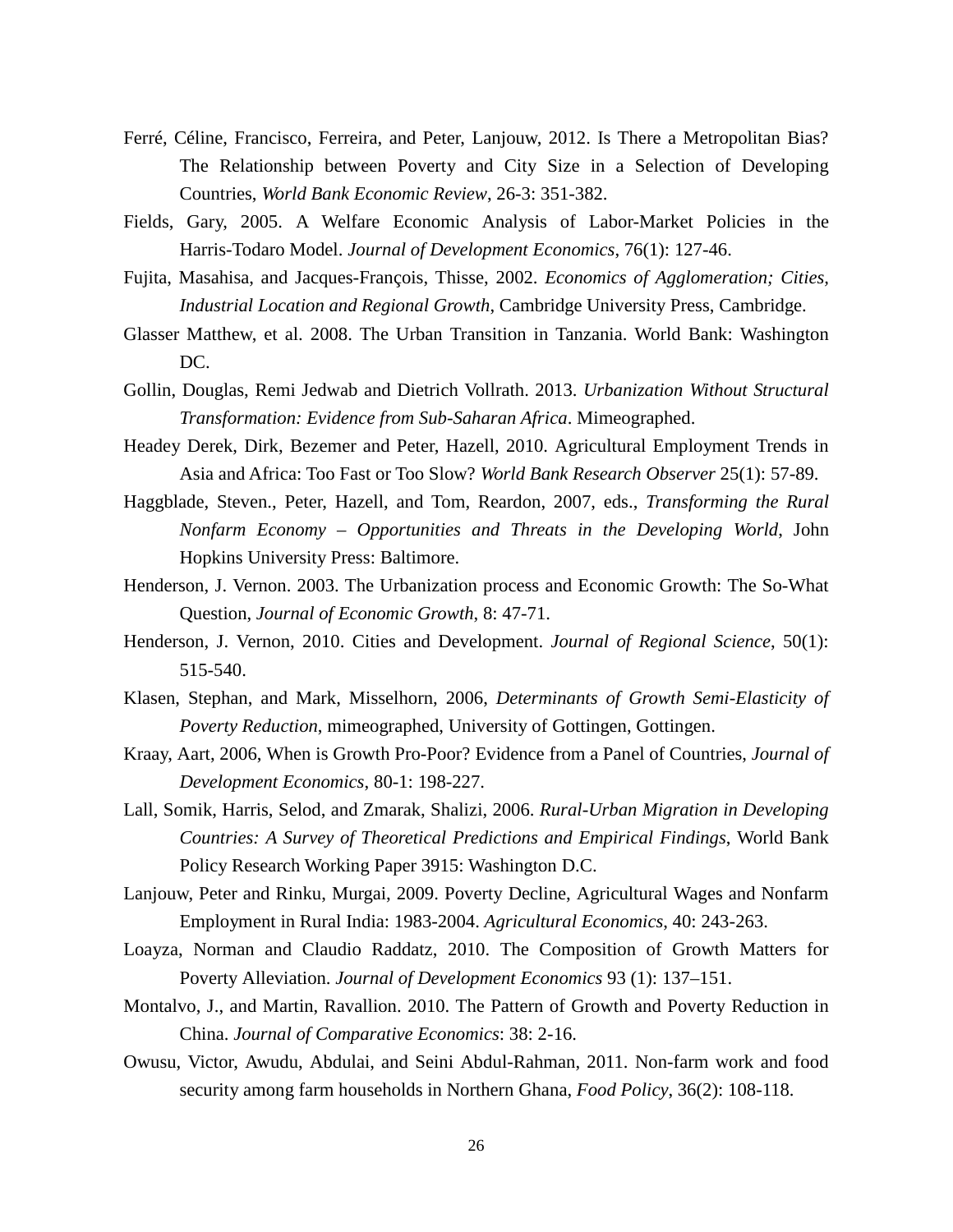- Otsuka, Keijiro, 2007, The Rural Industrial Transition in East Asia: Influences and Implications, in Haggblade, S., P., Hazell, and T., Reardon, eds., *Transforming the Rural Nonfarm Economy – Opportunities and Threats in the Developing World*, John Hopkins University Press: Baltimore.
- Potts, D. 2012. *Whatever happened to Africa's rapid urbanization?* Working Paper, Africa Research Institute.
- Ravallion, Martin, 2002, On the Urbanization of Poverty, *Journal of Development Economics*, 68(2), 435-442.
- Ravallion, Martin and Gaurav Datt, 1996. How Important to India's Poor Is the Sectoral Composition of Economic Growth? *World Bank Economic Review*, 10(1): 1-25.
- Ravallion, Martin and Shaohua, Chen 2007. [China's \(uneven\) progress against poverty,](http://ideas.repec.org/a/eee/deveco/v82y2007i1p1-42.html) *[Journal of Development Economics](http://ideas.repec.org/s/eee/deveco.html)*, 82(1): 1-42.
- Ravallion, Martin, 2012. Why Don't We See Poverty Convergence? *American Economic Review*, 102(1): 504-23.
- Ravallion, Martin, Shaohua Chen and Prem Sangraula, 2007. New Evidence on the Urbanization of Global Poverty, *Population and Development Review*, 33(4): 667-701.
- Suryahadi, Asep, Daniel Suryadarma, and Sudarno Sumarto, 2009. The Effects of Location and Sectoral Components of Economic Growth on Poverty: Evidence from Indonesia, *Journal of Development Economics*, 89-1: 109-117.
- Szirmai, Adam, 2012. Industrialization as an engine of Growth in Developing Countries, 1950-2005, *Structural Change and Economic Dynamics*, 23(4): 406-420.
- Timmer, P., 2009. *A World Without Agriculture—The Structural Transformation in Historical Perspective*. Henry Wendt Lecture Series. American Enterprise Institute, Washington D.C.
- United Nations, 2007, *World Urbanization Prospects: The 2007 Revision Population Database*.
- World Bank, 2008, *World Development Report 2008: Agriculture for Development*, World Bank: Washington D.C.
- World Bank, 2009, *World Development Report 2009: Reshaping Economic Geography*, World Bank: Washington D.C.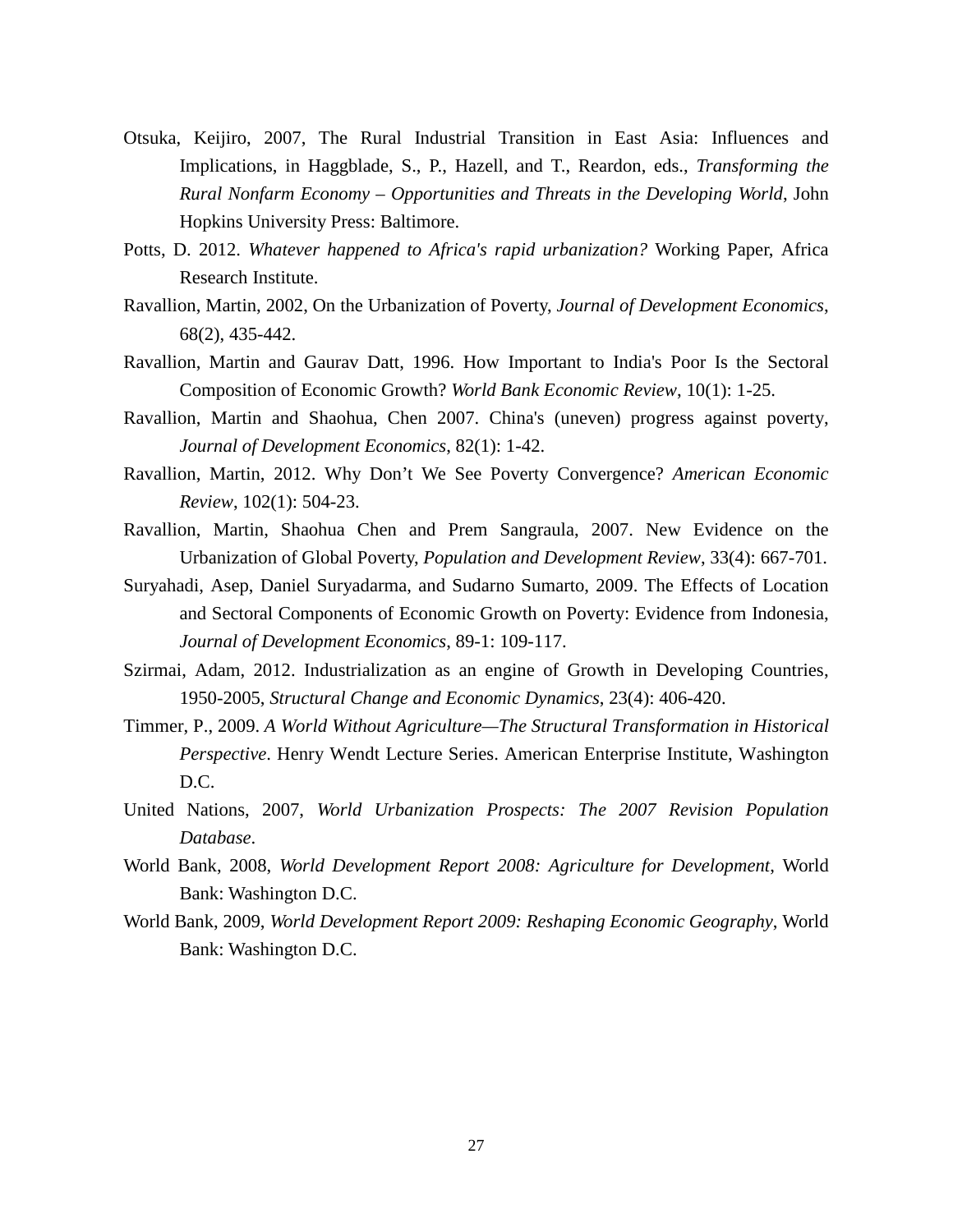|                                 | Number of<br>countries | Number of<br>survey periods | Percent of<br>survey periods |
|---------------------------------|------------------------|-----------------------------|------------------------------|
| Sub-Saharan Africa              | 14                     | 34                          | 16.5                         |
| South Asia                      | 3                      | 17                          | 8.3                          |
| East Asia and Pacific           | 6                      | 34                          | 16.5                         |
| East Europe and Central Asia    | 10                     | 31                          | 15.1                         |
| Latin America and the Caribbean | 13                     | 81                          | 39.3                         |
| Middle East and North Africa    | 5                      | 9                           | 4.4                          |
| Total                           | 51                     | 206                         | 100.0                        |

## Table 1: Geographical Coverage of Poverty Data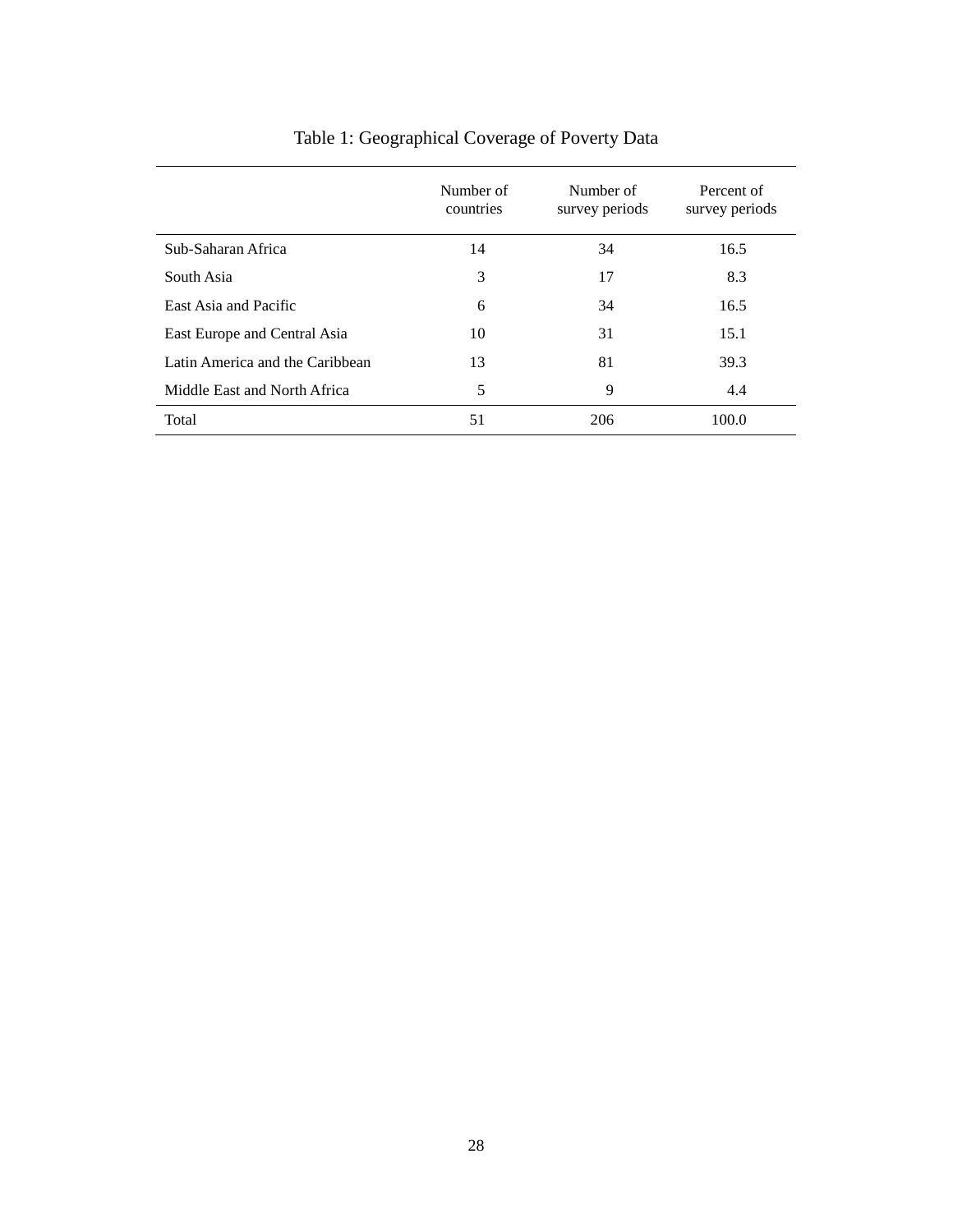| Variable                                                  | $\boldsymbol{N}$ | Mean    | S.D.  | Min.      | Max.   | 10%      | 25%      | 50%     | 75%     | 90%     |
|-----------------------------------------------------------|------------------|---------|-------|-----------|--------|----------|----------|---------|---------|---------|
| Poverty headcount ratio at \$1 a day (%)                  | 206              | 17.13   | 20.07 | 0.09      | 90.26  | 0.9      | 2.7      | 9.4     | 20.8    | 47.7    |
| Poverty headcount ratio at \$2 a day (%)                  | 206              | 39.88   | 27.45 | 1.16      | 98.07  | 10.8     | 16.8     | 32.3    | 59.7    | 85.3    |
| Poverty gap ratio at \$1 a day (%)                        | 206              | 6.19    | 9.75  | 0.01      | 52.08  | 0.2      | 0.6      | 2.5     | 7.4     | 15.3    |
| Poverty gap ratio at \$2 a day (%)                        | 206              | 17.73   | 16.65 | 0.23      | 73.83  | 3.0      | 5.1      | 11.9    | 23.1    | 43.0    |
| Gini coefficient                                          | 206              | 44.15   | 9.64  | 27.16     | 63.42  | 31.3     | 34.5     | 44.3    | 52.0    | 57.9    |
| Share of agriculture employment (%)                       | 206              | 38.60   | 21.38 | 6.60      | 84.00  | 14.4     | 20.4     | 32.5    | 56.5    | 70.4    |
| Share of rural nonfarm and secondary towns (%)            | 206              | 41.86   | 17.70 | 6.85      | 79.02  | 16.6     | 27.9     | 43.7    | 51.5    | 71.2    |
| Share of metropolitan population (%)                      | 206              | 19.54   | 9.93  | 3.88      | 37.11  | 7.6      | 10.3     | 18.1    | 26.9    | 34.7    |
| Share of rural nonfarm and secondary towns (alt. def., %) | 199              | 39.80   | 17.45 | 6.07      | 79.20  | 14.7     | 26.4     | 40.2    | 48.5    | 68.6    |
| Share of metropolitan population (alt. def., %)           | 199              | 20.91   | 10.24 | 3.88      | 40.59  | 8.7      | 11.1     | 18.5    | 30.0    | 36.0    |
| GDP per capita (constant PPP, \$1000)                     | 206              | 4.34    | 2.37  | 0.68      | 10.88  | 1.2      | 2.1      | 4.6     | 6.2     | 7.1     |
| Number of floods (annual average)                         | 206              | 1.45    | 1.58  | 0.00      | 9.00   | 0.00     | 0.29     | 1.00    | 2.29    | 3.50    |
| Percentage change of                                      |                  |         |       |           |        |          |          |         |         |         |
| Poverty headcount ratio at \$1 a day                      | 206              | $-5.48$ | 29.60 | $-124.52$ | 82.17  | $-40.26$ | $-15.28$ | $-2.42$ | 7.03    | 26.34   |
| Poverty headcount ratio at \$2 a day                      | 206              | $-2.30$ | 12.10 | $-61.35$  | 38.95  | $-16.00$ | $-5.90$  | $-1.16$ | 2.52    | 9.51    |
| Poverty gap ratio at \$1 a day                            | 205              | $-6.86$ | 41.52 | $-174.51$ | 139.36 | $-51.52$ | $-21.54$ | $-3.27$ | 10.67   | 38.01   |
| Poverty gap ratio at \$2 a day                            | 206              | $-3.28$ | 17.78 | $-77.23$  | 49.79  | $-23.39$ | $-10.75$ | $-1.32$ | 4.41    | 14.37   |
| GDP per capita (constant PPP)                             | 206              | 2.20    | 3.50  | $-9.65$   | 13.52  | $-1.68$  | 0.18     | 2.18    | 4.38    | 6.49    |
| Share of agriculture employment                           | 206              | $-2.00$ | 1.70  | $-7.76$   | 6.27   | $-4.09$  | $-3.18$  | $-1.73$ | $-0.79$ | $-0.44$ |
| Share of rural nonfarm and secondary towns                | 206              | 1.21    | 1.36  | $-4.44$   | 4.73   | $-0.05$  | 0.47     | 1.09    | 1.97    | 2.92    |
| Share of metropolitan population                          | 206              | 0.80    | 0.83  | $-1.05$   | 3.42   | $-0.21$  | 0.31     | 0.68    | 1.23    | 1.89    |
| Share of rural nonfarm and secondary towns (alt. def., %) | 199              | 1.34    | 1.49  | $-5.30$   | 8.57   | 0.16     | 0.64     | 1.16    | 2.06    | 3.05    |
| Share of metropolitan population (alt. def., %)           | 199              | 0.60    | 1.17  | $-12.42$  | 3.38   | $-0.30$  | 0.23     | 0.66    | 1.04    | 1.40    |

Table 2: Poverty, occupational and spatial transformation

Note: Metropolitan if living in city of 1 million of more. Alternative definition of metropolis is based on the share of the population in urban agglomerations with 750,000 or more in 2007.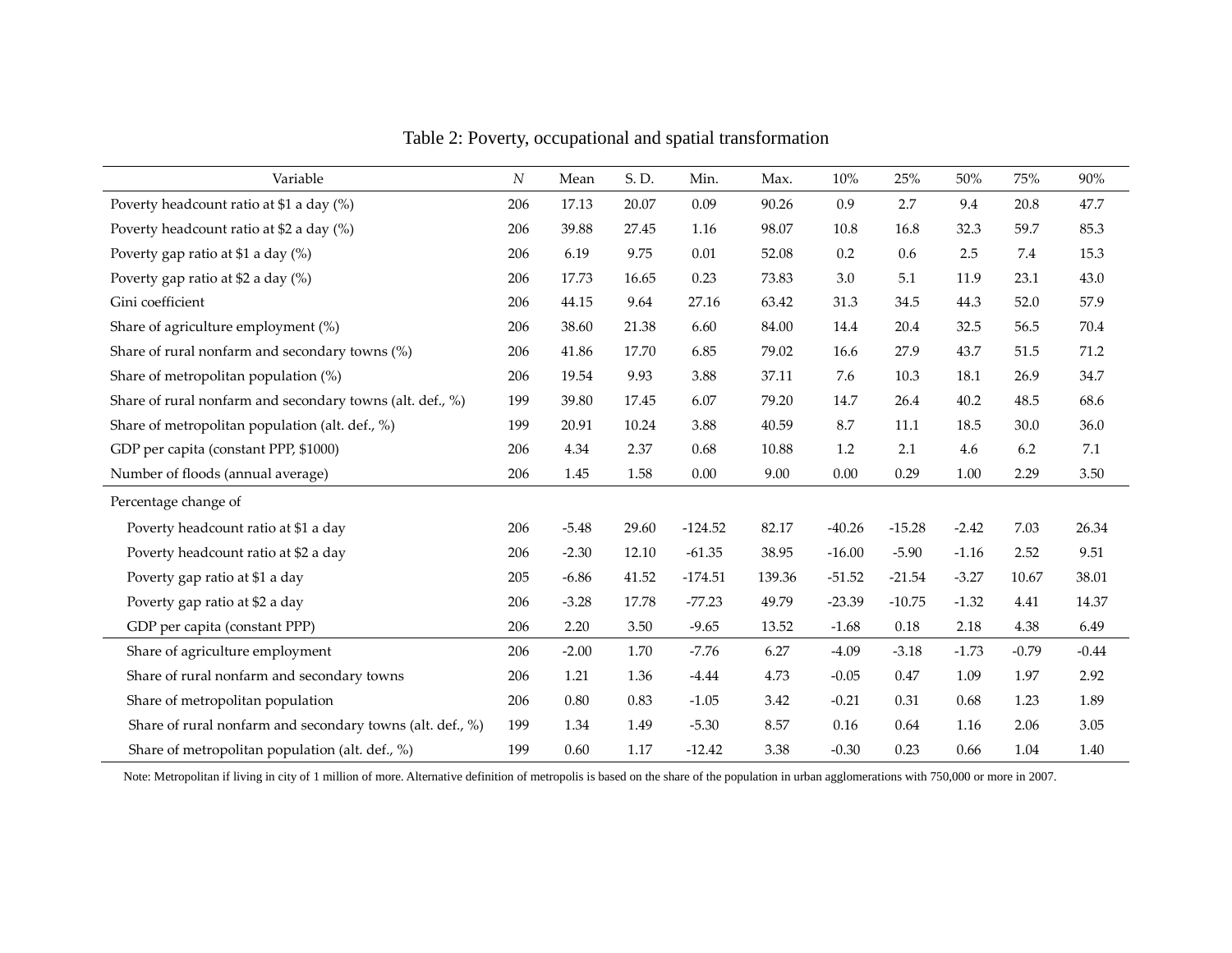|                                                              | (1)        | (2)         | (3)         | (4)         |
|--------------------------------------------------------------|------------|-------------|-------------|-------------|
| Change rate of the poverty<br>headcount ratio (Poverty line) | \$1        | \$2         | \$1         | \$2         |
| Change rate of the share of the missing                      |            |             | $-9.705***$ | $-3.355***$ |
| middle                                                       |            |             | (3.400)     | (1.148)     |
|                                                              |            |             | $-5.415$    | $-2.970$    |
| Change rate of the share of metropoles                       |            |             | (6.066)     | (2.148)     |
|                                                              | $-2.702**$ | $-1.533***$ | $-2.347**$  | $-1.438***$ |
| Growth rate of GDP per capita                                | (1.051)    | (0.434)     | (1.064)     | (0.461)     |
|                                                              | 5.397      | 1.470       | $6.426**$   | $1.843*$    |
| Number of floods<br>Flood                                    | (3.441)    | (1.093)     | (3.163)     | (1.016)     |
| <b>Observations</b>                                          | 206        | 206         | 206         | 206         |
| R-squared                                                    | 0.423      | 0.415       | 0.478       | 0.457       |
| Adjusted R-squared                                           | 0.117      | 0.105       |             | 0.156       |
| Year dummies                                                 | Yes        | Yes         | Yes         | Yes         |
| Country dummies                                              | Yes        | Yes         | <b>Yes</b>  | Yes         |

Table 3: Migration out of agriculture into the missing middle is more poverty reducing.

Notes: This table shows results from OLS estimations. Robust standard errors are in parentheses. \*\*\*, \*\*, and \* denote statistical significance at the 1-, 5-, and 10-percent level, respectively.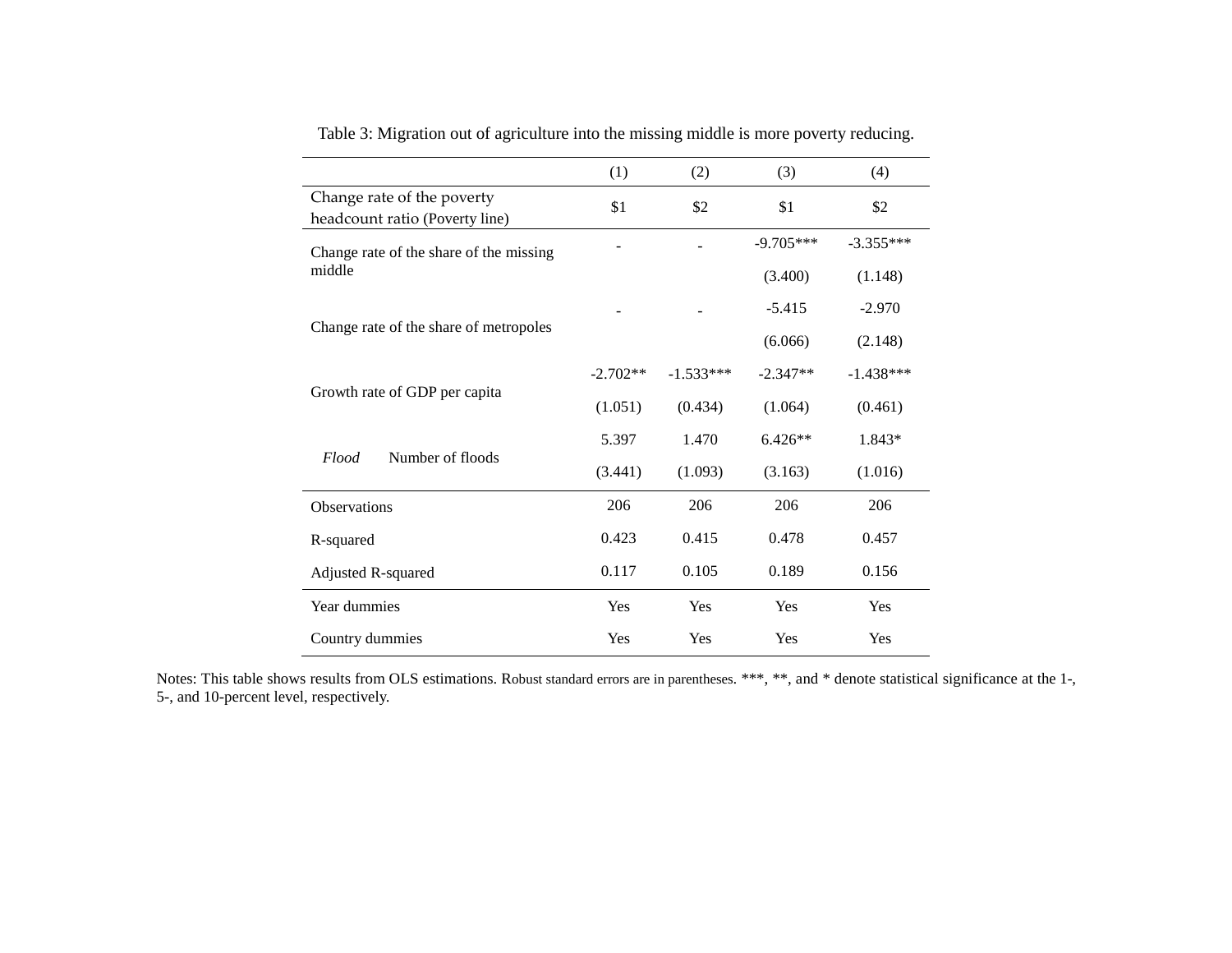|                                                    | (1)              | (2)                     | (3)        | (4)                                    | (5)         | (6)                                      | (7)                                                                           | (8)        | (9)         | (10)                    |
|----------------------------------------------------|------------------|-------------------------|------------|----------------------------------------|-------------|------------------------------------------|-------------------------------------------------------------------------------|------------|-------------|-------------------------|
| Change rate of the<br>population headcount<br>(% ) | headcount ratios | Poverty gap ratios, not |            | Poverty headcounts<br>(%point changes) |             | Alternative definition of<br>urban areas | Excl. obs with large discrepancies in<br>nonagricultural population by source |            |             | Quadratic specification |
| (Poverty line)                                     | \$1              | \$2                     | \$1        | \$2                                    | \$1         | \$2                                      | \$1                                                                           | \$2        | \$1         | \$2                     |
| Change rate of the<br>share of the missing         | $-13.67***$      | $-5.827***$             | $-0.997$   | $-1.536**$                             | $-9.370***$ | $-3.188***$                              | $-9.139**$                                                                    | $-2.746**$ | $-13.08***$ | $-4.816***$             |
| middle                                             | (5.207)          | (1.979)                 | (0.663)    | (0.767)                                | (3.272)     | (1.138)                                  | (3.689)                                                                       | (1.154)    | (2.849)     | (1.127)                 |
| Quadratic term                                     |                  |                         |            |                                        |             |                                          |                                                                               |            | 1.896***    | $0.867***$              |
|                                                    |                  |                         |            |                                        |             |                                          |                                                                               |            | (0.662)     | (0.309)                 |
| Change rate of the                                 | $-9.008$         | $-4.484$                | 2.000      | 3.732                                  | $-6.124***$ | $-2.070**$                               | $-3.511$                                                                      | $-2.273$   | $-2.134$    | $-2.874$                |
| share of metropoles                                | (8.816)          | (3.282)                 | (2.037)    | (4.075)                                | (2.033)     | (0.798)                                  | (6.513)                                                                       | (2.406)    | (9.259)     | (3.833)                 |
| Quadratic term                                     |                  |                         |            |                                        |             |                                          |                                                                               |            | $-2.101$    | $-0.396$                |
|                                                    |                  |                         |            |                                        |             |                                          |                                                                               |            | (2.817)     | (1.185)                 |
| Growth rate of GDP                                 | $-2.346$         | $-1.616**$              | $-0.0590$  | $-0.229***$                            | $-2.238**$  | $-1.411***$                              | $-1.295$                                                                      | $-1.187**$ | $-2.516**$  | $-1.560***$             |
| per capita                                         | (1.467)          | (0.664)                 | (0.0453)   | (0.0756)                               | (1.013)     | (0.425)                                  | (1.284)                                                                       | (0.566)    | (1.028)     | (0.433)                 |
| Number of floods                                   | $10.16**$        | $3.342*$                | $-0.178$   | $-0.112$                               | $6.854**$   | 1.973*                                   | $6.970**$                                                                     | 1.702*     | $6.770**$   | $2.010**$               |
|                                                    | (4.492)          | (1.705)                 | (0.329)    | (0.353)                                | (3.156)     | (1.022)                                  | (3.252)                                                                       | (1.024)    | (3.111)     | (0.989)                 |
| <b>Observations</b>                                | 205              | 205                     | 233        | 233                                    | 199         | 199                                      | 173                                                                           | 173        | 199         | 199                     |
| R-squared                                          | 0.417            | 0.463                   | 0.313      | 0.385                                  | 0.523       | 0.490                                    | 0.458                                                                         | 0.422      | 0.541       | 0.514                   |
| Adjusted R-squared                                 | 0.093            | 0.163                   | $-0.028$   | 0.080                                  | 0.250       | 0.198                                    | 0.120                                                                         | 0.062      | 0.267       | 0.223                   |
| Year dummies<br>Country dummies                    | Yes<br>Yes       | Yes<br>Yes              | Yes<br>Yes | Yes<br>Yes                             | Yes<br>Yes  | Yes<br>Yes                               | Yes<br>Yes                                                                    | Yes<br>Yes | Yes<br>Yes  | Yes<br>Yes              |

Table 4: Superior poverty reducing effects from migration out of agriculture into the missing middle is robust against alternative poverty, metropolis and non-agricultural population measures as well as non-linear specifications.

Notes: This table shows results from OLS estimations. Robust standard errors are in parentheses. \*\*\*, \*\*, and \* denote statistical significance at the 1-, 5-, and 10-percent level, respectively. In columns 3 and 4, %point changes in poverty headcounts are regressed on %point changes in population shares. In columns 5 and 6, the urban population is defined as the population in cities of a population of 750,000 or more in 2005. In columns 7 and 8, China, Pakistan, Bangladesh, Georgia, Kazakhstan, Turkey, Ukraine, and Russia are excluded.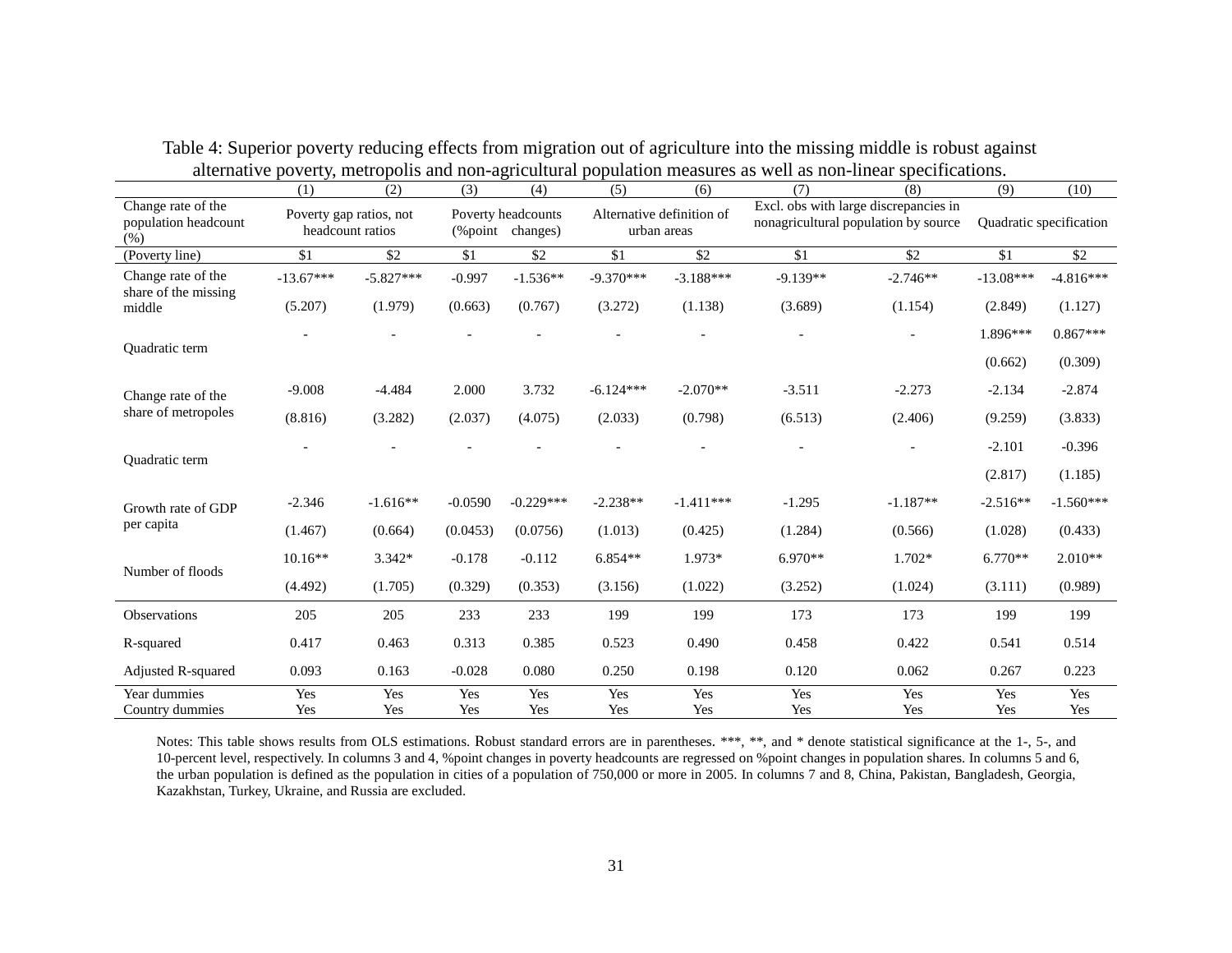|                                                                 | (1)       | (2)                               | (3)         | (4)                   | (5)         | (6)         |
|-----------------------------------------------------------------|-----------|-----------------------------------|-------------|-----------------------|-------------|-------------|
| Change rate of poverty headcount ratio                          |           | Controlling for sources of growth |             | Dynamic specification |             |             |
| (Poverty line)                                                  | \$1       | $\$2$                             | \$1         | $\$2$                 | \$1         | \$2         |
| Change rate of the share of the missing middle                  |           |                                   | $-11.13***$ | $-4.112***$           | $-8.906***$ | $-3.155***$ |
|                                                                 |           |                                   | (3.372)     | (1.154)               | (3.279)     | (1.132)     |
| Change rate of the share of metropoles                          |           | $\sim$                            | $-2.809$    | $-2.003$              | $-5.327$    | $-2.948$    |
|                                                                 |           |                                   | (6.682)     | (2.385)               | (5.917)     | (2.124)     |
| Growth rate of GDP per capita                                   |           |                                   |             |                       | $-2.099**$  | $-1.376***$ |
|                                                                 |           |                                   |             |                       | (1.055)     | (0.466)     |
| Growth rate of agricultural GDP per capita (share-weighted)     | $-3.520*$ | $-1.703**$                        | $-2.699$    | $-1.418**$            |             |             |
|                                                                 | (2.021)   | (0.757)                           | (1.752)     | (0.692)               |             |             |
| Growth rate of non-agricultural GDP per capita (share-weighted) | $-2.307*$ | $-1.440***$                       | $-2.405**$  | $-1.496***$           |             |             |
|                                                                 | (1.259)   | (0.528)                           | (1.134)     | (0.511)               |             |             |
| Poverty headcount ratio in the initial year of the spell        |           |                                   |             |                       | $-0.923**$  | $-0.230*$   |
|                                                                 |           |                                   |             |                       | (0.383)     | (0.121)     |
| Number of floods                                                | 5.778     | 1.588                             | 6.910**     | $2.005*$              | $6.273**$   | 1.805*      |
|                                                                 | (3.633)   | (1.168)                           | (3.286)     | (1.050)               | (2.970)     | (0.981)     |
| Observations                                                    | 201       | 201                               | 201         | 201                   | 206         | 206         |
| R-squared                                                       | 0.425     | 0.412                             | 0.492       | 0.468                 | 0.504       | 0.467       |
| Adjusted<br>R-squared                                           | 0.102     | 0.082                             | 0.194       | 0.156                 | 0.224       | 0.165       |
| Year dummies                                                    | Yes       | Yes                               | Yes         | Yes                   | Yes         | Yes         |
| Country dummies                                                 | Yes       | Yes                               | Yes         | Yes                   | Yes         | Yes         |

Table 5: Superior poverty reducing effects from migration out of agriculture into the missing middle as opposed to metropoles is not affected by agriculture's contribution to growth or poverty induced migration patterns.

Notes: This table shows results from OLS estimations. Robust standard errors are in parentheses. \*\*\*, \*\*, and \* denote statistical significance at the 1-, 5-, and 10-percent level, respectively.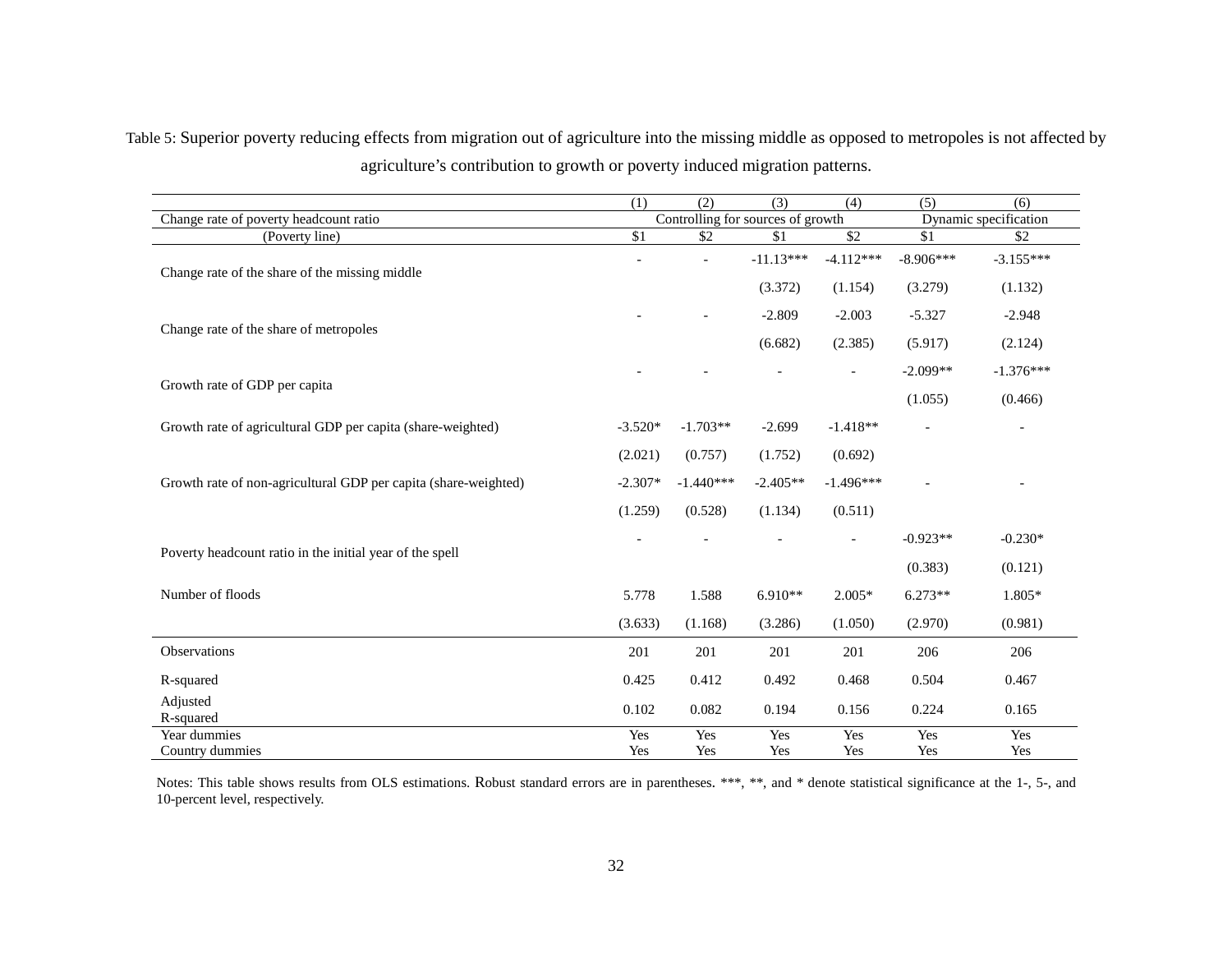|                                                              | (1)         | (2)         |
|--------------------------------------------------------------|-------------|-------------|
| Change rate of the poverty headcount ratio<br>(Poverty line) | \$1         | \$2         |
|                                                              | $-10.75***$ | $-3.993***$ |
| Change rate of the share of the missing middle               | (3.186)     | (1.071)     |
|                                                              | $-2.525$    | $-1.199$    |
| Change rate of the share of metropoles                       | (6.046)     | (2.039)     |
|                                                              | 7.501***    | $2.502***$  |
| Number of floods                                             | (2.849)     | (0.934)     |
| Observations                                                 | 206         | 206         |
| R-squared                                                    | 0.446       | 0.385       |
| Adjusted R-squared                                           | 0.146       | 0.052       |
| Year dummies                                                 | Yes         | Yes         |
| Country dummies                                              | Yes         | Yes         |

Table 6: When accounting for differential effects on growth, migration out of agriculture into the missing middle is more poverty reducing.

Notes: This table shows results from OLS estimations Robust standard errors are in parentheses. \*\*\*, \*\*, and \* denote statistical significance at the 1-, 5-, and 10-percent level, respectively.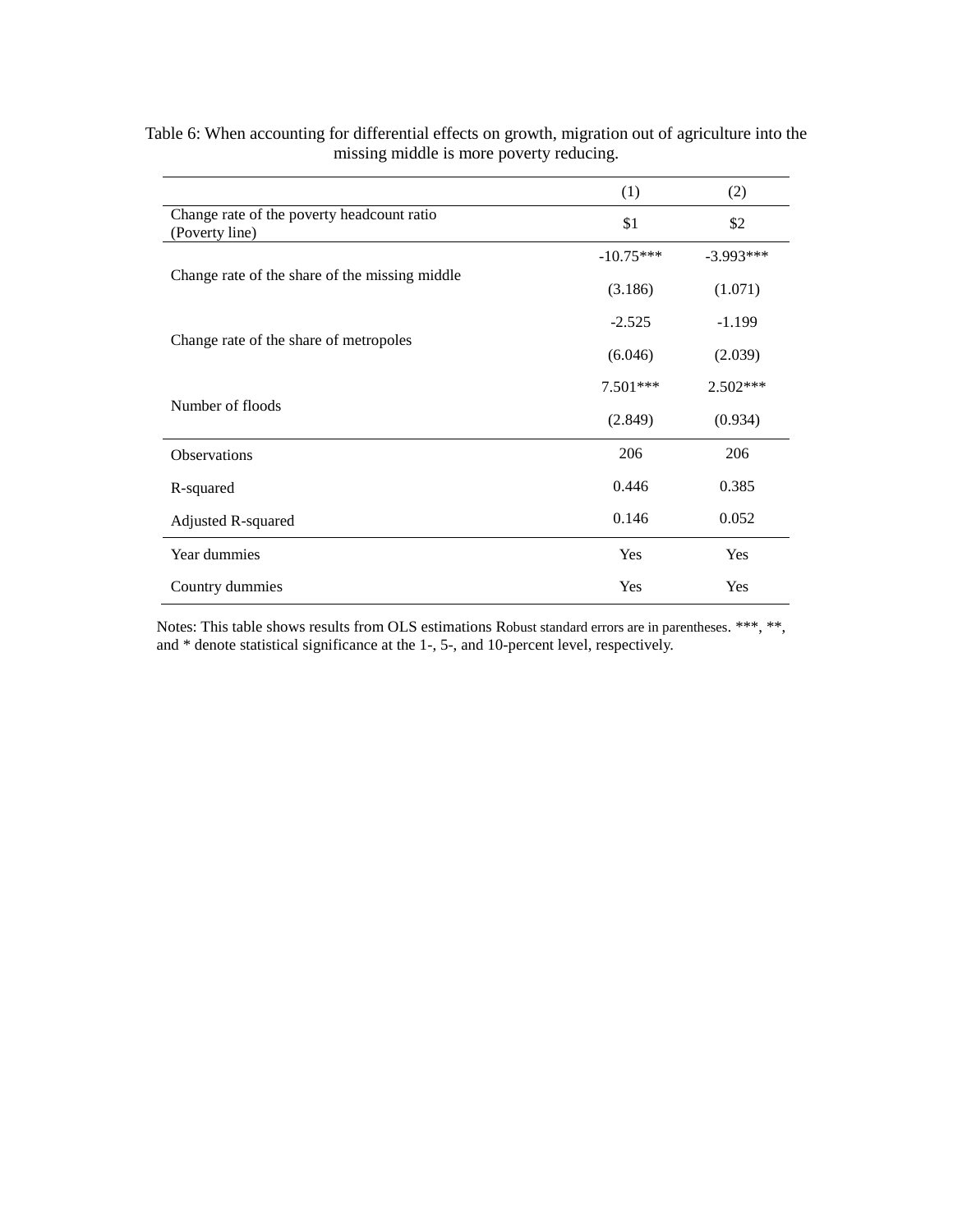|                                       | (1)                 | (2)          | (3)            |  |
|---------------------------------------|---------------------|--------------|----------------|--|
| Dependent variable: Gini coefficient  | First<br>Difference | <b>OLS</b>   | <b>OLS</b>     |  |
|                                       | 0.210               | $-0.246$     | $-0.080$       |  |
| Share of people in the missing middle | (0.239)             | $(0.045)$ ** | $(0.035)^*$    |  |
|                                       | 0.536               | 0.513        | 0.245          |  |
| Metropolitan share of the population  | (0.720)             | $(0.058)$ ** | $(0.065)$ **   |  |
|                                       | 1.289               | 3.151        | 2.175          |  |
| GDP per capita                        | (1.615)             | $(0.758)$ ** | $(0.680)$ **   |  |
|                                       | $-0.068$            | $-0.218$     | $-0.151$       |  |
| GDP per capita squared                | (0.068)             | $(0.046)$ ** | $(0.040)$ **   |  |
| Observations                          | 230                 | 232          | 232            |  |
| R-squared                             | 0.152               | 0.596        | 0.790          |  |
| Year dummies                          | Yes                 | Yes          | Yes            |  |
| Regional dummies                      | $\rm No$            | $\rm No$     | Yes            |  |
| Country dummies                       | No                  | No           | N <sub>o</sub> |  |

### Table 7: Metropolitization is associated with larger inequality

Notes: This table shows results from OLS estimations. Robust standard errors are in parentheses. \*\*, \*, and + denote statistical significance at the 1-, 5-, and 10-percent level, respectively.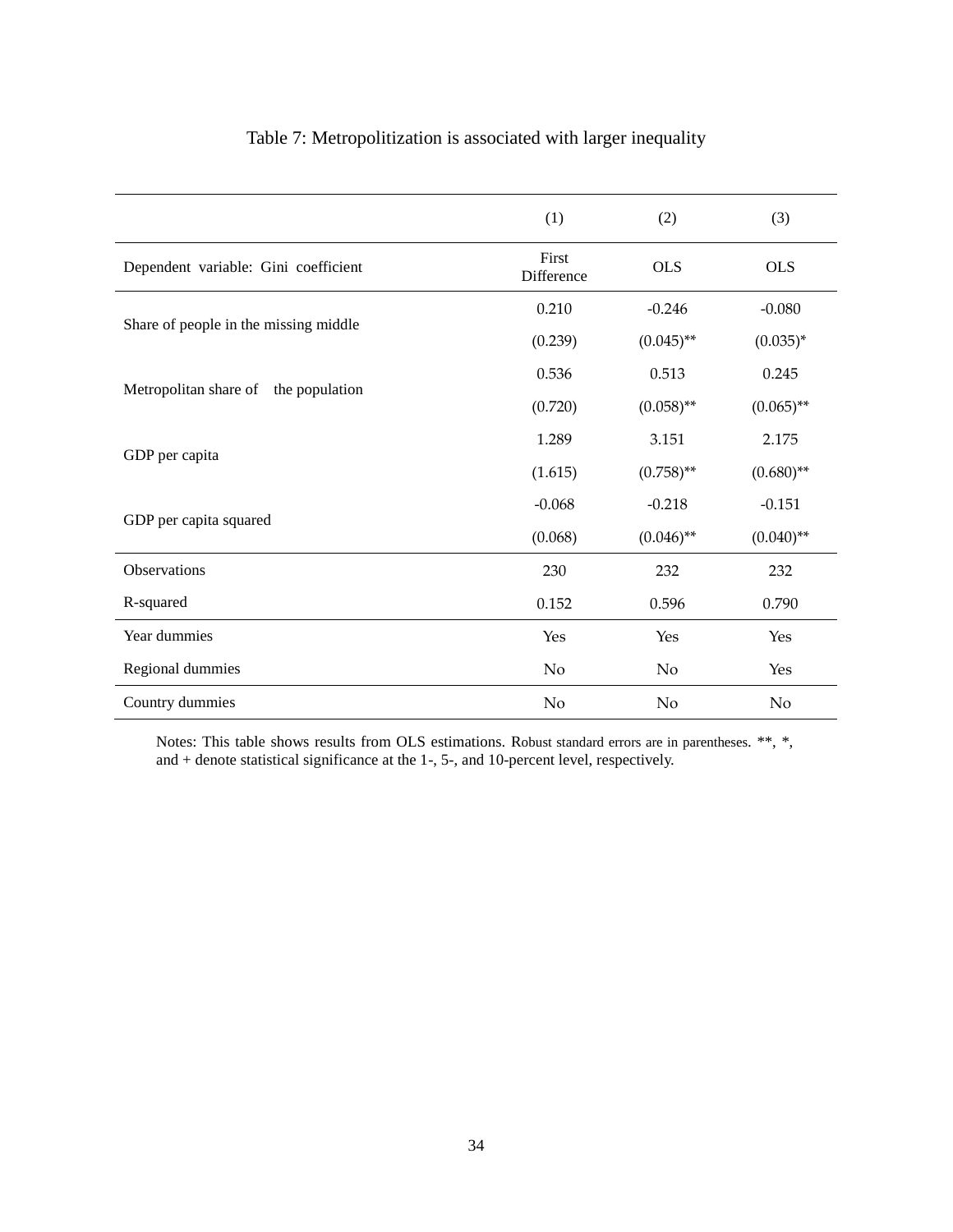|                                                   | (1)        | (2)                              |
|---------------------------------------------------|------------|----------------------------------|
| Dependent variable                                |            | Growth rate of GDP<br>per capita |
| Change rate of the share of people in the missing | 0.418      | 0.630                            |
| middle                                            | (0.388)    | $(0.336) +$                      |
| Change rate of the metropolitan share of<br>the   | 1.159      | 1.072                            |
| population                                        | $(0.485)*$ | $(0.402)$ **                     |
|                                                   |            | $-0.373$                         |
| Initial GDP per capita                            |            | $(0.124)$ **                     |
| Year dummies                                      | Yes        | Yes                              |
| Country dummies                                   | Yes        | Yes                              |
| Estimation method                                 | 2SLS       | 2SLS                             |
| <b>Observations</b>                               | 209        | 209                              |

Table 8: Metropolitization is associated with faster GDP Growth

Notes: Robust standard errors are in parentheses. \*\*, \*, and + denote statistical significance at the 1-, 5-, and 10-percent level, respectively.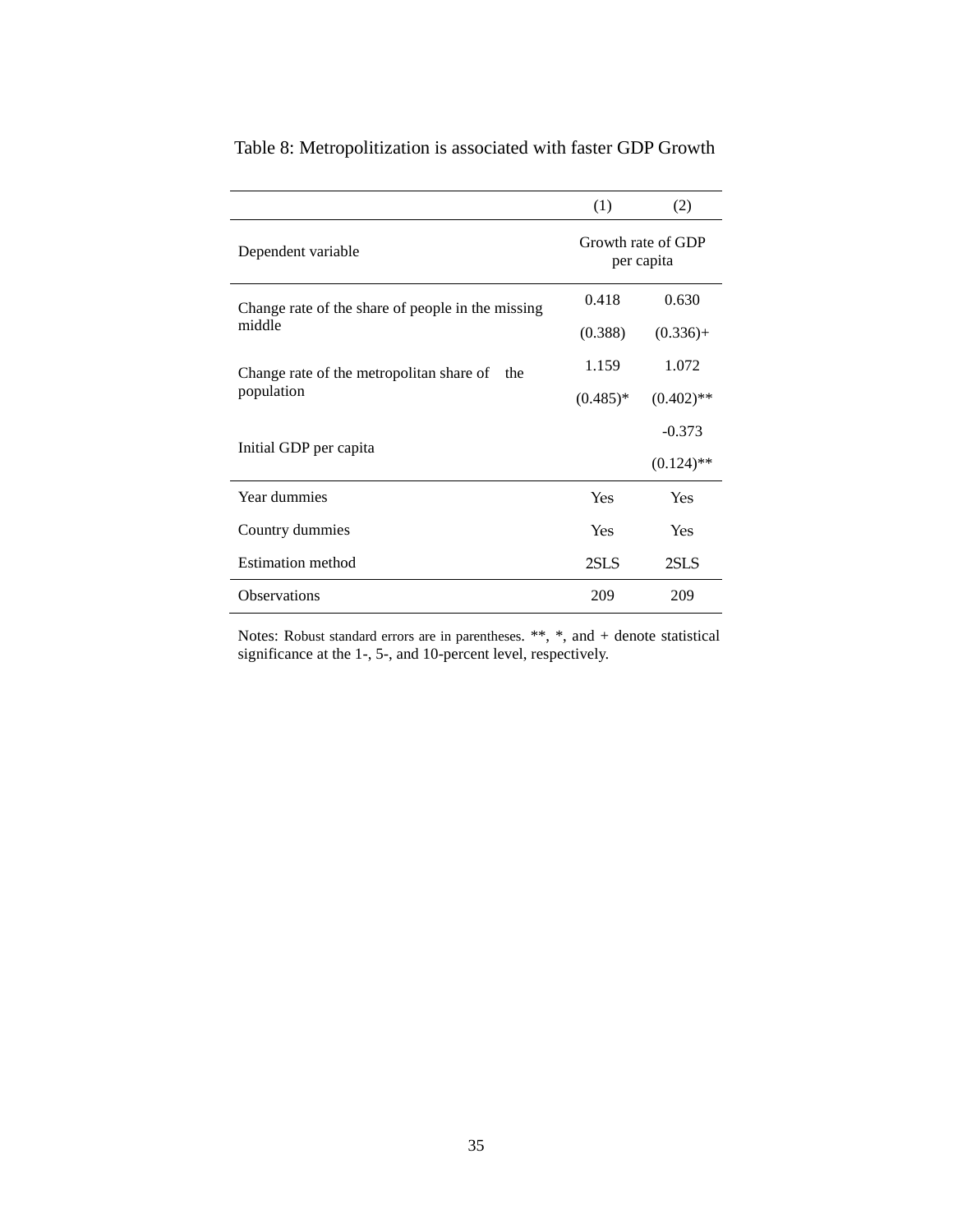|               |      | Share in total population (%) |                   | Poverty head count ratio (%) |             |          |
|---------------|------|-------------------------------|-------------------|------------------------------|-------------|----------|
|               |      | Agriculture                   | Missing<br>middle | Mega cities                  | \$1         | \$2      |
| Algeria       | 1988 | 28.0                          | 64.4              | 7.6                          | $1.8\,$     | 13.9     |
|               | 1995 | 25.4                          | 66.5              | $8.1\,$                      | $1.1\,$     | 14.4     |
| Armenia       | 2002 | 45.3                          | 18.4              | 36.3                         | 3.4         | 36.1     |
|               | 2003 | 46.0                          | 17.6              | 36.4                         | $1.7\,$     | 30.3     |
| Azerbaijan    | 1995 | 28.8                          | 48.2              | 23.0                         | 11.5        | 45.8     |
|               | 2001 | 26.3                          | $51.4\,$          | 22.3                         | 3.6         | 33.3     |
| Bangladesh    | 1988 | 66.7                          | 24.8              | $\ \, 8.5$                   | 35.4        | 86.2     |
|               | 1991 | 64.3                          | 26.4              | 9.3                          | 33.7        | 85.3     |
|               | 1995 | 60.5                          | 29.3              | $10.2\,$                     | 32.9        | 81.9     |
|               | 2000 | 55.7                          | 32.9              | $11.4\,$                     | 41.3        | 84.2     |
| Bolivia       | 1990 | 46.9                          | 27.9              | 25.2                         | 5.7         | 28.7     |
|               | 1997 | 45.0                          | 26.4              | 28.6                         | 20.4        | 39.1     |
|               | 1999 | 44.5                          | 26.4              | 29.1                         | 26.2        | 44.2     |
|               | 2002 | 43.6                          | 26.4              | 30.0                         | 24.0        | 42.9     |
| <b>Brazil</b> | 1981 | 35.3                          | 32.6              | 32.1                         | 11.8        | 31.1     |
|               | 1984 | 31.3                          | 36.3              | 32.4                         | 15.2        | 37.0     |
|               | 1985 | $30.0\,$                      | 37.5              | 32.5                         | 15.8        | 36.3     |
|               | 1987 | 27.3                          | 39.7              | 33.0                         | 11.9        | 29.4     |
|               | 1989 | 24.6                          | 42.0              | 33.4                         | 9.0         | 25.5     |
|               | 1990 | 23.3                          | 43.0              | 33.7                         | 14.0        | 32.3     |
|               | 1992 | 21.8                          | 44.1              | 34.1                         | $10.1\,$    | 24.3     |
|               | 1993 | 21.1                          | 44.6              | 34.3                         | 8.3         | 23.4     |
|               | 1995 | 19.8                          | 45.5              | 34.7                         | $10.5\,$    | 23.3     |
|               | 1996 | 19.1                          | 46.0              | 34.9                         | 6.9         | 21.7     |
|               | 1997 | 18.5                          | 46.4              | 35.1                         | 9.0         | 23.5     |
|               | 1998 | 17.9                          | 46.8              | 35.3                         | $1.4\,$     | 15.7     |
|               | 1999 | 17.3                          | 47.2              | 35.5                         | $\!\!8.0\!$ | 23.0     |
|               | 2001 | 16.1                          | 47.9              | 36.0                         | 8.2         | 22.4     |
|               | 2002 | 15.6                          | 48.2              | 36.2                         | 6.7         | 21.2     |
|               | 2003 | 15.0                          | 48.5              | 36.5                         | 7.4         | 21.7     |
| Bulgaria      | 1997 | 8.6                           | 77.1              | 14.3                         | $\rm 0.8$   | 20.0     |
|               | 2001 | 6.6                           | 79.0              | 14.4                         | $3.0\,$     | 13.0     |
|               | 2003 | 5.8                           | 80.0              | 14.2                         | 0.0         | 6.4      |
| Cameroon      | 1996 | 63.8                          | $20.0\,$          | 16.2                         | 35.8        | $71.8\,$ |
|               | 2001 | 58.3                          | 23.6              | 18.1                         | 20.1        | 54.8     |
| Chile         | 1987 | 19.4                          | 45.8              | 34.8                         | $6.2\,$     | 24.1     |
|               | 1990 | 18.8                          | 46.2              | 35.0                         | $2.0\,$     | 14.1     |
|               | 1992 | 18.1                          | 47.0              | 34.9                         | 1.1         | 12.1     |
|               | 1994 | 17.5                          | 47.8              | 34.7                         | 0.9         | 10.8     |
|               | 1996 | 16.9                          | 48.5              | 34.6                         | $0.0\,$     | $8.2\,$  |
|               | 1998 | 16.3                          | 49.1              | 34.6                         | $0.0\,$     | 7.8      |
|               | 2000 | 15.8                          | 49.6              | 34.6                         | $0.4\,$     | 6.3      |
|               | 2003 | 14.9                          | $50.4\,$          | 34.7                         | $0.5\,$     | 5.6      |
| China         | 1985 | 72.9                          | $15.0\,$          | 12.1                         | 24.2        | 72.1     |
|               | 1987 | 72.5                          | 15.1              | 12.4                         | 28.8        | 69.0     |
|               | 1992 | 70.9                          | 15.7              | 13.4                         | 29.1        | 64.7     |
|               | 1993 | 70.4                          | 15.9              | 13.7                         | 27.7        | 66.8     |

**Appendix: Sample country observations, their population shares and poverty headcounts**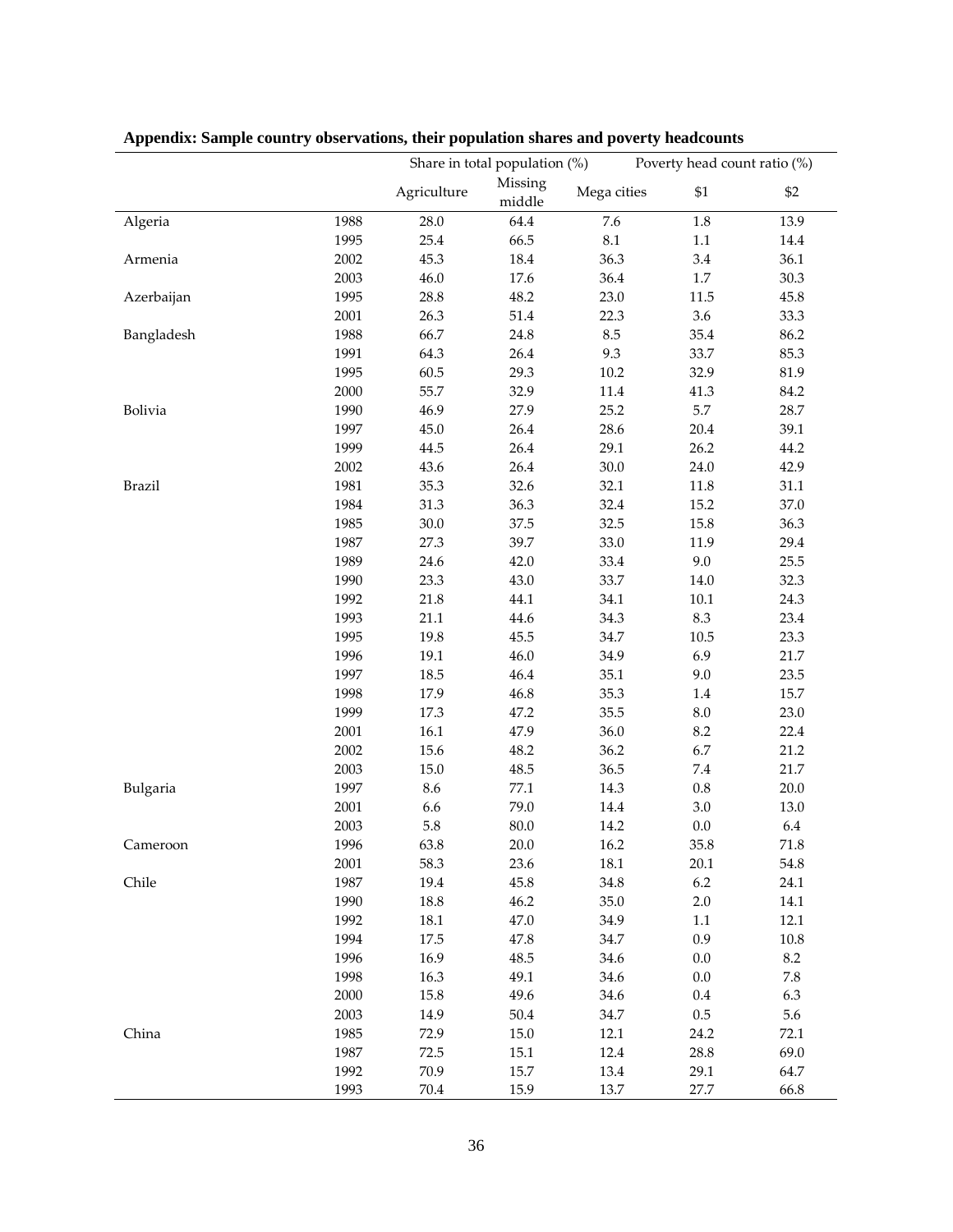|                            | Share in total population (%) |          | Poverty head count ratio (%) |         |          |
|----------------------------|-------------------------------|----------|------------------------------|---------|----------|
|                            | Agriculture                   | Missing  | Mega cities                  | \$1     | \$2      |
|                            |                               | middle   |                              |         |          |
| China (cont.)<br>1994      | 69.9                          | 16.1     | 14.0                         | 24.3    | 59.9     |
| 1995                       | 69.3                          | 16.4     | 14.3                         | 21.3    | 55.0     |
| 1996                       | 68.8                          | 16.5     | 14.7                         | 16.9    | 52.2     |
| 1997                       | 68.3                          | 16.6     | $15.1\,$                     | 16.2    | 48.4     |
| 1998                       | 67.7                          | 16.7     | 15.6                         | 16.3    | 48.6     |
| 1999                       | 67.2                          | 16.8     | 16.0                         | 17.7    | $50.0\,$ |
| 2002                       | 65.5                          | 17.6     | 16.9                         | 14.1    | 41.8     |
| Colombia<br>1980           | 40.5                          | 31.2     | 28.3                         | $7.8\,$ | 20.2     |
| 1988                       | 29.4                          | 40.7     | 29.9                         | $4.5\,$ | 14.7     |
| 1989                       | 28.0                          | 42.0     | $30.0\,$                     | 2.5     | 12.0     |
| 1991                       | 25.9                          | 43.7     | 30.4                         | 2.8     | 11.6     |
| 1995                       | 23.4                          | 45.1     | 31.5                         | 3.1     | 16.3     |
| 1996                       | 22.8                          | 45.1     | 32.1                         | 5.6     | 18.9     |
| 1998                       | 21.6                          | 45.0     | 33.4                         | $8.1\,$ | $20.5\,$ |
| 1999                       | 21.0                          | 45.0     | 34.0                         | 7.9     | 22.0     |
| 2000                       | 20.4                          | 45.0     | 34.6                         | 8.4     | 21.3     |
| 2003                       | 18.8                          | 46.0     | 35.2                         | 7.6     | 19.4     |
| Costa Rica<br>1981         | 27.6                          | 49.8     | 22.6                         | 14.8    | 32.0     |
| 1986                       | 26.9                          | 49.7     | 23.4                         | 7.3     | 18.1     |
| 1990                       | 25.9                          | $50.1\,$ | 24.0                         | 5.2     | 16.1     |
| 1992                       | 24.1                          | 51.5     | 24.4                         | $4.4\,$ | 15.5     |
| 1993                       | 22.6                          | 52.8     | 24.6                         | 4.1     | 14.6     |
| 1996                       | 21.6                          | 53.2     | 25.2                         | 3.6     | 13.3     |
| 1997                       | 20.6                          | 53.9     | 25.5                         | 1.9     | $10.1\,$ |
| 1998                       | 20.1                          | 54.2     | 25.7                         | $1.4\,$ | 9.1      |
| 2000                       | 20.4                          | 53.3     | 26.3                         | $2.0\,$ | 9.4      |
| 2001                       | 15.6                          | 57.8     | 26.6                         | $1.4\,$ | 8.2      |
| 2003                       | 15.1                          | 57.5     | 27.4                         | 1.8     | 9.6      |
| Cote d'Ivoire<br>1987      | 61.3                          | 22.3     | 16.4                         | 3.3     | 28.5     |
| 1988                       | 60.7                          | 22.8     | 16.5                         | 7.5     | 36.4     |
| 1993                       | 56.7                          | 26.4     | 16.9                         | 9.9     | 44.9     |
| 1995                       | 54.6                          | 28.2     | 17.2                         | 12.3    | 49.4     |
| 1998                       | 51.4                          | 30.8     | 17.8                         | 15.5    | 50.4     |
| 2002                       | 47.0                          | 34.2     | 18.8                         | 15.7    | 48.4     |
| Dominican Republic<br>1986 | 27.8                          | 50.6     | 21.6                         | 8.6     | 24.8     |
| 1989                       | 25.6                          | 52.9     | 21.5                         | 3.8     | 21.4     |
| 1992                       | 23.0                          | 55.4     | 21.6                         | 1.6     | $10.1\,$ |
| 1996                       | 19.6                          | 58.6     | 21.8                         | 1.8     | $11.7\,$ |
| 1997                       | 18.9                          | 59.2     | 21.9                         | 3.1     | $11.7\,$ |
| 2000                       | 16.7                          | 61.1     | 22.2                         | 1.1     | 9.1      |
| 2003                       | 14.8                          | 62.7     | 22.5                         | 1.9     | 12.1     |
| Ecuador<br>1987            | 35.2                          | 39.4     | 25.4                         | 13.5    | $31.0\,$ |
| 1994                       | 30.2                          | 43.4     | 26.4                         | 16.8    | 37.4     |
| 1998                       | 27.2                          | 45.4     | 27.4                         | 14.7    | 35.2     |
| Egypt, Arab Rep.<br>1990   | $40.5\,$                      | 37.7     | 21.8                         | 4.0     | 42.6     |
| 1995                       | 37.0                          | 41.8     | 21.2                         | $3.8\,$ | 47.0     |
| 1999                       | 34.3                          | 44.9     | 20.8                         | $3.2\,$ | 44.2     |
| El Salvador<br>1989        | 37.1                          | 44.3     | 18.6                         | 21.4    | 43.0     |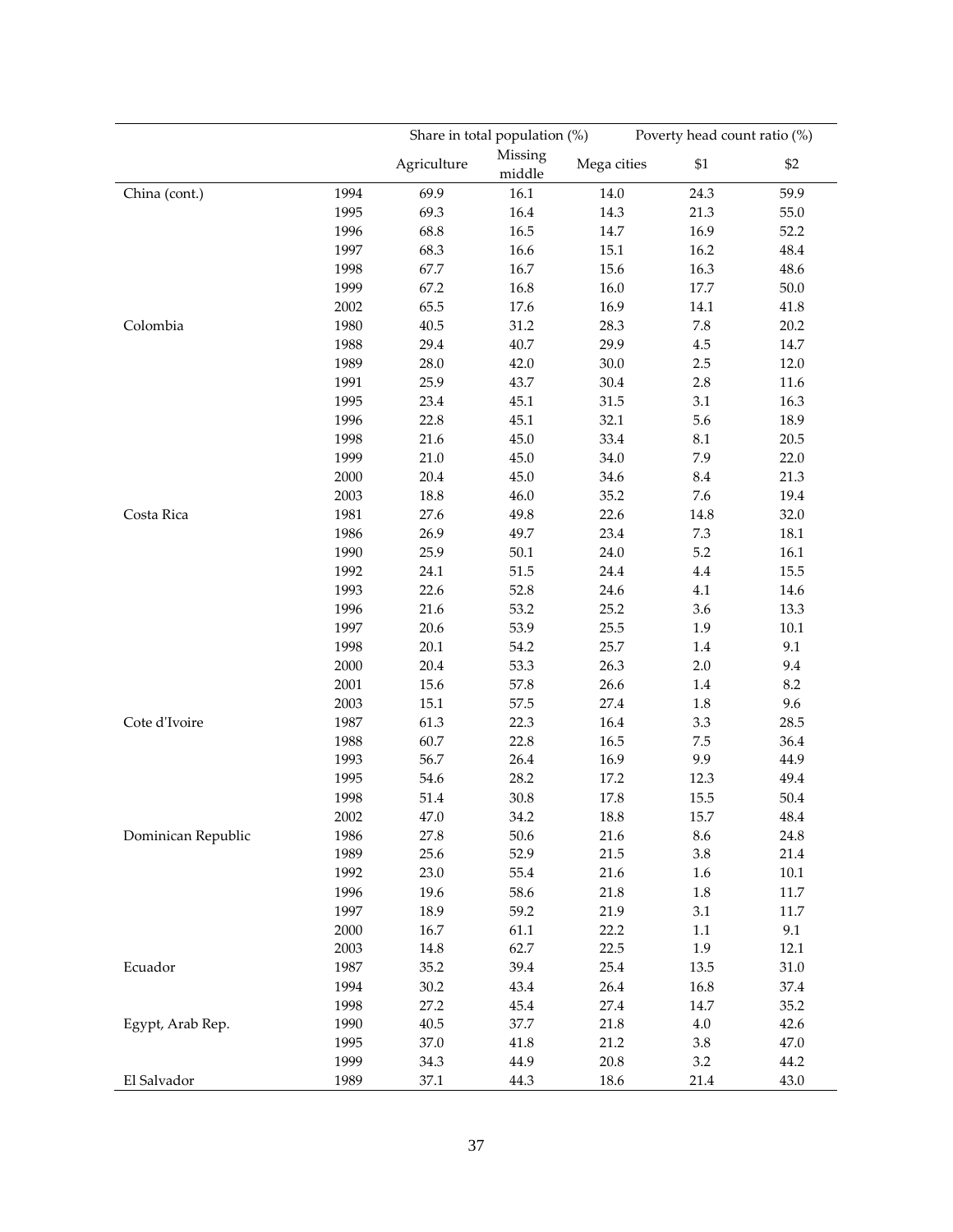|                     |              |                        | Share in total population (%) |                      | Poverty head count ratio (%) |              |  |  |
|---------------------|--------------|------------------------|-------------------------------|----------------------|------------------------------|--------------|--|--|
|                     |              | Missing<br>Agriculture |                               | Mega cities          | \$1                          | \$2          |  |  |
|                     |              |                        | middle                        |                      |                              |              |  |  |
| El Salvador (cont.) | 1995         | 32.6                   | 47.3                          | 20.1                 | 20.8                         | 47.1         |  |  |
|                     | 1996         | 31.9                   | 47.7                          | 20.4                 | 25.3                         | 51.9         |  |  |
|                     | 1997         | 31.2                   | 48.1                          | 20.7                 | 21.5                         | 47.5         |  |  |
|                     | 1998         | $30.5\,$               | 48.5                          | 21.0                 | 21.4                         | 45.0         |  |  |
|                     | 2000         | 29.1                   | 49.4                          | 21.5                 | 18.9                         | 39.2         |  |  |
|                     | 2002         | 27.8                   | $50.5\,$                      | 21.7                 | 20.4                         | 40.5         |  |  |
| Ethiopia            | 1995         | 84.4                   | 11.8                          | $3.8\,$              | 31.3                         | 76.4         |  |  |
|                     | 2000         | 82.4                   | 13.7                          | 3.9                  | 21.6                         | 76.6         |  |  |
| Georgia             | 1999         | 52.2                   | 24.5                          | 23.3                 | 2.6                          | 14.6         |  |  |
|                     | 2000         | 52.1                   | 24.6                          | 23.3                 | 2.8                          | 16.1         |  |  |
|                     | 2001         | 52.8                   | 23.9                          | 23.3                 | 2.7                          | 15.8         |  |  |
|                     | 2002         | 53.8                   | 22.9                          | 23.3                 | 5.3                          | 23.3         |  |  |
|                     | 2003         | 54.9                   | 21.7                          | 23.4                 | 6.4                          | 25.8         |  |  |
| Ghana               | 1987         | 60.0                   | 28.2                          | 11.8                 | 46.5                         | 85.6         |  |  |
|                     | 1988         | 59.8                   | 28.3                          | 11.9                 | 45.5                         | 84.5         |  |  |
|                     | 1991         | 59.1                   | 28.5                          | 12.4                 | 47.2                         | 84.0         |  |  |
|                     | 1998         | 57.3                   | 28.8                          | 13.9                 | 36.2                         | 71.1         |  |  |
| India               | 1983         | 67.9                   | 23.2                          | 8.9                  | 48.0                         | 87.9         |  |  |
|                     | 1986         | 66.2                   | 24.6                          | 9.2                  | 48.3                         | 87.6         |  |  |
|                     | 1987         | 65.6                   | 25.1                          | 9.3                  | 46.2                         | 87.0         |  |  |
|                     | 1988         | 65.1                   | 25.5                          | 9.4                  | 49.5                         | 88.2         |  |  |
|                     | 1992         | 63.2                   | 26.9                          | 9.9                  | 51.1                         | 88.0         |  |  |
|                     | 1993         | 62.7                   | 27.3                          | $10.0\,$             | 41.8                         | 85.3         |  |  |
|                     | 1994         | 62.3                   | 27.6                          | $10.1\,$             | 45.1                         | 86.9         |  |  |
|                     | 1995<br>1997 | 61.9<br>61.0           | 27.9<br>28.5                  | $10.2\,$<br>$10.5\,$ | 50.6                         | 88.2<br>86.3 |  |  |
|                     | 1999         | $60.1\,$               | 29.2                          | 10.7                 | 44.3<br>35.6                 | 80.8         |  |  |
| Indonesia           | 1984         | 54.7                   | 36.9                          | $\ \, 8.4$           | 36.7                         | $80.0\,$     |  |  |
|                     | 1987         | 55.0                   | 36.4                          | 8.6                  | 28.1                         | 75.8         |  |  |
|                     | 1990         | 55.9                   | 35.4                          | 8.7                  | 20.6                         | 71.1         |  |  |
|                     | 1993         | $50.6\,$               | 40.3                          | 9.1                  | 17.4                         | 64.2         |  |  |
|                     | 1996         | 44.0                   | 46.4                          | 9.6                  | 14.1                         | 59.7         |  |  |
|                     | 1998         | 45.0                   | 45.0                          | 10.0                 | 26.3                         | 75.9         |  |  |
|                     | 1999         | 43.2                   | 46.6                          | $10.2\,$             | 7.6                          | 55.2         |  |  |
|                     | 2000         | 45.1                   | 44.5                          | 10.4                 | 7.2                          | 55.4         |  |  |
|                     | 2002         | 44.3                   | 44.8                          | 10.9                 | 7.8                          | 52.9         |  |  |
| Iran, Islamic Rep.  | 1986         | 35.0                   | 42.1                          | 22.9                 | 1.5                          | 12.4         |  |  |
|                     | 1990         | 32.3                   | 44.8                          | 22.9                 | 1.6                          | $11.7\,$     |  |  |
|                     | 1994         | 29.8                   | 47.1                          | 23.1                 | $0.4\,$                      | $7.0\,$      |  |  |
|                     | 1998         | 27.6                   | 49.3                          | 23.1                 | $0.3\,$                      | $7.2\,$      |  |  |
| Kazakhstan          | 1993         | 20.7                   | 72.5                          | 6.8                  | $0.4\,$                      | 17.5         |  |  |
|                     | 1996         | 19.3                   | 73.6                          | 7.1                  | 1.9                          | 18.7         |  |  |
|                     | 2001         | 17.2                   | 75.2                          | 7.6                  | $0.1\,$                      | $\!\!8.4$    |  |  |
|                     | 2002         | 16.8                   | 75.6                          | 7.6                  | 1.8                          | 21.4         |  |  |
|                     | 2003         | 16.4                   | 76.0                          | 7.6                  | 0.9                          | 17.1         |  |  |
| Kenya               | 1992         | $78.8\,$               | $15.1\,$                      | 6.1                  | 33.5                         | 63.9         |  |  |
|                     | 1994         | $78.0\,$               | 15.7                          | 6.3                  | 26.5                         | 62.3         |  |  |
|                     | 1997         | 76.8                   | 16.4                          | 6.8                  | 12.4                         | 45.1         |  |  |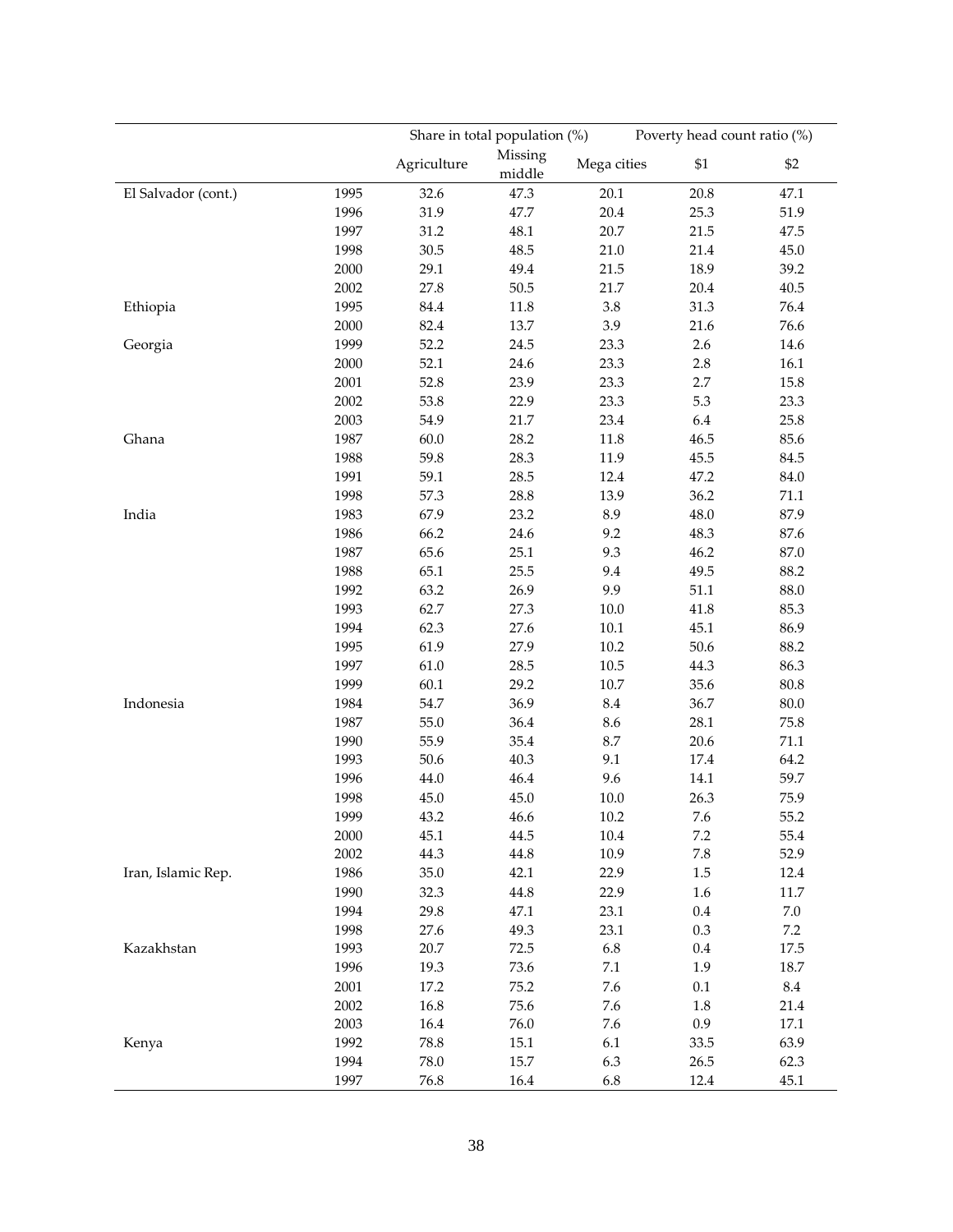|            |      | Share in total population (%) |                   | Poverty head count ratio (%) |             |                 |
|------------|------|-------------------------------|-------------------|------------------------------|-------------|-----------------|
|            |      | Agriculture                   | Missing<br>middle | Mega cities                  | \$1         | \$2             |
| Madagascar | 1980 | 81.5                          | 12.1              | 6.4                          | 49.2        | 80.3            |
|            | 1993 | 77.0                          | 14.8              | 8.2                          | 46.3        | $80.0\,$        |
|            | 1997 | 75.5                          | 16.1              | 8.4                          | 49.8        | 84.7            |
|            | 1999 | 74.7                          | 16.9              | 8.4                          | 66.0        | 90.2            |
|            | 2001 | 73.8                          | 17.8              | 8.4                          | 61.0        | 85.1            |
| Malaysia   | 1984 | 35.5                          | 58.0              | 6.5                          | $2.0\,$     | $15.0\,$        |
|            | 1987 | $31.4\,$                      | 62.2              | 6.4                          | $1.2\,$     | 14.7            |
|            | 1989 | 28.7                          | 65.0              | 6.3                          | 0.9         | 13.9            |
|            | 1992 | 25.4                          | 68.5              | 6.1                          | $0.4\,$     | 13.8            |
|            | 1995 | 22.7                          | 71.3              | $6.0\,$                      | 0.9         | 13.5            |
|            | 1997 | 21.0                          | 73.2              | 5.8                          | $0.1\,$     | $\!\!\!\!\!8.8$ |
| Mali       | 1989 | 86.1                          | 5.6               | 8.3                          | 16.5        | 55.4            |
|            | 1994 | 84.0                          | 7.2               | $\!\!\!\!\!8.8$              | 72.3        | 90.6            |
|            | 2001 | 80.4                          | $10.0\,$          | 9.6                          | 36.3        | 72.7            |
| Morocco    | 1984 | 51.5                          | 32.9              | 15.6                         | $2.0\,$     | 16.5            |
|            | 1990 | 44.7                          | 39.2              | 16.1                         | $0.1\,$     | $7.5\,$         |
|            | 1998 | 37.7                          | 45.9              | 16.4                         | 0.6         | 14.3            |
| Mozambique | 1996 | 82.2                          | 11.9              | 5.9                          | 45.6        | 80.9            |
|            | 2002 | 80.8                          | 12.9              | 6.3                          | 36.2        | 74.1            |
| Nicaragua  | 1993 | 39.0                          | 41.9              | 19.1                         | 47.9        | 77.9            |
|            | 1998 | 42.3                          | 37.5              | 20.2                         | 44.7        | 79.0            |
|            | 2001 | 43.4                          | 35.5              | 21.1                         | 47.7        | 81.6            |
| Nigeria    | 1985 | 48.4                          | 40.8              | $10.8\,$                     | 65.7        | 90.9            |
|            | 1992 | 41.0                          | 47.3              | 11.7                         | 59.2        | 85.3            |
|            | 1996 | 37.1                          | 50.6              | 12.3                         | 78.2        | 94.6            |
|            | 2003 | 30.6                          | 55.6              | 13.8                         | 71.2        | 92.3            |
| Pakistan   | 1987 | 55.4                          | 28.9              | 15.7                         | 49.6        | 88.9            |
|            | 1990 | 51.9                          | 32.1              | 16.0                         | 47.8        | 87.9            |
|            | 1992 | 51.0                          | 32.8              | 16.2                         | $\!\!8.5\!$ | 63.0            |
|            | 1996 | 49.1                          | 34.2              | 16.7                         | 15.4        | 73.9            |
|            | 1998 | 48.1                          | 34.9              | 17.0                         | 13.5        | 65.8            |
|            | 2001 | 46.6                          | 36.0              | 17.4                         | 17.5        | 73.3            |
| Panama     | 1991 | 26.6                          | 38.1              | 35.3                         | 11.8        | 24.1            |
|            | 1995 | 20.8                          | 43.5              | 35.7                         | $7.4\,$     | 17.4            |
|            | 1996 | 20.1                          | 44.1              | 35.8                         | 7.9         | 18.5            |
|            | 1997 | 18.6                          | 45.4              | 36.0                         | 3.2         | 12.9            |
|            | 2000 | $17.0\,$                      | 46.6              | 36.4                         | 7.2         | 17.6            |
|            | 2001 | 18.1                          | 45.3              | 36.6                         | 9.4         | 20.2            |
|            | 2002 | 17.4                          | 45.7              | 36.9                         | 6.1         | 17.5            |
|            | 2003 | 17.5                          | 45.4              | 37.1                         | $6.0\,$     | 16.8            |
| Paraguay   | 1990 | 38.9                          | 39.1              | 22.0                         | 4.9         | 26.3            |
|            | 1995 | 36.6                          | 39.7              | 23.7                         | 19.4        | 38.5            |
|            | 1997 | 35.6                          | 39.3              | 25.1                         | 14.7        | 28.2            |
|            | 1999 | 34.8                          | 38.7              | 26.5                         | 13.6        | 28.2            |
|            | 2002 | 33.4                          | 37.7              | 28.9                         | 16.4        | 33.2            |
|            | 2003 | 32.9                          | 37.4              | 29.7                         | 13.6        | 29.8            |
| Peru       | 1985 | 38.0                          | 35.9              | 26.1                         | $1.1\,$     | 9.9             |
|            | 1990 | 35.7                          | 37.5              | 26.8                         | $1.4\,$     | 10.4            |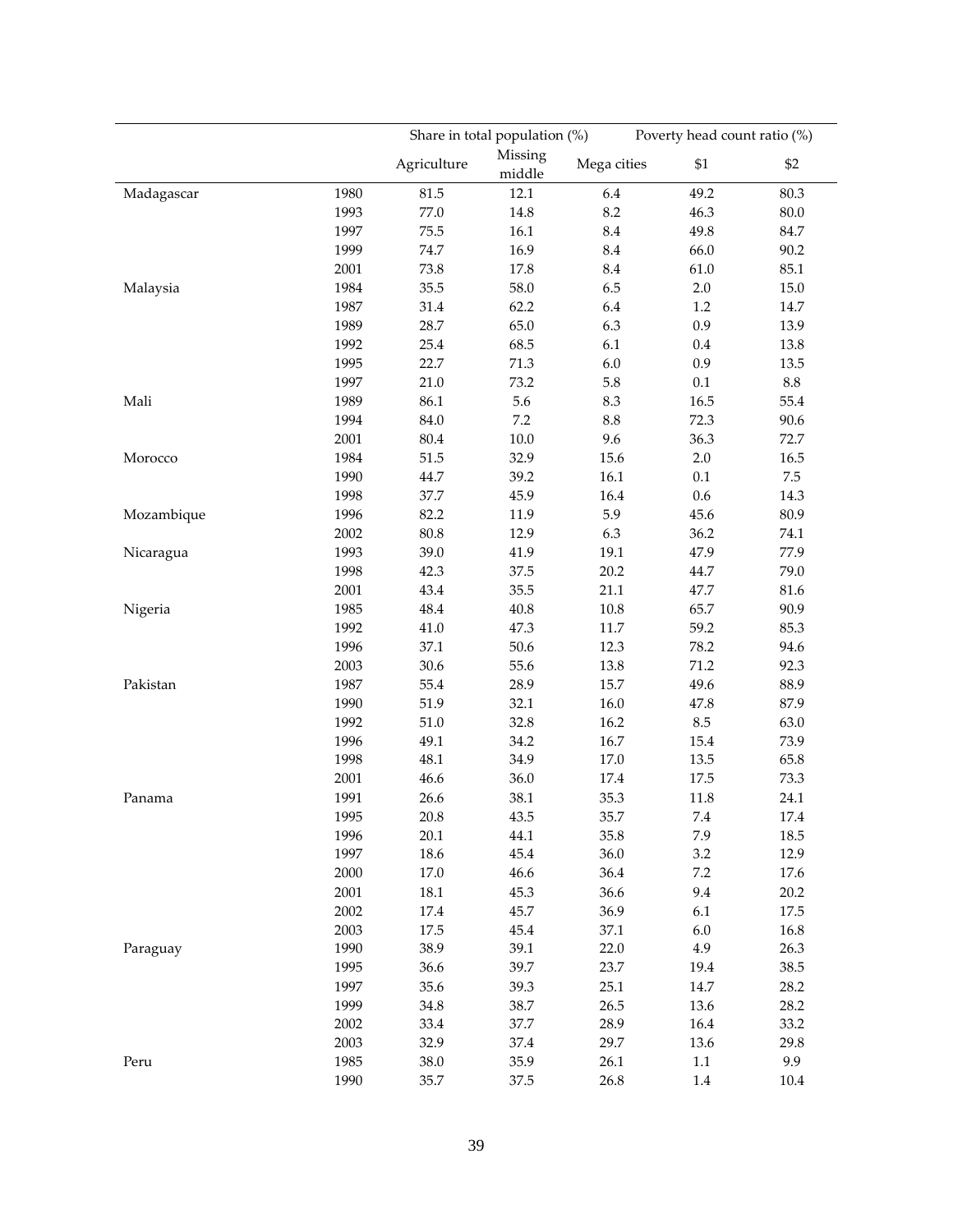|                    |      | Share in total population (%) |                   | Poverty head count ratio (%) |          |         |
|--------------------|------|-------------------------------|-------------------|------------------------------|----------|---------|
|                    |      | Agriculture                   | Missing<br>middle | Mega cities                  | \$1      | \$2     |
|                    | 1994 | 33.5                          | 39.5              | 27.0                         | 9.4      | 31.6    |
|                    | 1996 | 32.4                          | 40.7              | 26.9                         | 8.9      | 28.4    |
|                    | 2000 | $30.4\,$                      | 43.4              | 26.2                         | 18.1     | 37.7    |
|                    | 2001 | 29.9                          | 44.0              | 26.1                         | 15.5     | 36.3    |
|                    | 2002 | 29.4                          | 44.6              | 26.0                         | 12.9     | 32.2    |
|                    | 2003 | 28.9                          | 45.2              | 25.9                         | $10.5\,$ | 30.6    |
| Philippines        | 1985 | 49.1                          | 36.9              | 14.0                         | 23.4     | 62.0    |
|                    | 1988 | 47.1                          | 38.6              | 14.3                         | 19.5     | 57.0    |
|                    | 1991 | 45.1                          | 40.3              | 14.6                         | 20.2     | 55.5    |
|                    | 1994 | 43.3                          | 41.6              | $15.1\,$                     | 18.1     | 52.7    |
|                    | 1997 | 41.4                          | 43.6              | 15.0                         | 13.6     | 43.9    |
|                    | 2000 | 39.5                          | 45.8              | 14.7                         | 13.5     | 44.9    |
|                    | 2003 | 37.7                          | 47.8              | 14.5                         | 13.5     | 43.9    |
| Poland             | 1998 | 22.8                          | 72.9              | 4.3                          | $0.1\,$  | 1.9     |
|                    | 1999 | 22.2                          | 73.5              | 4.3                          | $0.1\,$  | $1.2\,$ |
|                    | 2000 | 21.7                          | 74.0              | 4.3                          | $0.1\,$  | 1.3     |
|                    | 2001 | 21.2                          | 74.5              | 4.3                          | $0.1\,$  | $1.4\,$ |
|                    | 2002 | 20.7                          | 74.9              | $4.4\,$                      | $0.1\,$  | $1.5\,$ |
| Romania            | 1994 | 20.1                          | 71.2              | 8.7                          | 2.8      | 27.4    |
|                    | 1998 | 16.7                          | 74.3              | 9.0                          | $1.0\,$  | 12.8    |
|                    | 2000 | 15.1                          | 75.9              | 9.0                          | 2.1      | 20.4    |
|                    | 2001 | 14.4                          | 76.6              | 9.0                          | 1.5      | 16.8    |
|                    | 2002 | 13.7                          | 77.4              | 8.9                          | $1.7\,$  | 15.6    |
|                    | 2003 | 13.1                          | 78.0              | 8.9                          | $1.1\,$  | 12.6    |
| Russian Federation | 1993 | 12.7                          | 69.6              | 17.7                         | $6.1\,$  | 22.7    |
|                    | 1996 | 11.7                          | 70.3              | 18.0                         | $7.0\,$  | 22.6    |
|                    | 1998 | $11.1\,$                      | 70.7              | 18.2                         | 2.8      | 18.6    |
|                    | 2000 | 10.5                          | $71.0\,$          | 18.5                         | 6.2      | 23.8    |
|                    | 2001 | $10.2\,$                      | 71.2              | 18.6                         | $1.8\,$  | 16.8    |
|                    | 2002 | $10.0\,$                      | 71.2              | 18.8                         | $0.7\,$  | 13.5    |
| Senegal            | 1991 | 76.5                          | 6.1               | 17.4                         | 45.4     | 73.0    |
|                    | 1994 | 75.6                          | 6.8               | 17.6                         | 24.0     | 65.7    |
|                    | 2001 | 73.5                          | 8.4               | 18.1                         | 16.8     | 55.9    |
| South Africa       | 1993 | 12.2                          | 61.7              | 26.1                         | 10.0     | 34.2    |
|                    | 1995 | 11.4                          | 62.1              | 26.5                         | 6.3      | 32.2    |
|                    | 2000 | 9.6                           | 62.8              | 27.6                         | 12.4     | 36.0    |
| Thailand           | 1981 | 70.2                          | 19.6              | 10.2                         | 21.6     | 55.0    |
|                    | 1988 | 65.4                          | 24.0              | $10.6\,$                     | 17.9     | 54.1    |
|                    | 1992 | 62.6                          | 26.7              | $10.7\,$                     | $6.0\,$  | 37.5    |
|                    | 1996 | 59.6                          | $30.0\,$          | $10.4\,$                     | 2.2      | 28.3    |
|                    | 1998 | 58.0                          | 31.6              | $10.4\,$                     | $0.0\,$  | 28.2    |
|                    | 1999 | 57.2                          | 32.5              | 10.3                         | 2.0      | 31.6    |
|                    | 2000 | 56.5                          | 33.2              | 10.3                         | 2.0      | 32.5    |
|                    | 2002 | 54.9                          | 34.8              | 10.3                         | 0.9      | 25.8    |
| Turkey             | 1987 | 55.6                          | 23.0              | 21.4                         | 1.5      | 15.9    |
|                    | 1994 | 50.6                          | 26.2              | 23.2                         | 2.3      | 18.0    |
|                    | 2000 | 46.3                          | 29.3              | 24.4                         | $0.8\,$  | 9.7     |
|                    | 2002 | 44.8                          | 30.3              | 24.9                         | 2.8      | 19.9    |